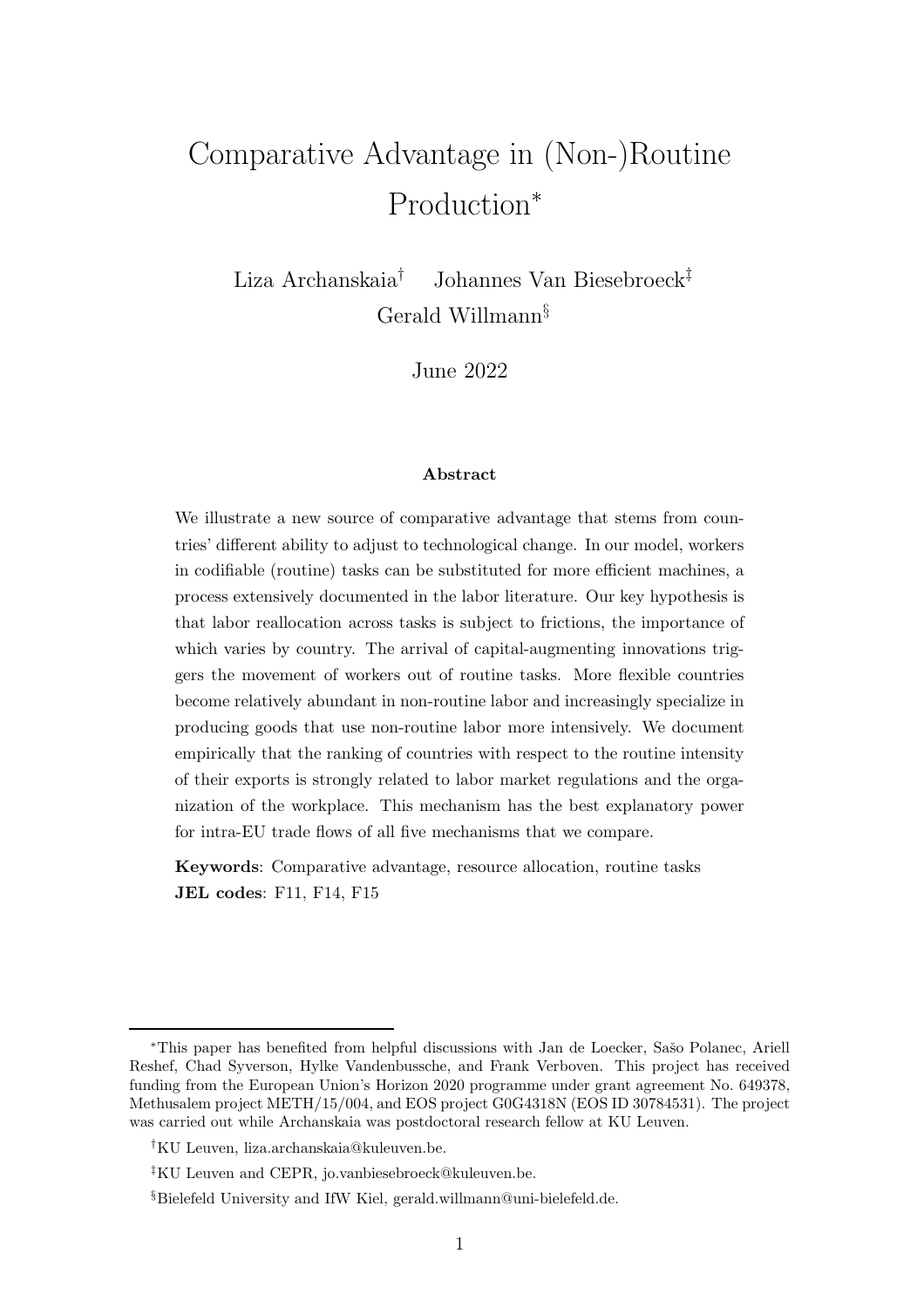## 1 Introduction

The labor literature has highlighted that workers perform tasks that differ in codifiability or routineness (Autor et al., 2003). Capital and computers are stronger substitutes for labor input in routine tasks than in abstract tasks. Yet, technology adoption is not a frictionless process (Bresnahan et al., 2002). As the economy becomes more capital intensive with the arrival of labor-saving technologies, workers continuously need to transition from more routine to more abstract tasks (Acemoglu and Restrepo, 2018). We show that an ability to facilitate such transitions gives countries a comparative advantage in industries that are intensive in non-routine tasks.

The classic theory of comparative advantage illustrates how differences in technology or factor endowments lead countries to specialize in the production of different goods. Recent developments in this literature highlight that differences in worker attributes and institutions can also influence specialization. Trade specialization has been linked to skill dispersion (Bombardini et al., 2012), attitudes towards obedience (Campante and Chor, 2017), labor market flexibility (Cuñat and Melitz, 2012), and the strength of contract enforcement (Nunn, 2007). Chor (2010) finds that institutional differences matter as much as traditional factor endowments of human and physical capital in determining trade patterns.

Our contribution is to introduce an important feature of the production process that is highlighted in the labor literature into a trade model. We start from a well-documented pattern associated with the process of technological change: the continuous introduction of more efficient machines displaces workers in relatively more codifiable (routine) tasks where new machines are relatively more productive.<sup>1</sup> Such automation frees up labor to perform less codifiable (non-routine) tasks. While labor could be perfectly substitutable with the new machines, as in Autor et al. (2003), most studies assume a finite elasticity of substitution, which we interpret as the result of adjustment costs. The equilibrium allocation of labor to routine and non-routine tasks depends on the magnitude of these costs. We show that cross-country variation in the ability to adjust to new technologies and to reallocate workers between tasks induces specialization, and thus constitutes a novel source of comparative advantage.

Several studies have illustrated that flexible labor market institutions facilitate the speed and extent of adjustment to trade liberalization (Kambourov, 2009; Dix-Carneiro, 2014). Gains from trade are higher when workers can move more easily

<sup>1</sup>See in particular Autor et al. (2003), Acemoglu and Autor (2011), Goos et al. (2014), Harrigan et al. (2016) and Acemoglu and Restrepo (2018).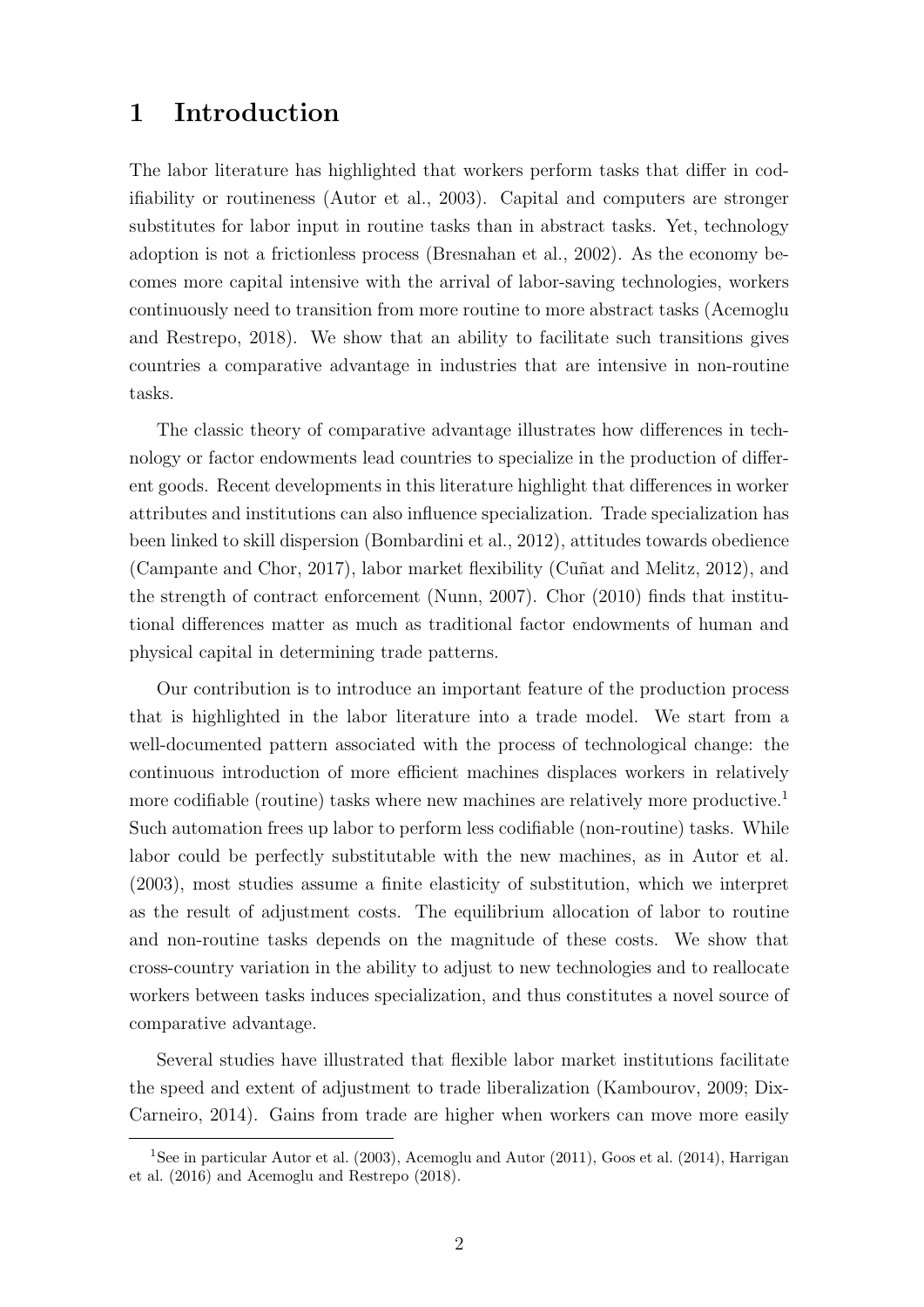from import-competing to comparative advantage sectors. In our case, it is the adjustment flexibility itself—taken in the broad sense of all features that facilitate technology adoption and labor reallocation—that creates comparative advantage.

To illustrate this mechanism, we incorporate task routineness into an augmented  $2 \times 2 \times 2$  Heckscher-Ohlin model. Final goods are produced with two factors: one routine and one non-routine. Importantly, these endowments are not given exogenously, but are determined by the equilibrium allocation of labor to routine and non-routine tasks. As in Autor et al. (2003) and Autor and Dorn (2013), capital can only be used in routine tasks. The flexibility of labor reallocation between tasks plays a crucial role in this economy because there is an ongoing process of technological change which we model as an increase in the capital endowment.<sup>2</sup> As more capital becomes available, its relative price falls and the capital intensity in routine input production rises. Consequently, labor can be released from routine tasks and reallocated to non-routine tasks.<sup>3</sup>

Acemoglu and Restrepo (2018) provide an explicit dynamic model where the continuous introduction of new capital or labor-saving technologies creates a permanent need for adjustment. We opt for a static model—where the process of capital deepening is exogenous and common across countries—to focus on the trade implications of differences in adjustment costs and the extent of labor reallocation. The novel ingredient in our model is that the reallocation of workers between tasks is subject to frictions, the importance of which varies by country.<sup>4</sup>

We model the flexibility of reallocations as a country-specific elasticity of substitution between capital and labor in routine production. This assumption can be considered as a reduced form way of capturing differences in labor market regulations, workplace organization, or other factors that make it less likely for workers to switch employers. We include a stylized model, where countries have identical production technology, but different real costs of changing jobs, to micro-found a country-specific elasticity of substitution parameter. We introduce the friction on the 'outgoing' labor side, but could also have introduced it on the 'incoming' capital side to capture cultural or institutional differences—such as behavioral norms in the

<sup>2</sup>The same results might also be obtained by modeling technological change as an increase in the capital productivity coefficient. The normalization of the CES production function (discussed below) complicates that approach.

<sup>3</sup> In Autor and Dorn (2013), workers performing routine tasks in manufacturing can only be reallocated to manual (non-routine) tasks in services. We follow the approach in Autor et al. (2003), where reallocation is possible between routine and non-routine tasks in manufacturing, but relax their assumption of perfect capital-labor substitutability.

<sup>&</sup>lt;sup>4</sup>The magnitude of adjustment costs influences the propensity to invest in and adopt new technologies (Bartelsman et al., 2016). We expect this channel—missing in our static set-up to reinforce our results as a country with low adjustment costs would invest relatively more and reallocate even more labor to non-routine tasks.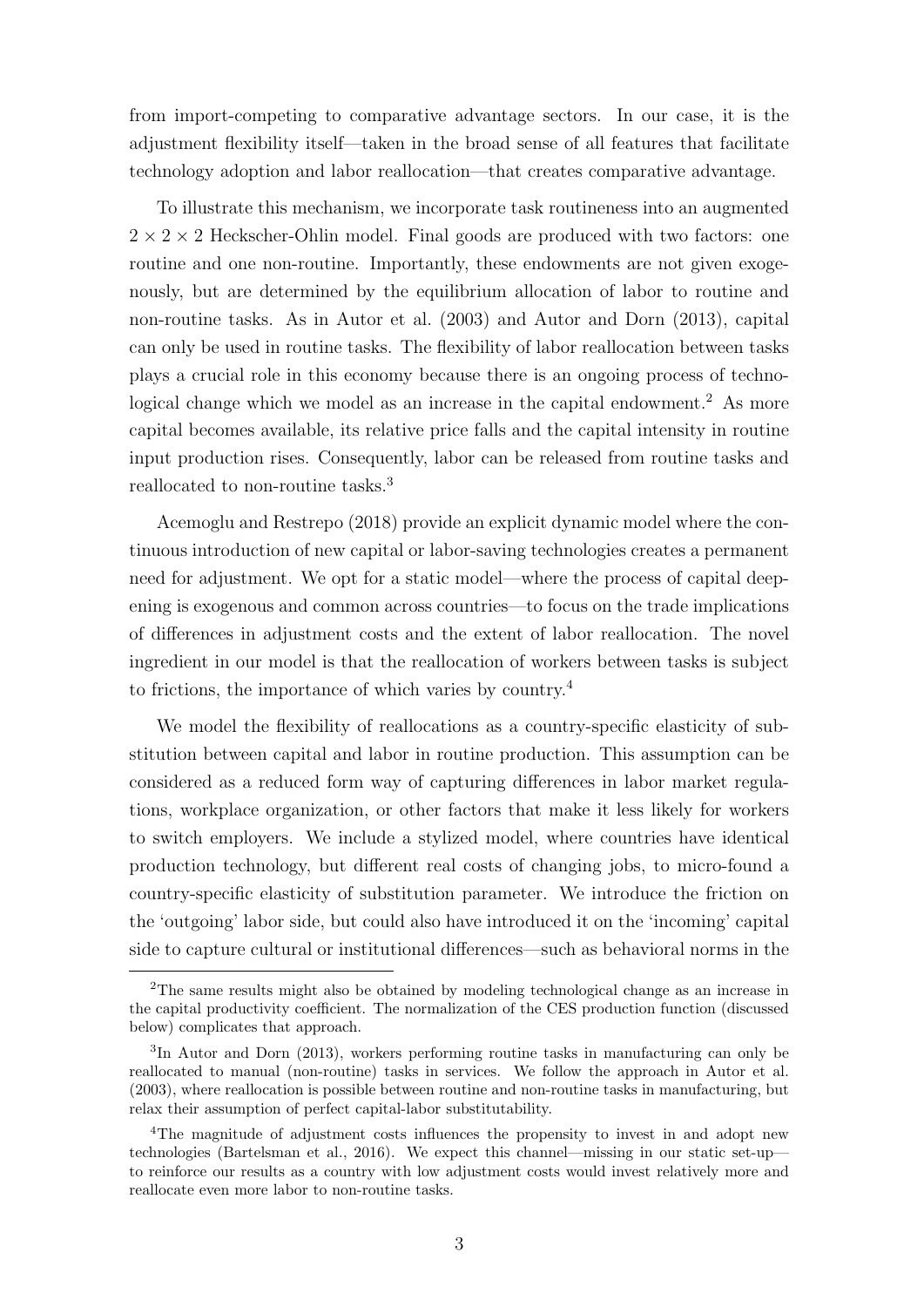workplace—that affect the costs of (labor-saving) technology adoption.

The model predicts that countries which adjust more flexibly to technological change—i.e., countries with a higher elasticity of substitution—free up more labor from routine tasks and become non-routine labor abundant. As in the canonical Heckscher-Ohlin model, the abundance of non-routine labor leads them to specialize in goods that are non-routine labor intensive. The arrival of more capital or capital-biased technological change triggers the process of labor reallocation and endogenously differentiates countries. This new source of comparative advantage helps explain why countries with similar capital-labor endowments and technology specialize in different goods.

We test the predictions on trade specialization using data on bilateral trade flows between 28 EU countries. As these countries have relatively similar factor endowments, the standard Heckscher-Ohlin model has only limited predictive power.<sup>5</sup> We use the same routine intensity measure as Autor et al. (2003) and Costinot et al. (2011) to distinguish between sectors. Following the two-step approach of Costinot (2009), we first show that the export bundles of these countries are quite distinct in terms of their relative routine intensity, and the ranking of countries in this dimension is quite intuitive. This dimension of specialization is almost orthogonal to the trade predictions obtained using other mechanisms in the literature. Using value-added trade as the dependent variable, instead of gross exports, leads to more pronounced differences between countries that are more stable over time. In particular, the pattern of specialization by routine intensity for value-added trade remains equally strong over the three annual cross-sections (2000, 2007, and 2014).

In a second step, we investigate whether the extent of countries' specialization in routine-intensive goods is correlated with institutional and regulatory features of the labor market that are expected to influence the ease of labor reallocation across tasks. The results indicate that the OECD's indicator for 'strictness of employment protection legislation' is an especially strong predictor. Countries with relatively strict regulations specialize in goods that are more routine intensive.<sup>6</sup>

To evaluate the predictive power of this novel specialization mechanism, we also perform a single-step analysis, regressing bilateral exports on multiple determinants of comparative advantage, i.e. interactions between country endowments and sectoral characteristics. The novel mechanism is represented by an interaction of sectoral routine intensity with country-level employment protection regulation, which

<sup>&</sup>lt;sup>5</sup>Comparable results for a sample of the 50 largest exporters in the world are in Appendix F.

<sup>&</sup>lt;sup>6</sup>In the more diverse sample of large global exporters, a low value on an index of 'workforce characteristics and organization', a subset of the broader 'quality of the workforce' indicator used by Costinot (2009), had the strongest predictive power for routine specialization.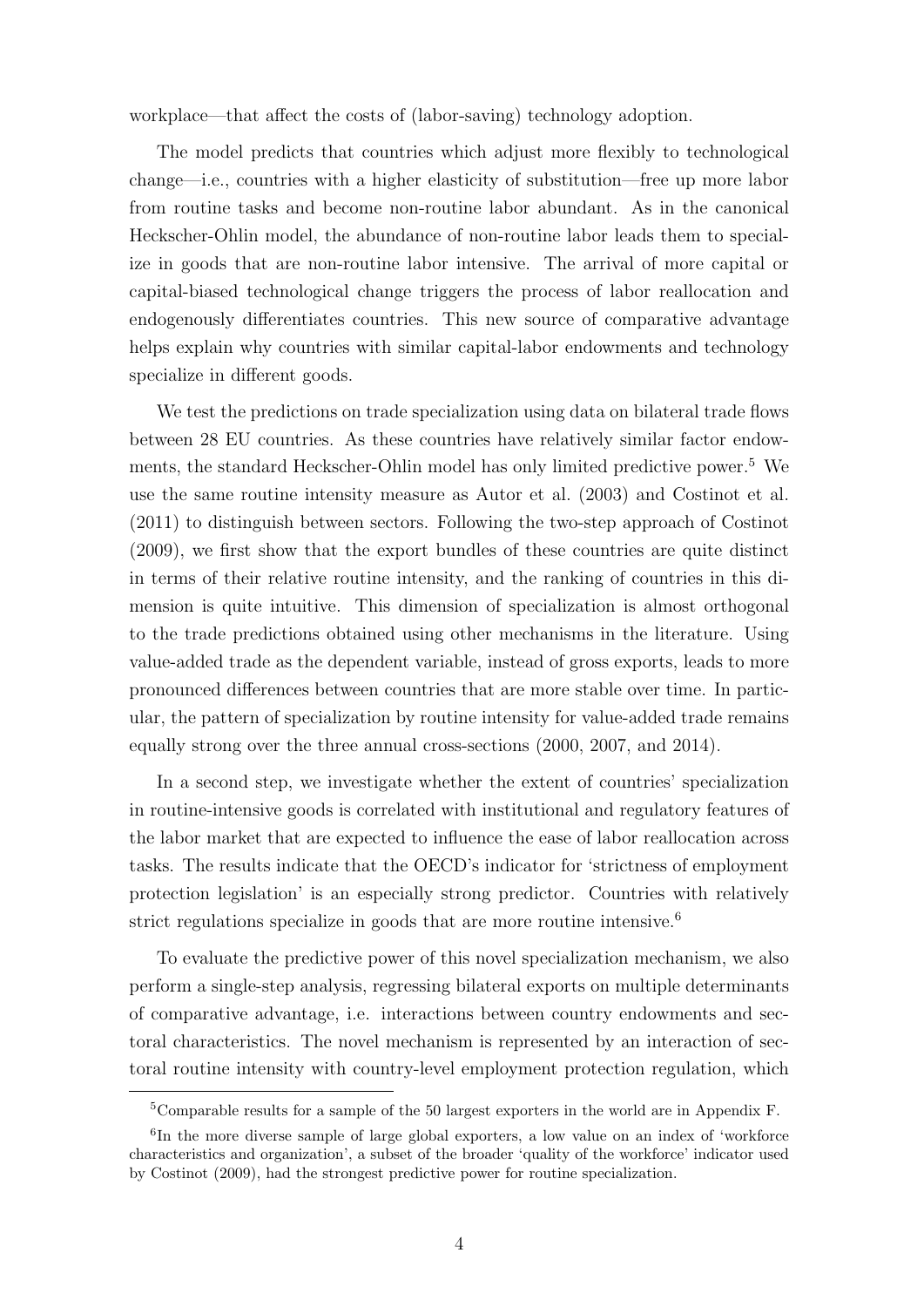we add to four similar interactions used to test for other comparative advantage mechanisms in the previous literature. We find the expected positive sign on our mechanism of interest in all three years. By the end of the sample period, the mechanism that we propose is a more informative predictor of intra-EU trade patterns than any of the Heckscher-Ohlin forces or other institutional mechanisms considered. The relative similarity of factor endowments and level of technology of these countries naturally limits the predictive power of more traditional sources of comparative advantage. We further show that the change from 2000 to 2014 in export specialization across sectors is strongly correlated with the level of labor market regulation, which relates even more directly to the theoretical predictions.

Our analysis contributes to the trade literature that seeks to uncover new mechanisms behind the pattern of specialization. Nunn and Trefler (2014) survey the theoretical and empirical literatures that consider domestic institutions as a source of comparative advantage, and we already mentioned the most relevant mechanisms. Labor market flexibility in particular has been shown by Cuñat and Melitz (2012) to induce specialization by conferring a comparative advantage in sectors where idiosyncratic shocks lead to high sales volatility. Our mechanism derives from the benefit that labor market flexibility confers in adjusting to pervasive capital-biased technological change. As capital deepening changes the equilibrium allocation of labor across tasks, a country's measured factor abundance may itself be influenced by the interaction of institutions with the process of technological change if workers employed in abstract tasks are counted as skilled workers.

Our analysis also speaks to the trade literature that links labor market flexibility to the magnitude of the gains from trade. Lower adjustment costs help countries reap the gains from trade liberalization (Dix-Carneiro, 2014). A novel implication of our model is that workers in the country with high capital-labor substitutability benefit relatively more from capital deepening in the open economy setting.

Our work is closely related to the rapidly growing literature in labor economics that documents how increased automation and outsourcing of codifiable tasks led to job polarization in developed economies. This literature explicitly links technological change to labor displacement from routine to non-routine tasks (Autor et al., 2003; Autor and Dorn, 2013; Bárány and Siegel, 2018). Costinot et al. (2011) further show that task heterogeneity influences the optimal organization of firms. They illustrate that an advantage of integrated firms in dealing with ex-post problems helps to explain multinational firms' preference for integration over outsourcing in sectors that are intensive in non-routine tasks.

We also build on the insights from the growth literature that connects capitallabor substitutability to capital accumulation (Klump and de la Grandville, 2000).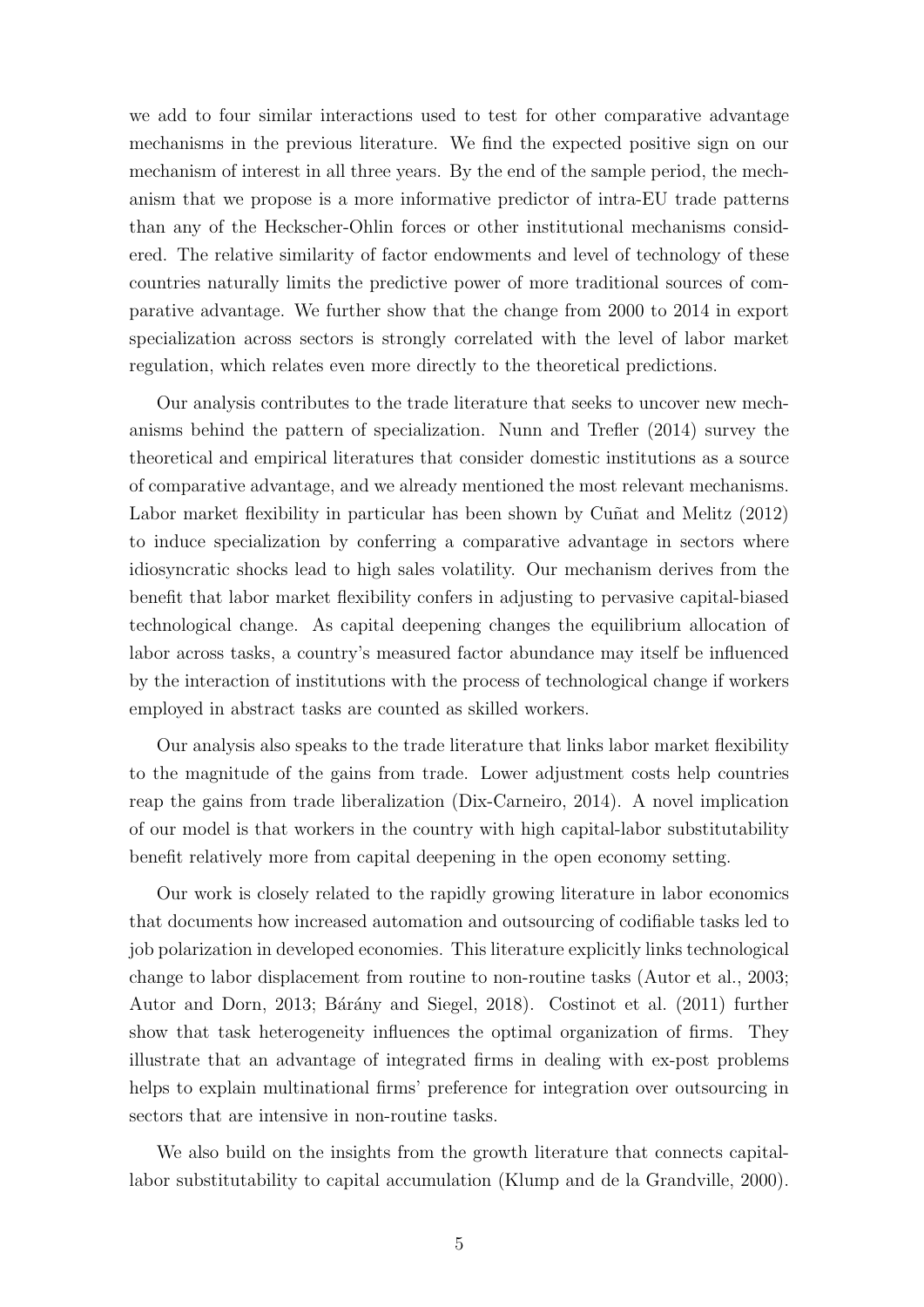Stokey (1996) shows in a model with capital-skill complementarity that the incentive to accumulate capital is increasing in the substitutability of capital with unskilled labor. Bartelsman et al. (2016) document how labor markets flexibility determines the gains from capital deepening by increasing the expected gain from investment in disruptive technology. Our work explicitly connects the magnitude of adjustment costs to the perceived capital-labor substitutability. By embedding this mechanism in a trade model, we pin down the impact of labor market flexibility on the magnitude of workers' gains from trade in the context of capital deepening.

The remainder of the paper is organized as follows. In Section 2 we present the main features of the stylized model and provide a possible micro-foundation for differences in capital-labor substitutability between countries. Next we derive the autarky equilibrium and the predictions regarding trade patterns. Section 3 describes the data and Section 4, the empirical model. Section 5 provides the estimation results that link trade patterns, in terms of (non-)routine specialization, to country characteristics. In Section 6 we draw some conclusions from the analysis.

## 2 The model

Our objective is to analyze in the simplest possible way the trade implications of differences in the ease of factor reallocation. We introduce this through heterogeneity of the substitution parameter  $\sigma$  in a production function for the routine input which has been used extensively in the labor literature (Acemoglu and Autor, 2011). It is intended to capture a variety of adjustment frictions, e.g. firing costs, risk aversion, etc. in a reduced form way. Before solving the model, we provide a simple way to micro-found differences in  $\sigma$ .

At the level of final output production, our model is structured as the canonical  $2 \times 2 \times 2$  Heckscher-Ohlin (HO) model where the pattern of trade is determined by the interaction of country-specific factor endowments and sector-specific factor intensities. Its distinguishing feature is that the endowments of the two factors necessary for the production of the final goods, namely non-routine tasks and a routine intermediate, are endogenously determined ('produced') by the optimal allocation of labor to routine and non-routine tasks, with capital dedicated entirely to the production of the routine intermediate. We show that in this set-up two countries with identical endowments of the 'primitive' factors, i.e. capital and labor, can have an incentive to trade, simply because they differ in the substitutability of capital and labor in the production of the routine intermediate. A key prediction of our model is that the country with a relatively high elasticity of substitution parameter  $\sigma$  in routine intermediate production becomes non-routine labor abundant - as the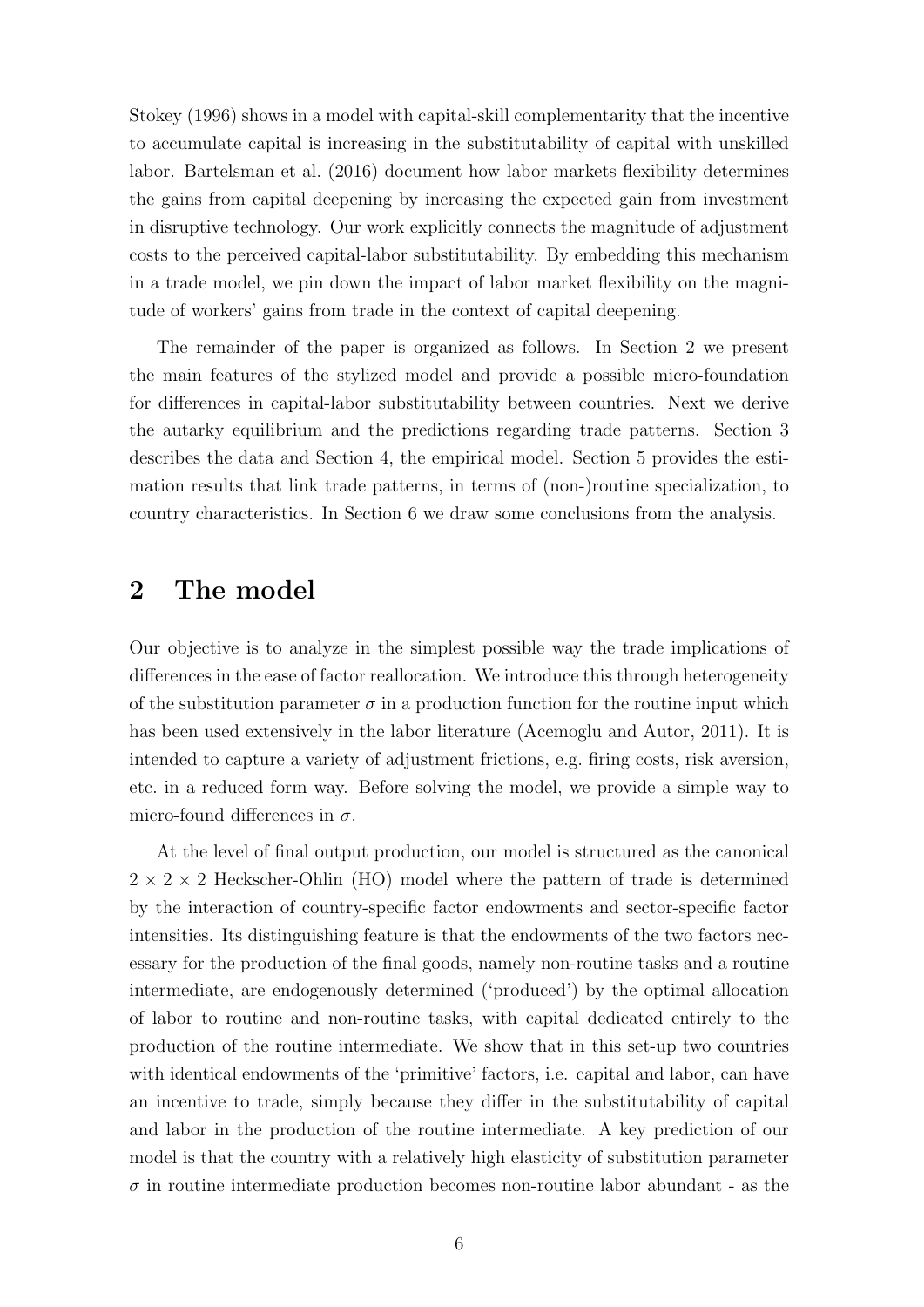two countries accumulate capital - because it frees up more labor to do non-routine tasks. Consequently, it acquires a comparative advantage in the final good industry that uses non-routine labor more intensively. The novel driving force for trade in our framework lies in the varying friction for labor reallocation across tasks.

The comparative statics analysis considers how countries with different  $\sigma$  parameters adjust differentially to an exogenous increase in the capital stock that triggers capital-labor substitution and the reallocation of labor. To study this in a static model, we measure the change from an initial point of production where the equilibrium allocation is identical in the two countries. Because the  $\sigma$  parameter not only changes the curvature but also the intercept of the CES production function, a normalization is needed to essure that the same production plan is attainable if we make only the  $\sigma$  parameter country specific.

In the following sub-sections we derive the trade implications in six steps: (1) the augmented Heckscher-Ohlin set-up, (2) a micro-foundation for  $\sigma$  differences in the production function, (3) solving for the equilibrium allocations and production, (4) normalizing the CES-component in the production function, (5) the pattern of specialization, and (6) implications of opening up to trade.

### 2.1 Set-up

Denote two countries by  $i \in \{A, B\}$ ; they have identical factor endowments of capital  $\bar{K}$  and labor  $\bar{L}$ .<sup>7</sup> Denote two final goods by  $g \in \{1, 2\}$ ; they are produced with two factors, non-routine (abstract) labor  $L^a$  and a routine intermediate input M which is itself produced from capital  $K$  and routine labor  $L^m$ . The resource constraint on labor is  $L^a + L^m \leq \overline{L}$ .

As in the canonical HO model, the production function for final goods is Cobb-Douglas:

$$
Y_{ig} = z_g \left( L_{ig}^a \right)^{1 - \beta_g} \left( M_{ig} \right)^{\beta_g}, \tag{1}
$$

where  $z_g$  is a productivity parameter and  $\beta_g$  the factor share of the routine input. Both parameters are common across countries. Let good 1 be non-routine intensive: i.e.,  $\beta_1 < \beta_2$ .

Also standard is that consumers in both countries have identical, homothetic demand over the two final goods. For simplicity, we adopt a Cobb-Douglas utility function:  $U_i = \sum_g \theta_g \ln(Q_{ig})$ . Consumers maximize utility subject to the budget

<sup>7</sup>We abstract from traditional endowment differences that are well understood to focus on the mechanism we wish to explore. In the empirical analysis we control for traditional endowment differences.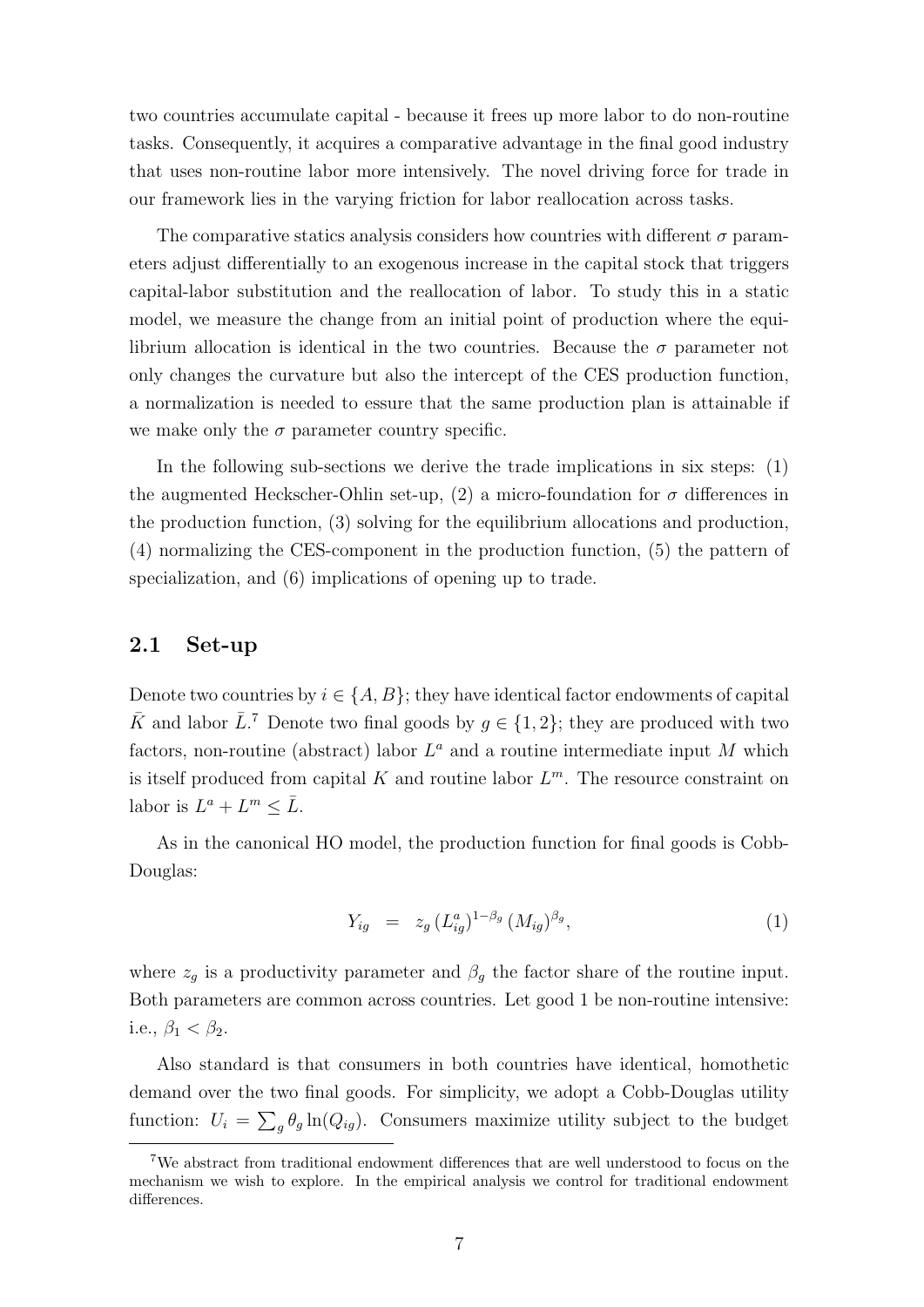constraint  $\sum_{g} P_{ig} Q_{ig} \leq r_i \bar{K} + w_i \bar{L}$ , where  $w_i$  is the wage and  $r_i$  the rental rate of capital. It leads to constant budget shares for both final goods.

Given the focus on capital-labor substitutability in routine production, we simply assume that each unit of raw labor can directly produce either routine or abstract tasks and that this choice is reversible. In particular, one unit of routine labor can seamlessly be converted into one unit of abstract labor. We explicitly choose not to focus solely on the difficulty for routine workers to acquire the necessary skills to perform abstract tasks. We are interested in any type of reallocation friction that makes capital-labor substitution less than infinite, such that a labor-saving machine cannot instantaneously replace all workers in routine production.<sup>8</sup>

We adopt a CES production function for the routine intermediate:

$$
M_i = Z \left[ \alpha(K_i)^{\frac{\sigma_i - 1}{\sigma_i}} + (1 - \alpha)(L_i^m)^{\frac{\sigma_i - 1}{\sigma_i}} \right]^{\frac{\sigma_i}{\sigma_i - 1}}, \tag{2}
$$

where Z and  $\alpha$  are the efficiency and distribution parameters, and  $\sigma_i$  captures the ease of factor substitutability.<sup>9</sup> We follow Autor et al. (2003) and Autor and Dorn (2013) and assume that capital and routine labor are more substitutable in routine production  $(\sigma_i > 1)$  than are non-routine labor and the routine input in the production of final goods, the latter being a Cobb-Douglas production function. Without loss of generality, let country A have the relatively higher factor substitution in routine production such that  $\sigma_A > \sigma_B > 1$ .

Plugging (2) into (1), we obtain the following two-tiered production function:

$$
Y_{ig} = z_g (L_{ig}^a)^{1-\beta_g} \left\{ Z \left[ \alpha(K_{ig})^{\frac{\sigma_i-1}{\sigma_i}} + (1-\alpha)(L_{ig}^m)^{\frac{\sigma_i-1}{\sigma_i}} \right]^{\frac{\sigma_i}{\sigma_i-1}} \right\}^{\beta_g}.
$$
 (3)

In Appendix A we discuss estimates of a nested production function of the form of (3). The analysis uses the KLEMS dataset that has country-sector-year observations and measures abstract and routine labor input by the number of high or low-skilled employees, which is not ideal, but can serve as an approximation. To evaluate the appropriateness of our assumptions, we initially allow for country-sector specific  $\beta$  and  $\sigma$  parameters, exploiting only time variation in the estimation. An ANOVA analysis indicates that country dummies have the most explanatory power

<sup>8</sup>Redeploying routine labor to abstract tasks could require a human capital investment, but we do not model this explicitly, as it would lead to task-specific wages. The  $\sigma$  parameter is a reduced form way of representing various frictions associated with labor reallocation across tasks.

<sup>&</sup>lt;sup>9</sup>We follow the convention in recent work with the CES production function, namely that Z and  $\alpha$  parameters are common across countries. For two countries with the same endowments but different  $\sigma_i$  parameters to have the same Z and  $\alpha$  parameters requires a particular normalization (see for example Klump et al. (2012)). We discuss the normalization in Section 2.4.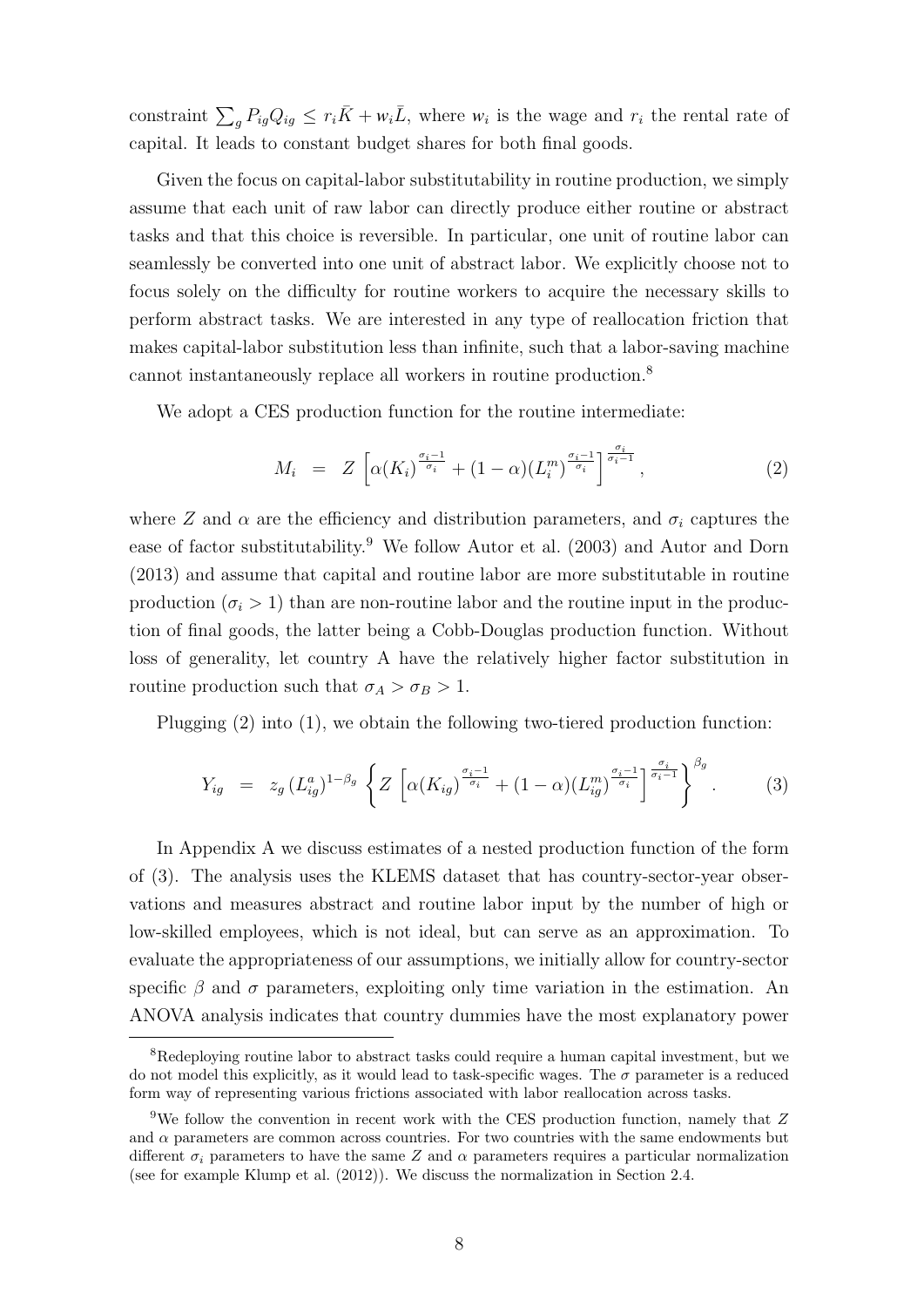for the elasticity of substitution estimates  $\hat{\sigma}$ , while sector dummies have more explanatory power for the output elasticity of the routine intermediate estimates  $\hat{\beta}$ . It suggests that our assumption on the country respectively sector-specificity of these two parameters is broadly consistent with the observed variation between outputs and inputs in the KLEMS data.

## 2.2 Micro-foundation for differences in  $\sigma$

The elasticity of substitution parameter  $\sigma$  in a CES production function is generally considered to be a representation of technology. Here we show that countries with the same production technology, but with different (labor market) institutions adjust their input choices to a different extent when hit by the same exogenous shock. This micro-foundation illustrates how a labor market friction can give rise to variation in the *measured* elasticity of substitution, i.e., how easy it is in practice to substitute between capital and labor.

Several recent papers have documented large and highly heterogeneous adjustment costs when workers switch occupations. Dix-Carneiro (2014) finds for the median Brazilian worker switching jobs a cost ranging from 1.4 to 2.7 times the average annual wage.<sup>10</sup> Autor et al.  $(2014)$  even find that adjustment costs may be prohibitively high for less skilled and older workers and shocks can lead to a permanent exit from the labor force.<sup>11</sup> While adjustment costs are indeed likely to vary in importance across workers, we will here focus on institutional characteristics that introduce a country-specific component in the adjustment cost.

We consider a lay-off cost to be paid by any firm that seeks to reduce its workforce, for example in response to an increase in the relative price of labor. Given that ours is a real trade model, the lay-off cost has to be paid directly in terms of output of the firm. It means that

$$
y + p C(L) y = F(K, L), \tag{4}
$$

where  $p$  is a country-specific cost shifter that we use in the comparative statics to vary the importance of this friction.  $C(L)$  is the lay-off cost that satisfies  $C(L_0) = 0$ ,  $C'(L) < 0$ , and  $C''(L) > 0$  for any  $L < L_0$ .<sup>12</sup> In words, the cost kicks in when the firm reduces labor input below its initial level  $L_0$ , the marginal cost is positive for lay-

 $10$ Artuc et al. (2010) report even higher costs for the median US worker, but they have less detailed controls for worker characteristics.

<sup>&</sup>lt;sup>11</sup>Pierce and Schott (2016) report that one third of workers who lost employment in US manufacturing as a consequence of import competition from China transition to inactivity.

 $12$ In the analysis of comparative advantage, we consider an increase in the capital stock which tends to increase the relative wage. Hence, the relative adjustment involves reducing labor input.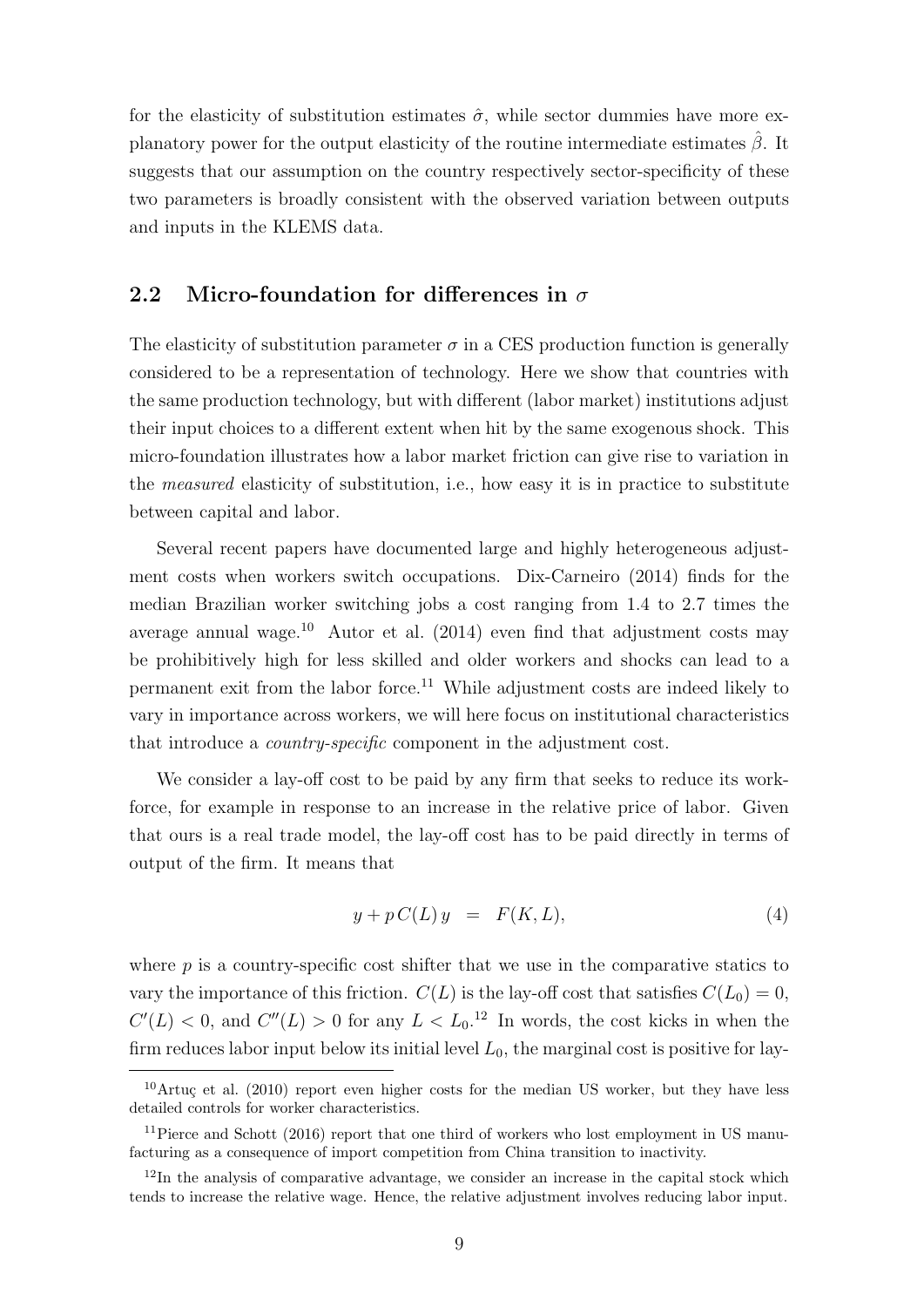offs (negative changes in  $L$ ), and the cost is convex, i.e. the marginal cost increases in the amount of workers the firms seeks to shed, which is a standard assumption.<sup>13</sup> Combining technology and institutions leads to the following modified production function:

$$
y = \frac{F(K, L)}{1 + p C(L)}.\tag{5}
$$

We view the real lay-off cost in (4) as representative for a variety of institutional differences between countries that can be modelled in a reduced form way by a heterogeneous elasticity of substitution parameter. In addition to a lay-off cost per se, the cost parameter can be interpreted in alternative ways. It can stand, for example, for a legal obligation by the former employer to provide retraining to workers who are dismissed. Cross-country differences in the fraction of such costs borne by individual firms, and not by a public system, have similar effects as variation in severance pay. Another interpretation is as equilibrium compensation to workers for the risk involved in job transitions.<sup>14</sup> Due to mobility barriers between regions and sectors or due to transitory unemployment spells, many dismissed workers will experience a period of lower earnings with variation across countries in its duration and the amount of income lost.

Going beyond differences in transition costs, the equilibrium compensation accompanying dismissals can also vary if workers differ in their risk aversion. They will regard the risk of not finding an equally well paid job in the non-routine sector differently, and hence their certainty equivalent of switching to the other sector will differ. We therefore regard the set-up in (4) as representing a wider class of models where adjustments in total labor input to exogenous shocks involve real costs.

Similarly, institutional or cultural differences can introduce costs associated with adjustments in the capital stock, e.g. as firms invest in new technology. Augmenting the capital stock might increase its productivity with a probability close to, but short of one. If decision-makers differ across countries in risk aversion, or in the extent to which they take a long-term perspective in investment decisions, the benefit of increasing the capital stock will be assessed differently. If the new production plan involves a change in the capital stock, such a mechanism would also give rise to a

<sup>13</sup>Small employment reductions can often be accommodated relatively easily by not replacing retiring workers or by natural job attrition, and thus incur smaller than proportional costs.

<sup>14</sup>Bewley (2009) provides evidence that compensation for dismissals in the United States tends to be much higher than legally required. Many managers discuss existing practices as equilibrium compensation for job transition costs that dismissed employees are likely to incur.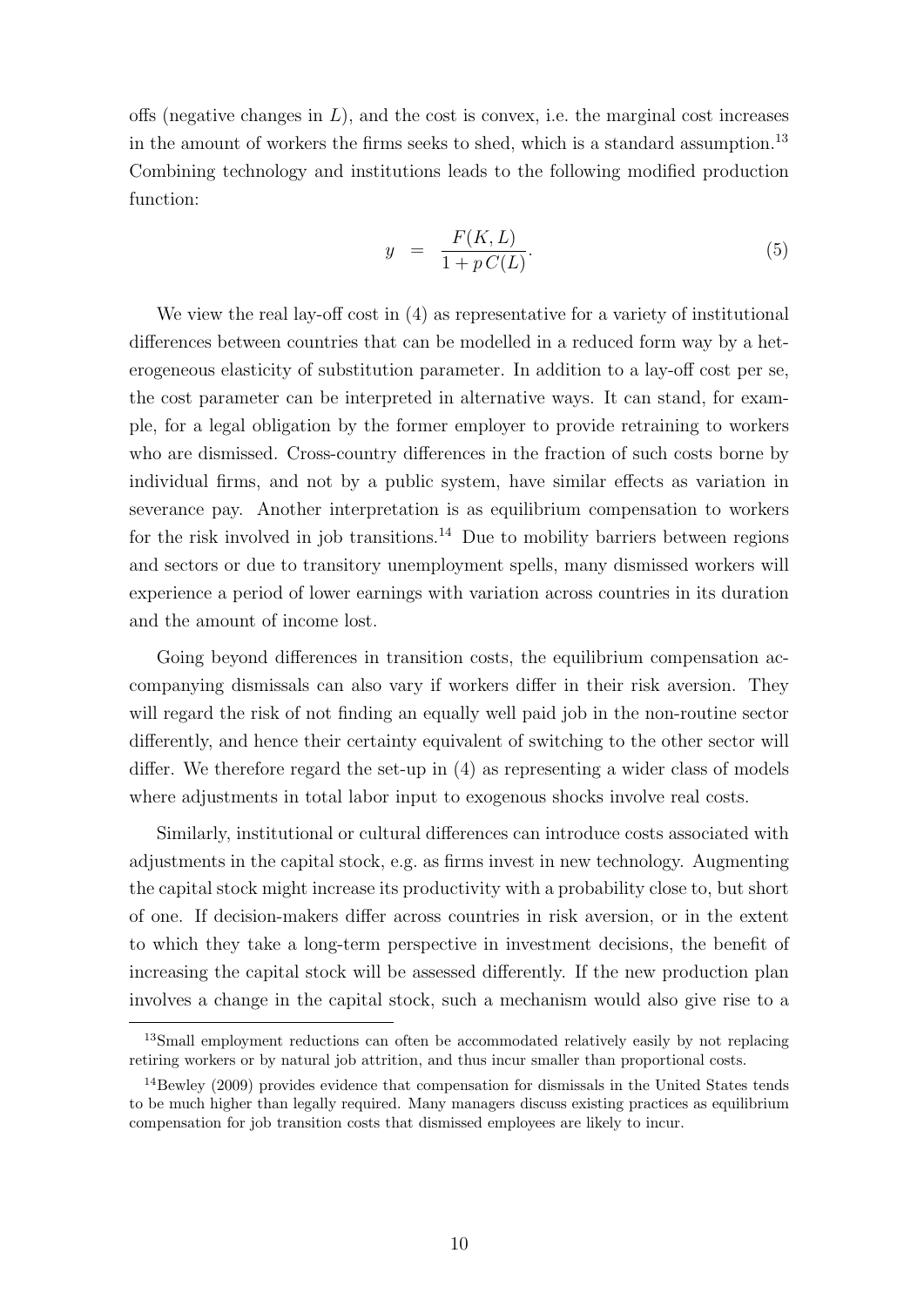modified, country-specific production function, of a form similar to (5):

$$
y = \frac{F(K, L)}{1 - \tilde{p}\,\tilde{C}(K)},
$$

We now show the effect of a difference in the lay-off cost friction  $p$  on the elasticity of substitution for the modified production function (5). The latter is defined as

$$
\sigma_{L,K} = \frac{d(L/K)}{dMRTS} \frac{MRTS}{L/K}.
$$

We derive in Appendix B for the special case of perfect substitution between inputs in the underlying production function, i.e., for  $F(K, L) = K + L$ , that  $\sigma_{L,K}$ for the modified production function is finite if  $p C'' > 0$ . Moreover, the derivative of  $\sigma_{L,K}$  with respect to the cost shifter p equals

$$
\frac{\partial \sigma_{L,K}}{\partial p} = \frac{-pC'(L)y - 1}{L} + \frac{-pC'(L)y - 1 + 2(pC'(L)y)^2}{K}.
$$
 (6)

The first term is negative as long as  $-pC'(L)y < 1$ , or the marginal friction does not exceed the marginal product of labor, which must be satisfied for the adjustment to be optimal. The second term is a polynomial of order two which is negative for  $-pC'(L)y \in (-1,1/2)$ ; that is, the marginal friction does not exceed half the marginal product of labor. Since the terms are weighted by  $1/L$  and  $1/K$  respectively, this constraint is relaxed at higher  $K$  and lower  $L$ . As long as the friction is not excessive, we thus find a negative effect of the cost shifter  $p$ —which measures the importance of the friction—on the elasticity of substitution. In other words, a more severe friction reduces the optimal (from the firm's perspective) substitution of capital for labor.

The above mechanism links labor market frictions in the form of a convex lay-off cost to lower effective substitutability of capital and labor. Several papers have suggested that more stringent labor market regulation reduces the speed of adjustment of an economy to structural change. For example, Wasmer (2006) shows that countries with more rigid labor markets perform better in the steady state as workers are more productive, but following structural shocks they experience a longer and more costly transition period. Comparing the adjustment to trade liberalization in Mexico and Chile, Kambourov (2009) shows that high firing costs in Mexico slowed down the process of worker reallocation to comparative advantage activities. Artug et al. (2015) estimate the magnitude of switching costs for workers and document that countries with relatively high switching costs also adjust more slowly to trade shocks.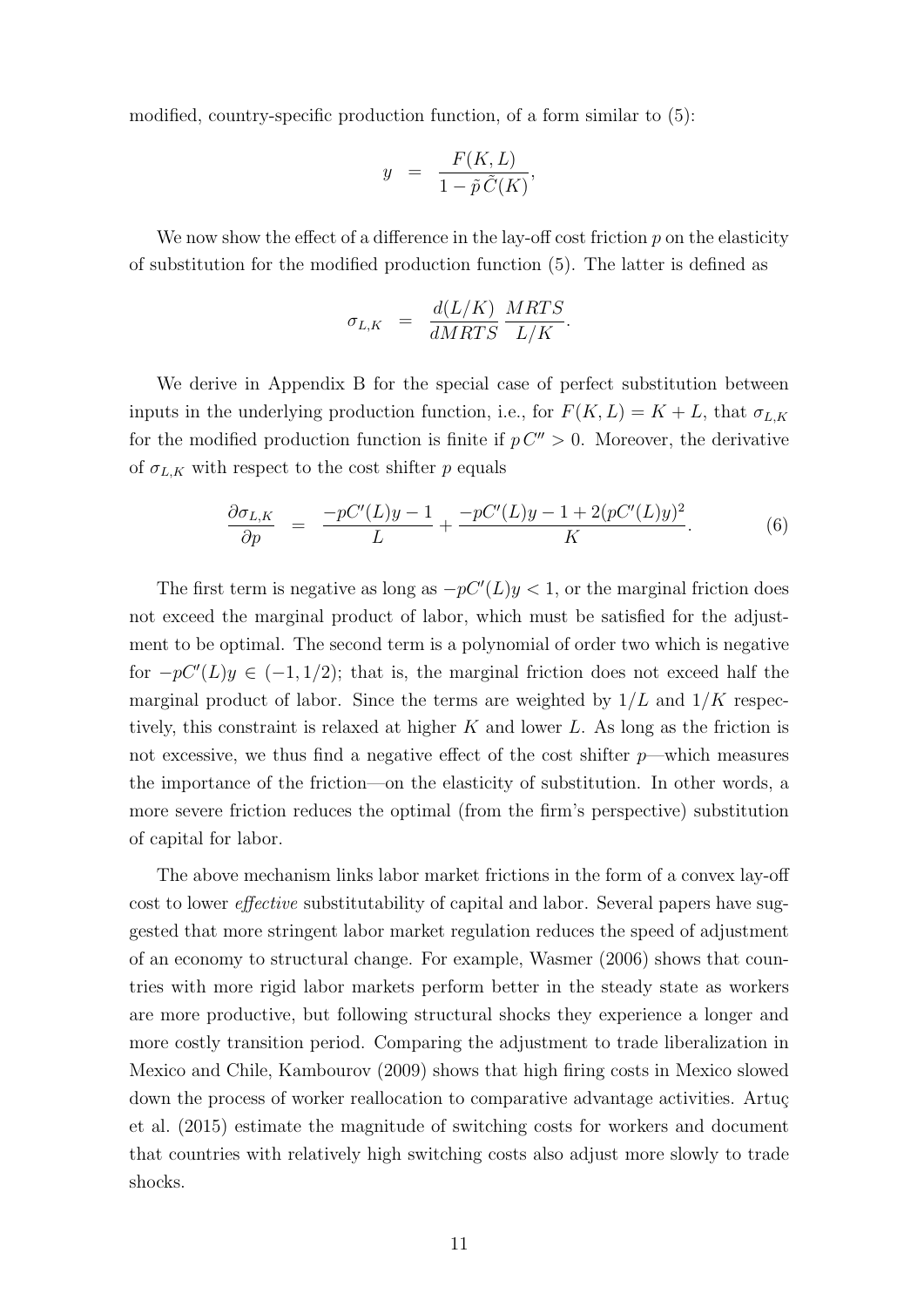### 2.3 Solving the model

After providing a motivation for the CES production function, with a countryspecific elasticity of substitution between capital and labor in routine intermediate production, we solve the model by finding the relative supply and demand of the two 'produced' factors, the routine intermediate and the non-routine tasks. The solution to the model delivers the optimal allocation of labor to routine and non-routine tasks, determining the relative abundance of the non-routine factor. We show here the main steps to solve the model and provide further details in Appendix C.

On the supply side, we have three types of price-taking firms, producing the routine intermediate input and both final goods. The cost and thus the optimal input combinations must be the same for routine inputs used in either final goods sector. Cost minimization of the CES production function in (2) gives conditional factor demands for capital and routine labor. Substituting them in the production function and then in the objective function gives the unit cost of the routine input in terms of factor prices. Given the assumption of perfect competition, this also equals the price of the routine input:

$$
P_i^m = C(w_i, r_i) = \frac{1}{Z} \left[ \alpha^{\sigma_i} r_i^{1-\sigma_i} + (1-\alpha)^{\sigma_i} w_i^{1-\sigma_i} \right]_{\frac{1}{1-\sigma_i}}^{\frac{1}{1-\sigma_i}}.
$$
 (7)

Cost minimization of the Cobb-Douglas production function in (1) leads to a straightforward expression of unit costs of the final goods, and thus prices  $P_{ig}$ , again as a function of the relevant factor prices, i.e., the price of the routine input and the wage rate:

$$
P_{ig} = C_{ig}(w_i, P_i^m) = \frac{1}{z_g} \left(\frac{w_i}{1 - \beta_g}\right)^{1 - \beta_g} \left(\frac{P_i^m}{\beta_g}\right)^{\beta_g}, \quad \forall g \in \{1, 2\}.
$$
 (8)

By combining  $(7)$  and  $(8)$ , we can express the final goods prices in terms of  $w_i$  and  $r_i$ , see equation (C5) in the Appendix. Hence, we can express the price ratio  $P_{i1}/P_{i2}$ in terms of the 'primitive' factor price ratio  $w_i/r_i$ , as in the canonical HO model.

Next, note that capital can only be used in routine production. The capital demand in routine production, i.e., the first-order condition for  $K$ , provides an expression for the optimal quantity of the routine intermediate as a function of the capital endowment and the relative factor price ratio. The production function of the routine intermediate then determines how much labor to allocate to routine tasks.

Labor market clearing then gives the total quantity of abstract labor as a function of the labor endowment and factor prices:  $L_i^a = \bar{L} - L_i^m(w_i/r_i; \bar{K})$ . Optimal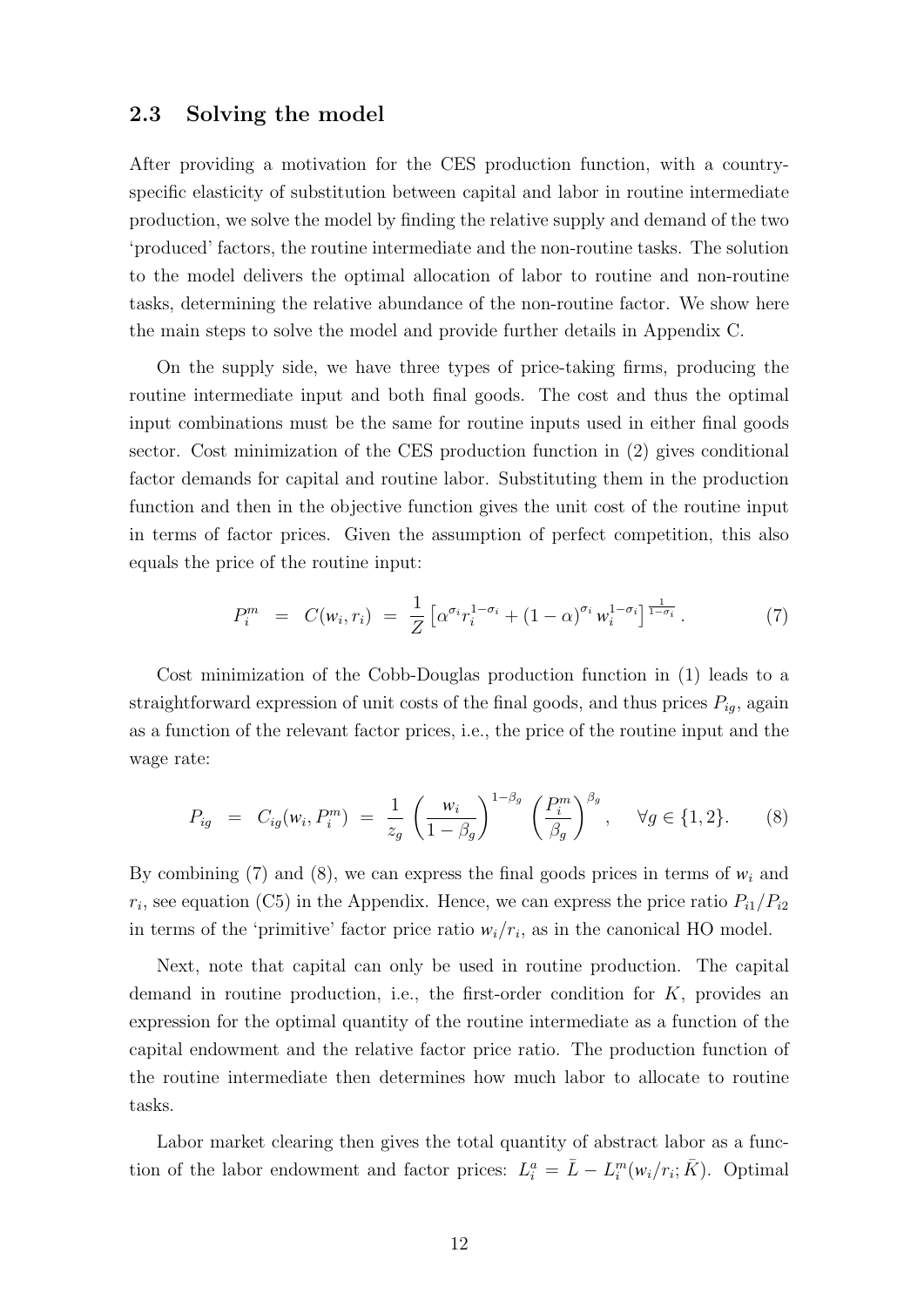factor use in routine production together with market clearing for labor and capital determines the relative supply of the two produced factors, which is the relevant factor ratio available to the two final goods sectors taken together. The ratio of produced factors can then be expressed as a function of primitive endowments and the prices of the primitive factors as follows:

$$
\frac{L_i^a}{M_i} = \frac{\frac{\bar{L}}{\bar{K}} - \left[\frac{w_i/(1-\alpha_i)}{r_i/\alpha_i}\right]^{-\sigma_i}}{Z\alpha_i^{\frac{\sigma_i}{\sigma_i-1}}\left\{1 + \frac{w_i}{r_i}\left[\frac{w_i/(1-\alpha_i)}{r_i/\alpha_i}\right]^{-\sigma_i}\right\}^{\frac{\sigma_i}{\sigma_i-1}}}
$$
\n(9)

We now turn to the demand side of the economy to derive an expression for the relative demand for produced factors. We have assumed a Cobb-Douglas utility function that implies constant budget shares. Substituting the expressions for final goods prices (8), we find an expression for relative final good consumption as a function of the produced factor prices:

$$
\frac{Q_{i1}}{Q_{i2}} = \frac{\theta_1 z_1 \beta_1^{\beta_1} (1 - \beta_1)^{1 - \beta_1}}{\theta_2 z_2 \beta_2^{\beta_2} (1 - \beta_2)^{1 - \beta_2}} \left(\frac{w_i}{P_i^m}\right)^{\beta_1 - \beta_2}
$$
(10)

Using the production function and market clearing for final goods, we can express the output ratio in (10) in terms of the allocation of the produced factors to both sectors:

$$
\frac{Q_{i1}}{Q_{i2}} = \frac{Y_{i1}}{Y_{i2}} = \frac{z_1 L_{i1}^{a}{}^{1-\beta_1} M_{i1}{}^{\beta_1}}{z_2 L_{i2}^{a}{}^{1-\beta_2} M_{i2}{}^{\beta_2}}.
$$
\n(11)

Plugging in the first order conditions of the final good producers and of the consumers, we find that the allocation of production factors to both sectors depends only on the preference and technology parameters.<sup>15</sup> As a result, the relative factor demand takes the following simple form:

$$
\frac{L_i^a}{M_i} = \frac{\sum_g \theta_g (1 - \beta_g)}{\sum_g \theta_g \beta_g} \frac{P_i^m}{w_i} \tag{12}
$$

This is the familiar HO equation that connects relative factor abundance to relative factor prices in final good production. The only difference in our model is in terms of interpretation, namely, the production factors in this equation are produced rather than exogenously given.

We combine the relative factor supply equation (9) with the relative factor de-

 $15$ The simple form of these expressions is a result of the Cobb-Douglas functional form for both preferences and the production function that leads to constant expenditure shares for consumers and constant cost shares for producers.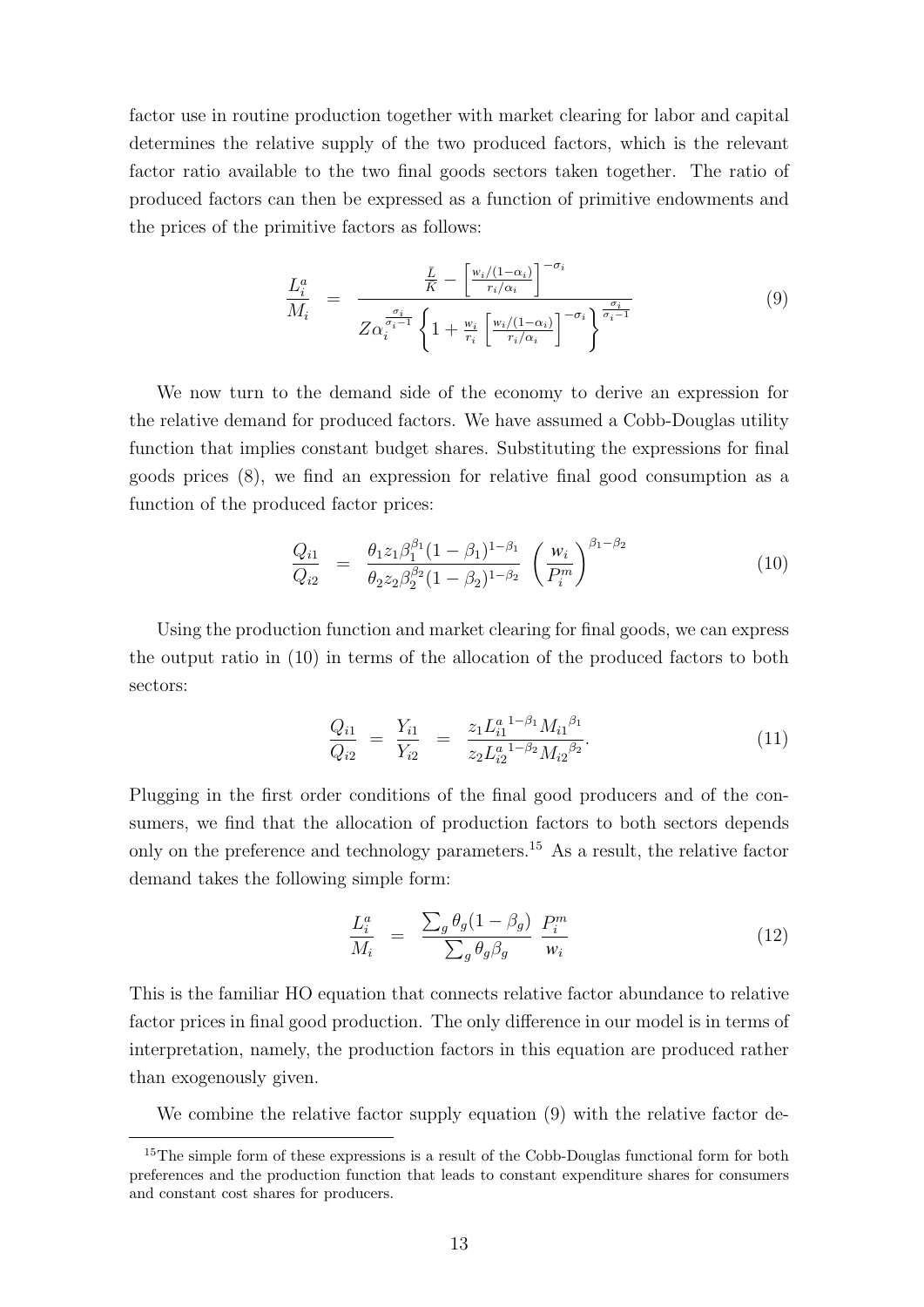mand equation (12) to pin down the equilibrium factor price ratio. Because the second relationship is expressed in terms of produced factor prices, we still need to use (7) to eliminate  $P_i^M$ . Equating the two expressions, we get an implicit solution for the equilibrium factor price ratio  $\omega^* = (w_i/r_i)^*$  as a function of parameters and of 'primitive' factor endowments. We can write this expression as

$$
F_i(\omega_i^*) = \frac{c}{\omega_i^*} + (1+c) \left(\frac{\alpha}{1-\alpha} \omega_i^*\right)^{-\sigma_i} - \frac{\bar{L}}{\bar{K}} = 0, \quad (13)
$$

where  $c = (\sum_g \theta_g (1 - \beta_g)) / (\sum_g \theta_g \beta_g)$  summarizes information on factor use in final good production and consumers' preferences over final goods.

It is straightforward to establish existence and uniqueness of the equilibrium real wage. The function  $F_i(\omega_i)$  attains a positive value for the lowest value in the domain,  $\lim_{\omega_i\to 0} F_i(\omega_i) = +\infty$ , and a negative value for the highest value,  $\lim_{\omega_i\to\infty}F_i(\omega_i)=-\bar{L}/\bar{K}$ . As the function is continuous, it must equal zero for at least one positive, but finite value of  $\omega_i$ .

Moreover, the function is monotonically decreasing in  $\omega_i$  as the derivative

$$
\frac{\partial F(\omega_i)}{\partial \omega_i} = -c\,\omega_i^{-2} - \sigma_i(1+c)\left(\frac{\alpha}{1-\alpha}\right)^{1-\sigma_i}\omega_i^{-\sigma_i-1} < 0 \tag{14}
$$

is negative for all positive real wage rates, which guarantees that the solution is unique. This forms the basis for the comparative statics that follow, as we do not need to worry about factor intensity reversals.

### 2.4 Normalizing the CES function

Before we can derive comparative statics of how the  $\sigma$  parameter influences the equilibrium allocation and international trade, it is necessary to normalize the CES function (2). This is because a high  $\sigma$  has two different effects. First, it facilitates producing with a more unequal  $K/L^m$  input ratio. With a higher  $\sigma$  parameter, the marginal product of a production factor declines more slowly if the amount of that factor increases. The second effect of a higher  $\sigma$  parameter is to make routine production more efficient overall. The output of intermediate M is increasing in  $\sigma$ for any given bundle of production factors.

Our objective is to study how countries that start from the same initial situation can develop a comparative advantage as they adjust to the same external shock, for example in response to an increase in the capital stock. The substitution effect is the one of interest, as it directly influences how much labor will be reallocated from routine to non-routine tasks. The second, efficiency effect is more of a nuisance, as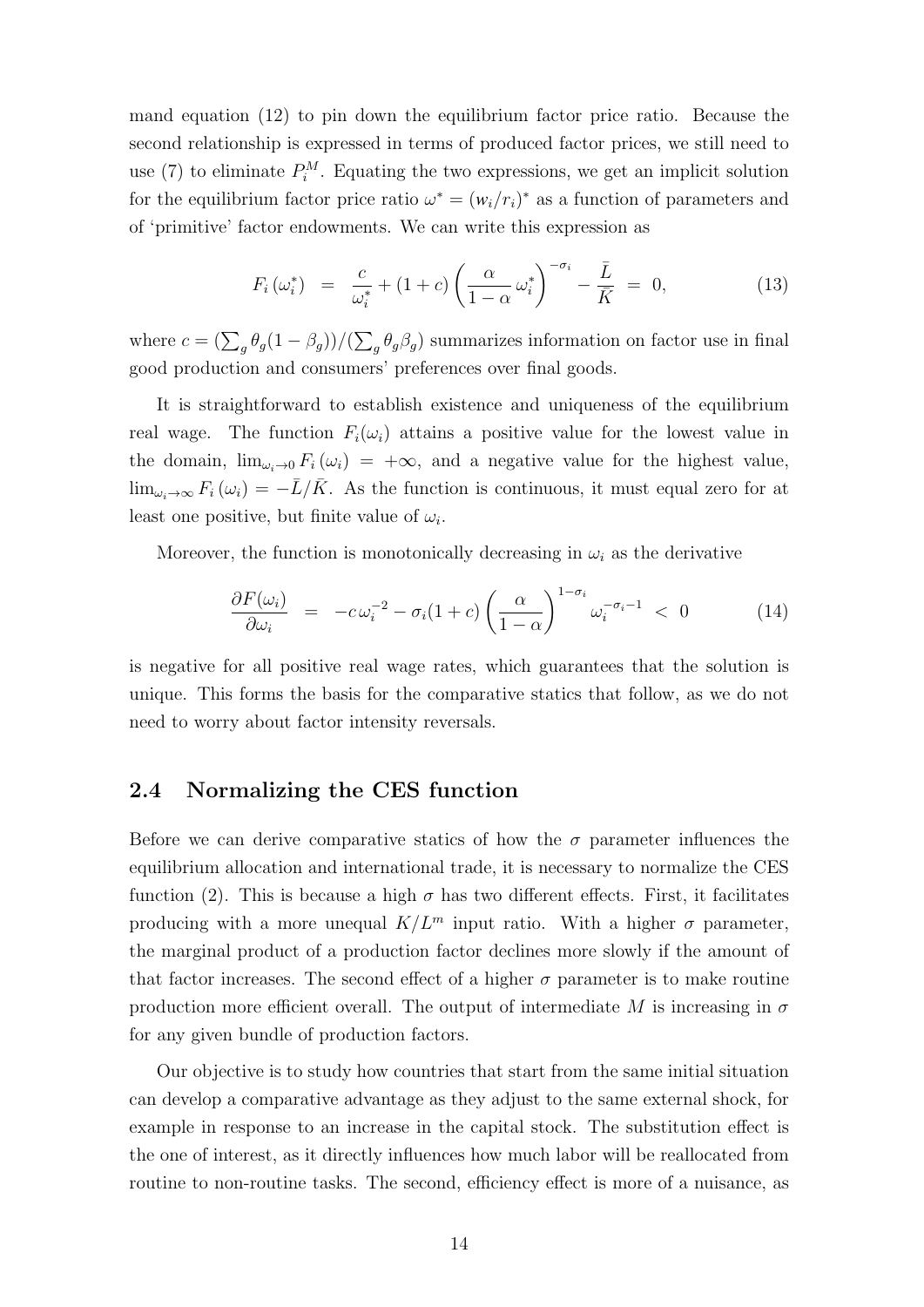it is a structural feature of the CES production function, but not the mechanism we are primarily interested in. The normalization of the CES eliminates the efficiency effect at the starting point (i.e. for initial capital and labor endowments), ensuring that countries with different  $\sigma$  parameters are initially producing the same output bundle.

Klump et al. (2012) have shown that normalizing the CES production function makes it possible to focus on the structural effect of higher substitutability.<sup>16</sup> The rationale behind the normalization follows from the defining property of a CES production function, namely that  $\sigma = d \ln(K/L)/d \ln(F_k/F_l)$  is constant. The elasticity of substitution is defined as a point elasticity, valid for a particular point on a particular isoquant. It is fundamentally a second-order differential equation of  $F(K, L)$ . Solving this equation to find  $F$  introduces two constants of integration. Both are fixed once the following two boundary conditions are imposed on the resulting CES production function: (1) It must be able to produce an initial production plan, a combination of output and inputs; (2) The initial allocation must be cost minimizing, i.e., the isoquant is tangent to the initial relative factor price ratio.

If a CES isoquant has to go through one particular point, its constants of integration will depend on  $\sigma$  and cannot be chosen freely. The elasticity of substitution  $\sigma_i$  is the only structural parameter for country  $i$ ; together with the boundary conditions it determines the other two parameters,  $Z_i = Z(\sigma_i)$  and  $\alpha_i = \alpha(\sigma_i)$ .

To implement the normalization, we reformulate two key relationships that we derived earlier in terms of deviations from an initial production plan. That way, we can investigate how countries with a different  $\sigma$  adjust differentially to an external shock, starting from the same point of normalization. Denote the optimal factor allocation in routine input production by  $\kappa_i^* = \bar{K}/(L_i^m)^*$  and indicate quantities and prices at the point of normalization with a subscript 0. The normalized first order condition in routine production, equation (C1) in the Appendix, then becomes

$$
\frac{\kappa_i^*}{\kappa_0} = \left(\frac{\omega_i^*}{\omega_0}\right)^{\sigma_i}.\tag{15}
$$

Equation (15) illustrates the key property of a CES production function: the sensitivity of relative factor use to a change in relative factor prices is increasing in  $\sigma_i$ . If labor becomes more expensive than at the point of normalization, routine production will become more capital intensive and this change will be especially strong in the high- $\sigma$  country. Or inversely, a given change in the capital-labor ratio will lead to a smaller change in the relative factor price ratio in the high- $\sigma$  country.

<sup>&</sup>lt;sup>16</sup>de la Grandville (1989) shows that the substitution effect can always be written as a  $\sigma$ -multiple of the efficiency effect.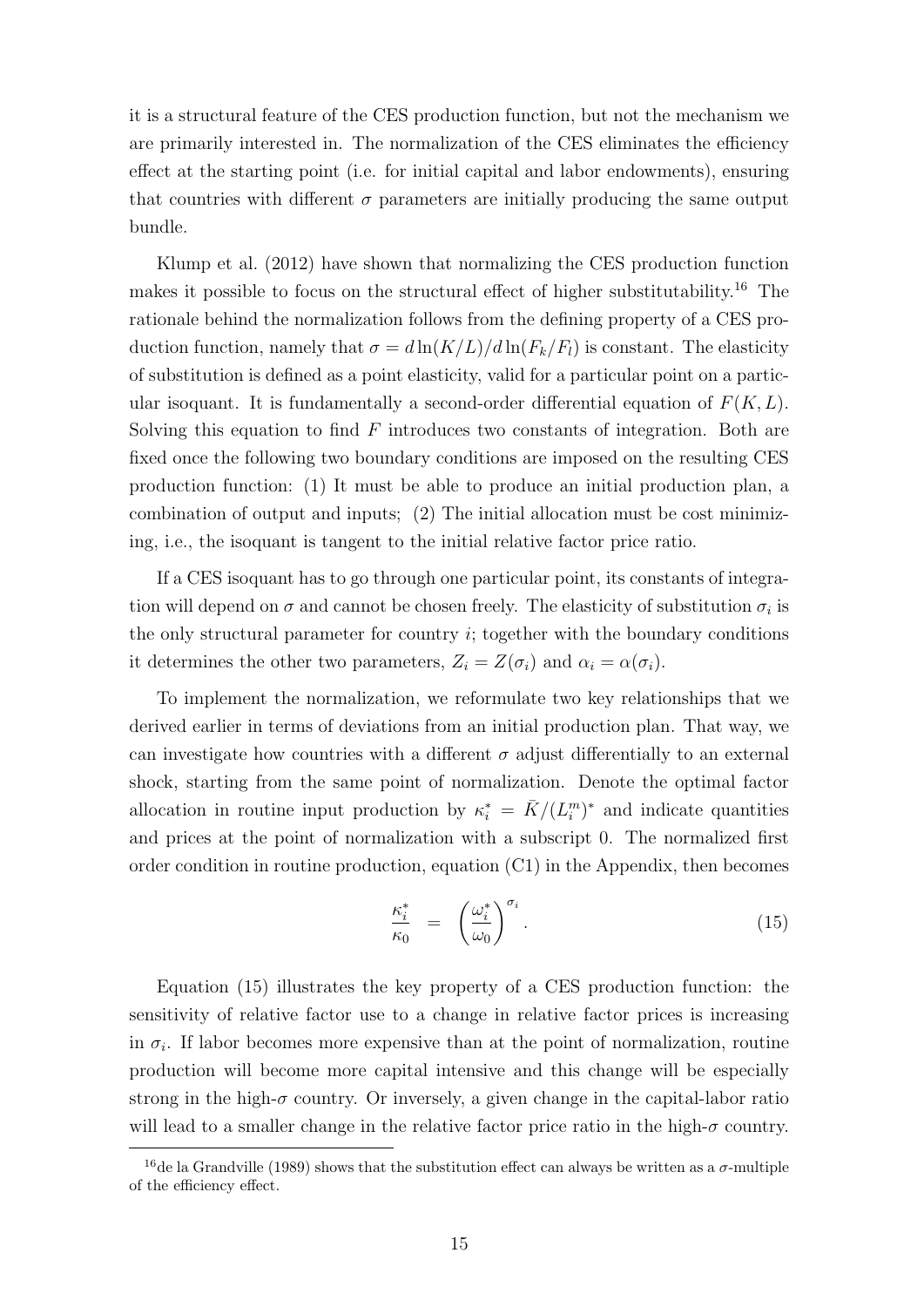Substituting (15) back in the original first order condition, we find that  $\alpha$  varies with  $\sigma_i$  and equals  $\alpha(\sigma_i) = \frac{\kappa_0^{1/\sigma_i}}{1/\sigma_i}$  $\kappa_0^{1/\sigma_i}+\omega_0$ . From the routine production function at the point of normalization, we can solve for the productivity term  $Z_i$  as  $Z(\sigma_i)$  =  $\frac{M_0}{L_0^m}$  $\int \frac{\kappa_0^{1/\sigma_i} + \omega_0}{\kappa_0^{1/\sigma_i}}$  $\kappa_0+\omega_0$  $\int_{-\frac{\sigma_i-1}{\sigma_i}}^{\frac{\sigma_i-1}{\sigma_i}}$ . As mentioned, a country-specific  $\sigma_i$  parameter will in general require country-specific  $Z_i$  and  $\alpha_i$  parameters in order to make the same initial production plan feasible. Using this expression for  $\alpha_i$ , the function  $F(\cdot)$  in (13) becomes

$$
F_i\left(\omega_i^*, \sigma_i, \frac{\bar{L}}{\bar{K}}, c, \kappa_0\right) = \frac{c}{\omega_i^*} + \frac{1+c}{\kappa_0} \left[\frac{\omega_i^*}{\omega_0}\right]^{-\sigma_i} - \frac{\bar{L}}{\bar{K}} = 0. \quad (16)
$$

As is common in the literature, we imposed identical Z and  $\alpha$  coefficients in the CES production function of the routine intermediate (2) for all countries. This choice implies a particular initial allocation of labor to routine production, such that the quantity of the routine intermediate produced at the point of normalization is independent of the elasticity of substitution, given the initial total endowment of capital  $\bar{K}_0$  and labor  $\bar{L}_0$ . It is straightforward to see from (13) or (16) that the same equilibrium factor price will obtain if  $\omega_0 \alpha/(1 - \alpha) = 1$  or equivalently if  $w_0/(1-\alpha) = r_0/\alpha$ , irrespective of the  $\sigma_i$  parameter. In that case, cost minimization in routine production implies that  $\kappa_0 \equiv \bar{K}_0 / L_0^m = 1$ .<sup>17</sup> The assumption of Z and  $\alpha$ common to the two countries constrains the initial endowments to verify  $\bar{K}_0/\bar{L}_0 < 1.$ 

### 2.5 Pattern of specialization

We now show how the relative wage  $\omega_i^*$  changes when factor endowments deviate from the point of normalization. Consider a change in the stock of capital  $\bar{K} \geqslant \bar{K}_0$ , holding the labor endowment fixed at  $\bar{L} = \bar{L}_0$ . We apply the implicit function theorem to  $F_i(\cdot)$  in (16) and find that<sup>18</sup>

$$
\frac{\partial \omega_i^*}{\partial K} = -\frac{\partial F_i(\cdot)/\partial K}{\partial F_i(\cdot)/\partial \omega_i^*} > 0.
$$
\n(17)

The relative wage unambiguously rises above its value at the point of normalization whenever the stock of capital exceeds its initial level:

$$
\bar{K} \geqslant \bar{K}_0 \Rightarrow \frac{\omega_i^*}{\omega_0} \geqslant 1. \tag{18}
$$

<sup>&</sup>lt;sup>17</sup>In that point of normalization,  $\alpha_i = 1/(1 + \omega_0)$  and  $Z_i = M_0/L_0^m$ , and both do not vary with  $\sigma_i$ .

 $18$ The derivative in the numerator is positive for our production function. The derivative in the denominator is negative for all wage rates, see equation (14).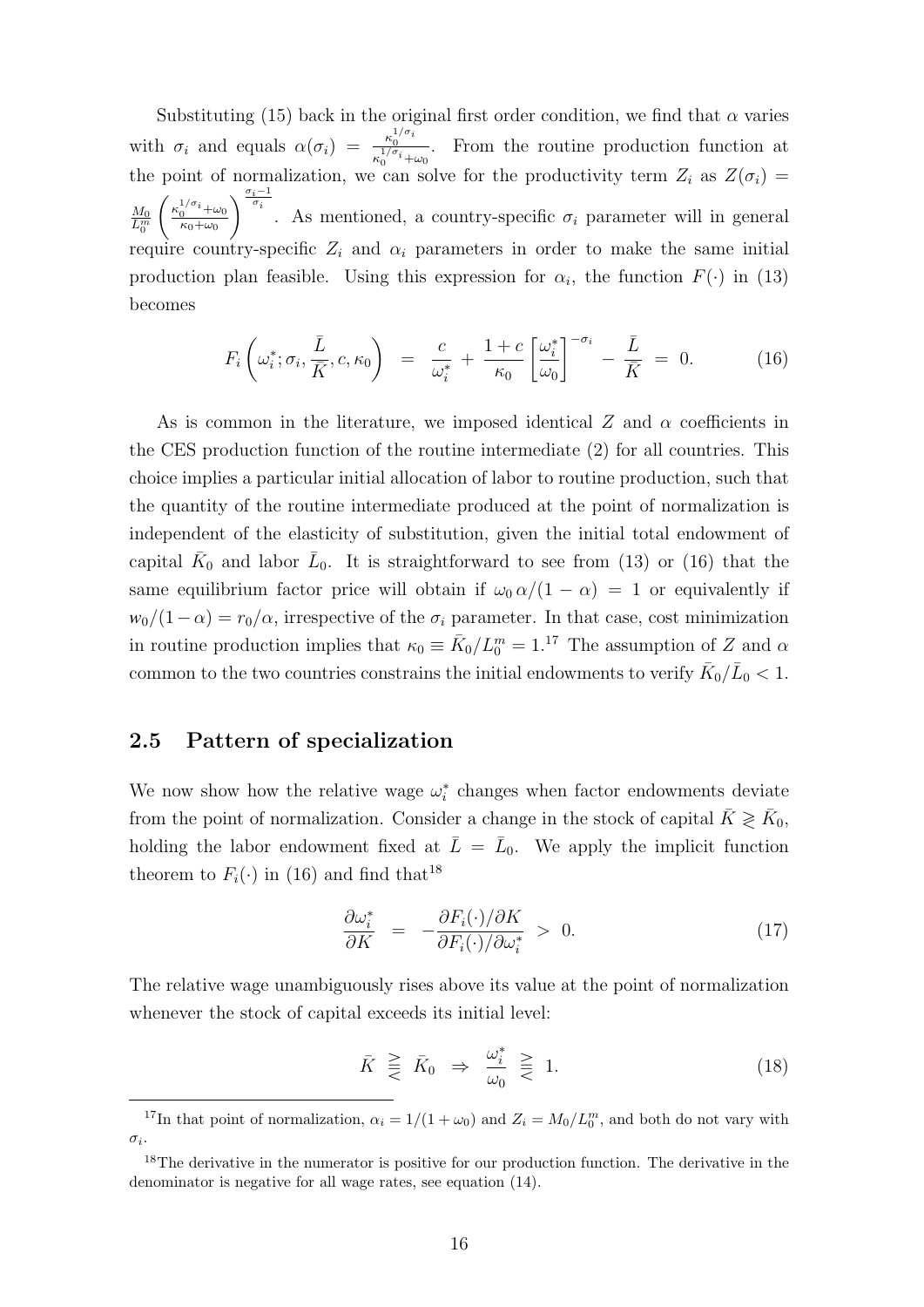The direction of change does not depend on  $\sigma_i$ , but the magnitude of the change does. Even though the high- $\sigma$  country experiences a relative productivity boost in the intermediate goods sector, it moves more routine production workers to nonroutine tasks in order to equalize the return to labor in routine and non-routine tasks following the shock to the capital endowment. The differential adjustment of the capital intensity in the production of the routine intermediate in the two countries determines the relative abundance of the produced factors and the relative price of final goods.

We next determine how the new equilibrium allocation depends on  $\sigma_i$  as both countries adjust away from the point of normalization where both countries produce the same equilibrium production plan. As their input allocations become different when they move away from the initial situation in response to an increase in the capital stock, a different relative specialization of two economies emerges. We apply the implicit function theorem to (16) one more time and find

$$
\frac{\partial \omega_i^*}{\partial \sigma} = -\frac{\partial F_i(\cdot)/\partial \sigma}{\partial F_i(\cdot)/\partial \omega_i^*}.
$$

We already established that the denominator is negative. Hence, the sign of this expression is determined by the sign of the numerator,

$$
\frac{\partial F_i(\cdot)}{\partial \sigma} = -\ln\left(\frac{\omega_i^*}{\omega_0}\right) \frac{(1+c)}{\kappa_0} \left[\frac{\omega_i^*}{\omega_0}\right]^{-\sigma},
$$

which depends on the equilibrium relative wage relative to the relative wage at the point of normalization.

It follows that when the price of labor increases relatively to the point of normalization, which will happen following an increase in the capital stock, labor will be relatively cheap in the high- $\sigma$  country in the new equilibrium. Hence,

$$
\begin{cases}\n\frac{\partial \omega_i^*}{\partial \sigma} < 0 \quad \Leftrightarrow \quad \bar{K} > K_0 \quad \text{or} \quad \omega_i^* > \omega_0 \\
\frac{\partial \omega_i^*}{\partial \sigma} &= 0 \quad \Leftrightarrow \quad \bar{K} = K_0 \quad \text{or} \quad \omega_i^* = \omega_0 \\
\frac{\partial \omega_i^*}{\partial \sigma} > 0 \quad \Leftrightarrow \quad \bar{K} < K_0 \quad \text{or} \quad \omega_i^* < \omega_0.\n\end{cases} \tag{19}
$$

A higher  $\sigma$  dampens the effect of a change in factor endowments on the equilibrium relative wage. The relative wage increases, but it increases relatively less in the high- $\sigma$  country  $A: \omega_0 < \omega_A^* < \omega_B^*$ .

Recall from (12) that it is sufficient to establish in which country the relative price of the routine intermediate is relatively high in autarky to determine relative abundance of 'produced' factors. It is intuitive and straightforward to show that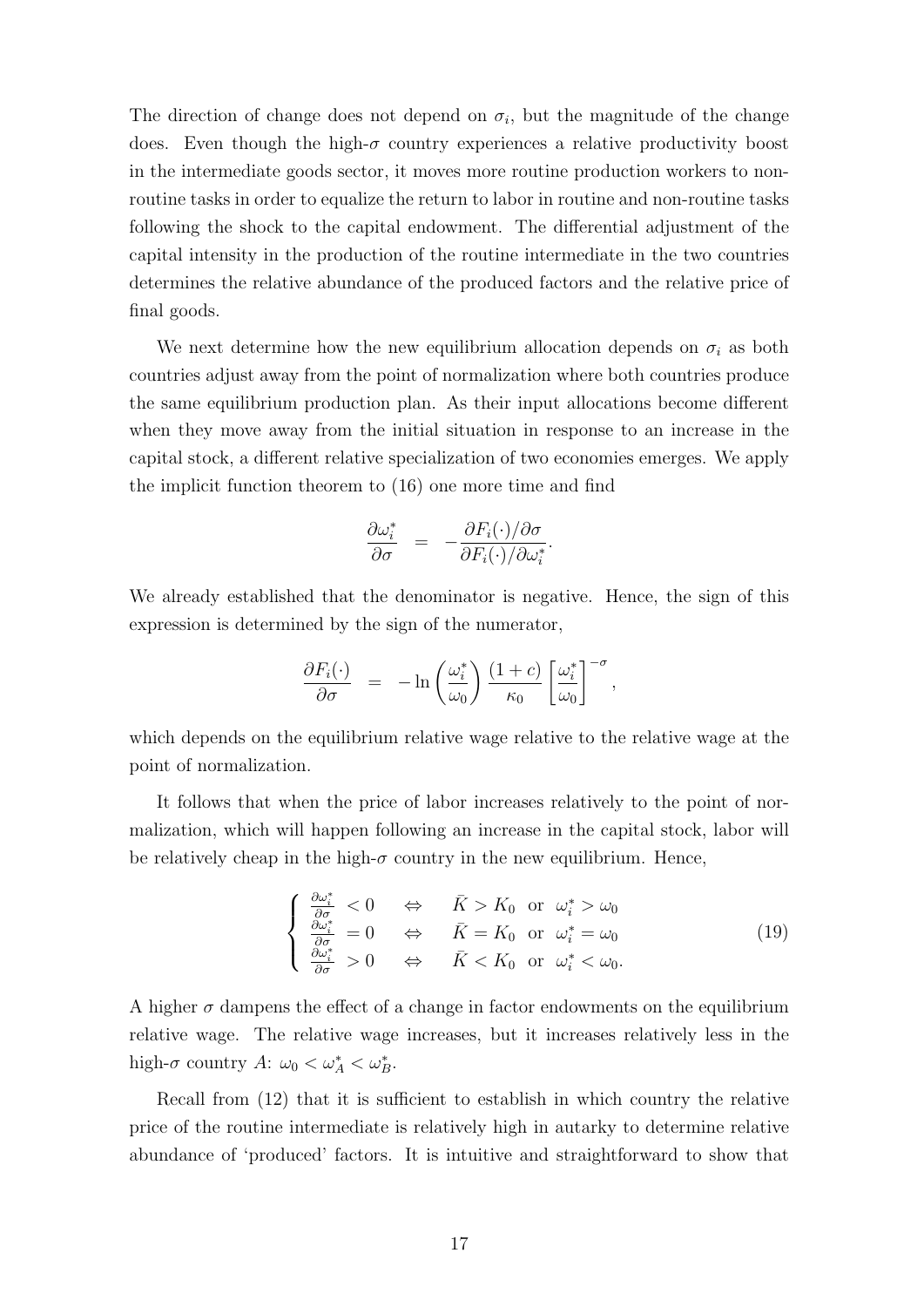$d(P_i^m/w_i)/d\omega_i < 0.^{19}$  In combination with the results in (19), it implies that the relative price of the routine input is increasing in  $\sigma$  for all capital stocks that exceed the level at the point of normalization and vice versa:

$$
\begin{cases}\n\frac{d(P_i^m/w_i)^*}{d\omega_i^*} \frac{\partial \omega_i^*}{\partial \sigma} > 0 & \& \frac{d(L^a/M)}{d\sigma} > 0 & \Leftrightarrow & \bar{K} > K_0 \\
\frac{d(P_i^m/w_i)^*}{d\omega_i^*} \frac{\partial \omega_i^*}{\partial \sigma} &= 0 & \& \frac{d(L^a/M)}{d\sigma} = 0 & \Leftrightarrow & \bar{K} = K_0 \\
\frac{d(P_i^m/w_i)^*}{d\omega_i^*} \frac{\partial \omega_i^*}{\partial \sigma} < 0 & \& \frac{d(L^a/M)}{d\sigma} < 0 & \Leftrightarrow & \bar{K} < K_0\n\end{cases}\n\tag{20}
$$

The intuition is as follows. When labor becomes more scarce than in the normalization point, it will be expensive and the routine input relatively cheap. The price changes are needed to clear both factor markets after a capital injection, but they are especially pronounced in the low- $\sigma$  country. It makes labor relatively more expensive in the low- $\sigma$  country and the routine intermediate expensive in the high- $\sigma$  country. It follows that after capital deepening, the high- $\sigma$  country A becomes relatively abundant in non-routine labor:  $(L^a/M)^*_A > (L^a/M)^*_B$ . More flexible substitution between capital and labor helps the economy to use more efficiently the 'primitive' production factor that has become more scarce (labor), where scarcity is defined relative to the point of normalization.

As countries accumulate capital, which we interpret as a reduced-form representation of capital-biased technological change, they reallocate labor from routine to non-routine tasks.<sup>20</sup> The high- $\sigma$  country frees up more labor for non-routine tasks and becomes non-routine labor abundant, implying that it will specialize, at least relatively, in the production of the final good that intensively uses the non-routine input. This result is obtained even though the high- $\sigma$  country is more efficient in the production of the routine intermediate, i.e. with the same input bundle it produces more output in routine production.<sup>21</sup>

The intuition behind this key prediction of our model is that the higher elasticity parameter implies less of a productivity penalty in routine production for an unbalanced factor ratio, meaning that a bigger shift of labor out of routine tasks in the high- $\sigma$  country is associated with a smaller change in the relative price of labor  $\omega$ . In the new equilibrium, capital intensity in routine production will be higher in both countries, but it increases especially in the high- $\sigma$  country.

$$
{}^{19}\text{From equation (7) we can derive } \frac{d(P_i^m/w_i)^*}{d\omega_i^*} = \frac{-\alpha^{\frac{\sigma}{\sigma-1}}}{Z(\omega^*)^2} \left[1 + (\omega^*)^{1-\sigma}\left(\frac{1-\alpha}{\alpha}\right)^{\sigma}\right]^{\frac{\sigma}{\sigma-1}} < 0.
$$

 $20$ Note that the opposite pattern obtains if the capital-labor ratio is reduced from the initial point of normalization: a high- $\sigma$  country frees up more labor to do routine tasks and becomes routine input abundant. When we turn to the trade predictions, our maintained assumption is that a rising capital-labor ratio is a pervasive pattern of real-world technological change. Hence, the empirically relevant case is the one where labor is becoming more and more scarce.

 $21$ This is a feature of the CES production function: holding the input bundle constant, output is strictly increasing in  $\sigma$  (Klump et al., 2012).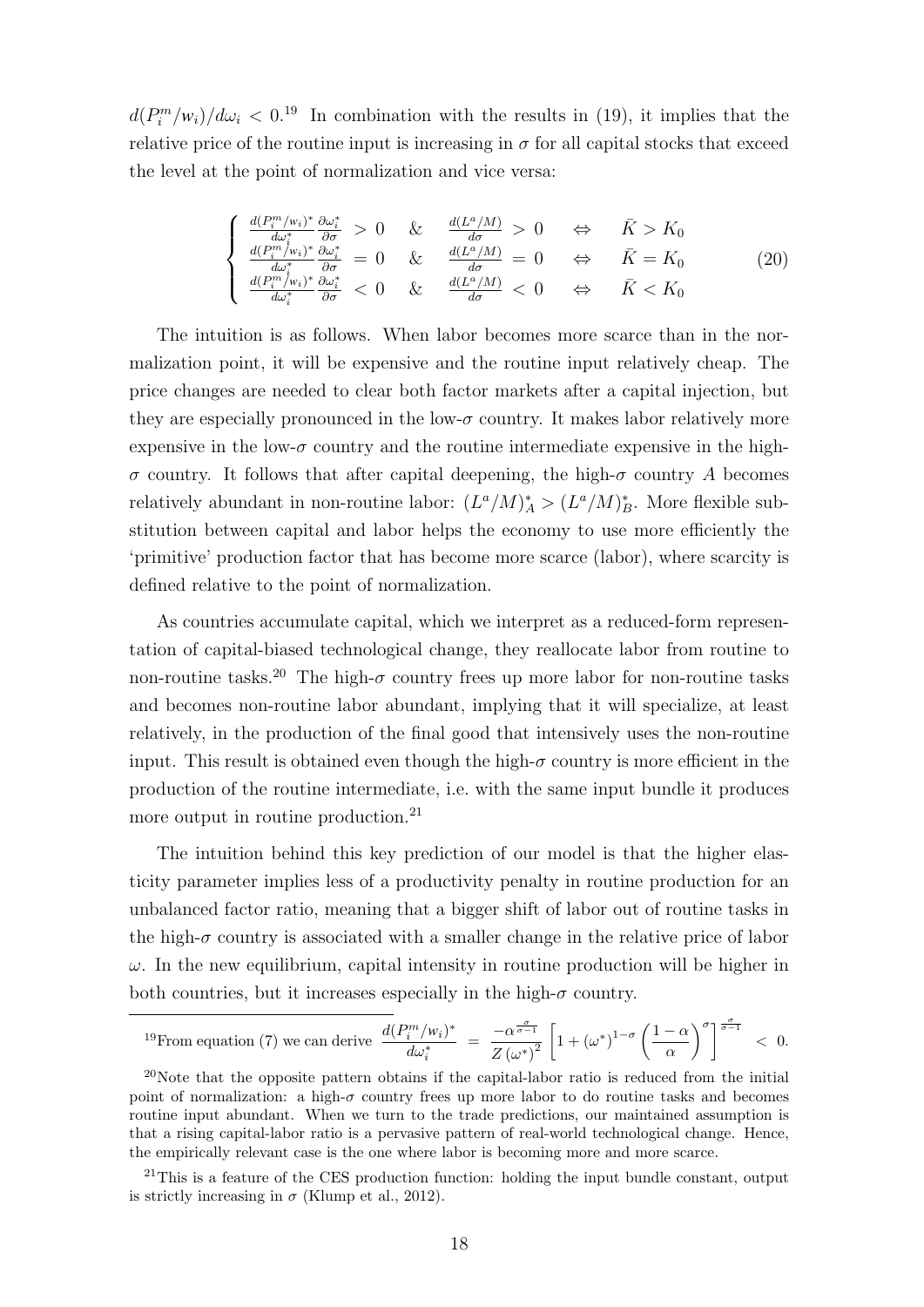### 2.6 Implications of opening up to trade

We now investigate the effect of substitutability between capital and labor in routine production on the pattern of comparative advantage. To accomplish this in a static model, we compare how countries with different  $\sigma$  parameters adjust to the same exogenous shock. In particular, we consider an increase in the capital stock which requires a reallocation of labor to achieve a new equilibrium. In order to focus on this effect, we abstract from other channels of comparative advantage, that are well understood, and assume that both countries have identical endowments of primitive factors, capital and labor, at all times. It is the optimal allocation of labor to routine or non-routine tasks that determines the available quantities of produced factors, abstract labor and routine intermediates, that are used in the two final goods sectors. The equilibrium is fully determined by the relative factor price ratio that clears labor and capital markets.

After a capital injection, the difference in substitutability creates an incentive to trade, even for countries with identical endowments that initially produce the same output bundle. The pattern of comparative advantage that arises can be determined from the comparative statics of the relative factor price ratio with respect to  $\sigma$ . We need to work with the normalized CES function here because—as illustrated in Appendix D—without the normalization we would encounter a circularity: The impact of  $\sigma$  on the pattern of trade depends on the effective labor cost, i.e., whether  $w_i/r_i$  exceeds  $(1 - \alpha_i)/\alpha_i$  or not, while  $\alpha_i$  depends on  $\sigma$  itself.

Given the pattern of specialization in autarky, establishing the main result is straightforward. We have already shown that in response to capital deepening, the equilibrium  $(L_i^a/M_i)^*$  ratio is increasing in  $\sigma$ . As capital accumulates and labor becomes more scarce, the high- $\sigma$  country becomes relatively abstract labor abundant (compared to the low- $\sigma$  country). Higher substitutability dampens the necessary factor price change that is needed to absorb a shock to factor endowments. Capital deepening raises the relative wage in both countries, but less so in the high- $\sigma$  country which adjusts more in quantities and less in prices.

The direction of trade then follows from the usual reasoning in the HO model. Both countries acquire a comparative advantage in the good that is intensive in their abundant factor. We obtain an adjusted HO prediction in this case, as the relevant production factors for the two final good sectors are not exogenously given, but produced through the equilibrium labor allocation. After a capital increase, the high- $\sigma$  country specializes in the good intensive in abstract labor. More generally, the high- $\sigma$  country specializes in the good that uses more intensively the produced factor that itself requires relatively more of the relatively scarce primitive factor. In this condition, the relative scarcity of the primitive factor is defined in terms of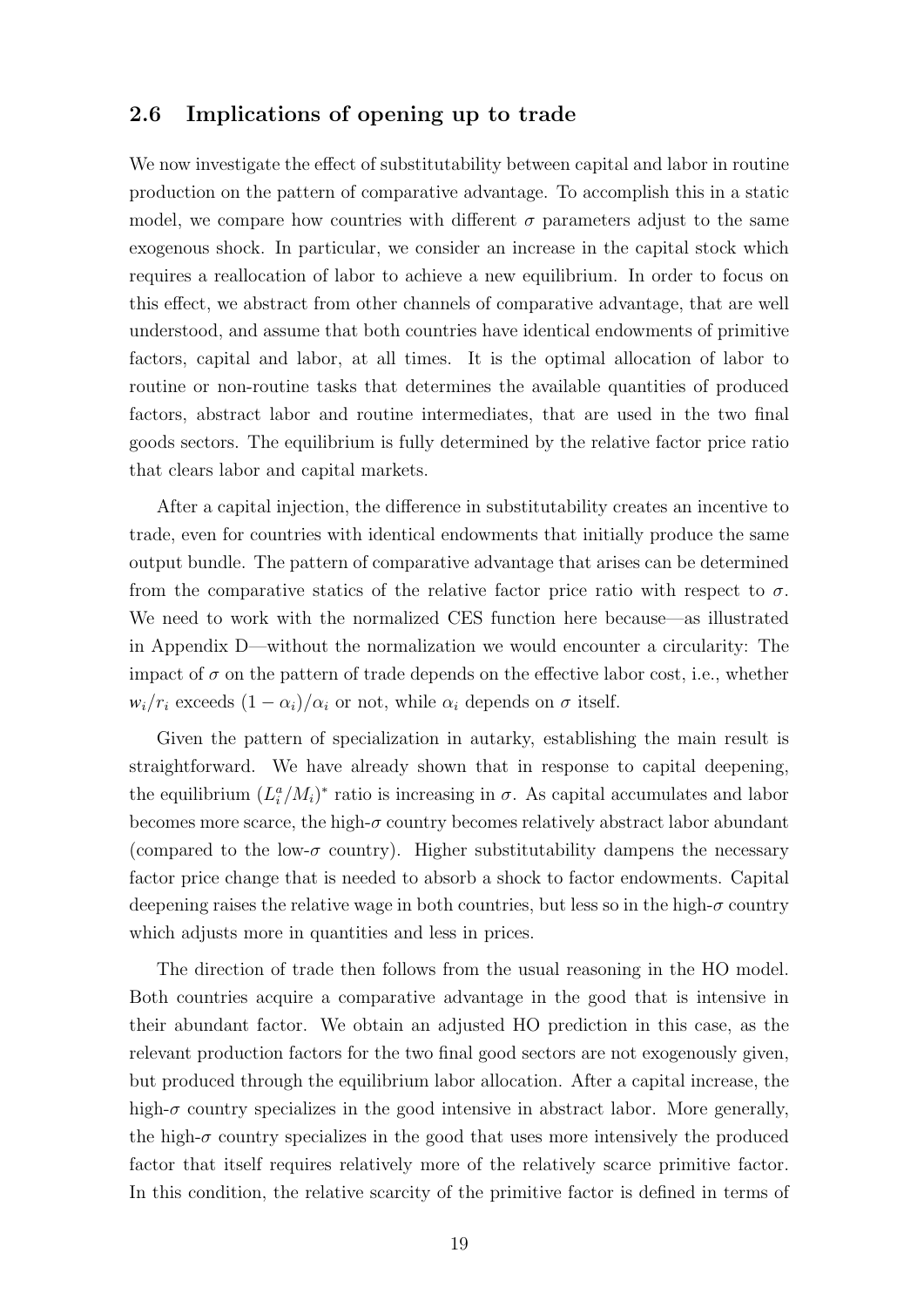deviation from the point of normalization, while the relative intensity of use of the produced factor is determined by technology, in the canonical HO way.

Three implications of the free trade equilibrium are worth highlighting. First, equalization of final good prices is obtained through further divergence between countries of the capital intensity in routine production. In the autarky equilibrium, capital accumulation creates a wedge between the marginal product ratios  $(MP_{L^m}/MP_K)$  for the two countries that differ in input substitutability. In turn, this leads to a wedge in the relative produced factor prices  $(w/P^m)$  and thus a wedge in the relative final good prices in the two countries.<sup>22</sup> Once they open up to trade, the only way that the wage to routine input price ratio can increase in the high- $\sigma$ country is by increasing its relative real wage  $\omega_A/\omega_B$ . This requires a movement of labor out of routine production.<sup>23</sup> Hence, the high- $\sigma$  country—where capital deepening leads to a comparative advantage in the non-routine-intensive good—is characterized by relatively high capital intensity in routine production in autarky, and this relative capital intensity increases further when the countries open up to trade.

Second, opening up to trade equalizes the final good prices and implies factor price equalization for  $w/P^m$ , the relative price ratio for the produced factors, as it would in the canonical HO model. However, factor price equalization is not obtained for the primitive factors. The gap in the relative price of the primitive factors *w*/r will be smaller than in autarky, but not eliminated entirely. This can be seen from equation (7) which shows that the price for the routine input is a CES price index of the two primitive factor prices. Hence, the relationship between  $w/P^m$  and  $w/r$ depends on the  $\sigma_i$  parameter. When the first ratio equalizes between countries, the second in general will not whenever the elasticities of substitution differ. In our model, there is no factor price equalization for the primitive factors because - as shown in Section 2.2 - institutional or cultural differences that affect the flexibility of input substitution translate into the use of different production technologies in the two countries. This result is reminiscent of the absence of factor price equalization in the Ricardian model. These patterns are shown formally in Appendix E.

Third, we already discussed that capital deepening raises real wages, but less so in the high- $\sigma$  country. At the same time, there is an efficiency effect associated with  $\sigma$  in the CES function: holding the other parameters ( $\alpha$  and  $Z$ ) fixed, increasing the production factors raised output M more with higher  $\sigma$ . As a result, capital deepening produces higher total benefits in the high- $\sigma$  country, but compared to the

<sup>&</sup>lt;sup>22</sup>The high- $\sigma$  country will have a lower relative wage,  $MP_{L^m}/MP_K$  ratio, wage to routine input price ratio, and a lower relative price for the final good that is intensive in non-routine tasks.

<sup>&</sup>lt;sup>23</sup>The relative wage rate will equal labor's marginal productivity in routine production and this is increasing in capital intensity.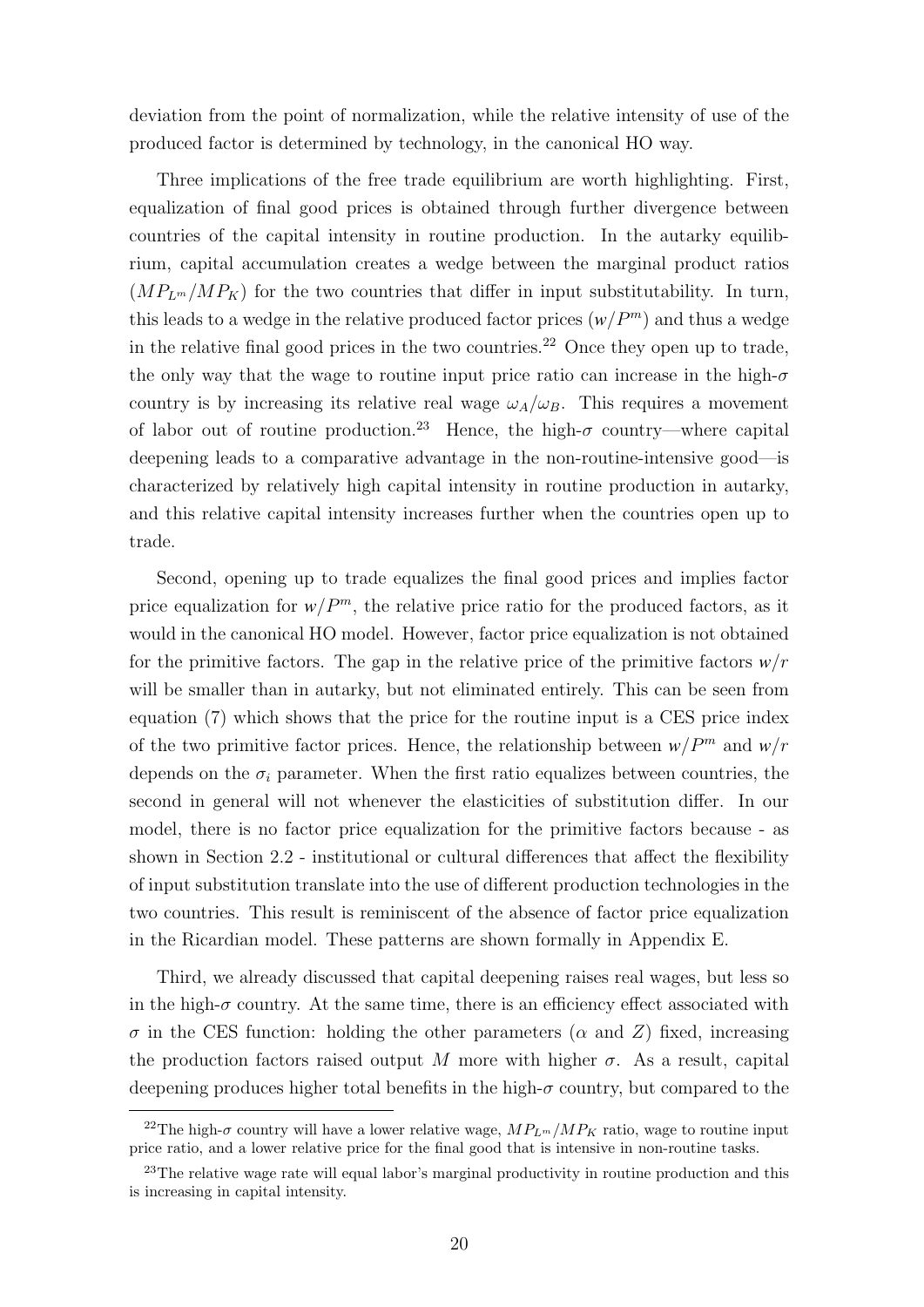low- $\sigma$  country they flow more to capital owners and less to workers. The standard HO finding that gains from trade flow disproportionately to the scarce factor still applies and this favors workers in the high- $\sigma$  country. As a result, we cannot tell in general in which country workers gain most from capital deepening, but we know that workers gain relatively more in the high- $\sigma$  country under free trade than under autarky.

The main mechanism at work in our model illustrates how higher factor substitutability helps to mitigate resource scarcity. By imposing a smaller productivity penalty for an unbalanced factor ratio in routine production, it enables the high- $\sigma$ country to use its relatively scarce factor, i.e. labor, more efficiently, by redeploying it to tasks which cannot yet be accomplished with capital. The high- $\sigma$  country achieves a more efficient resource allocation in adjusting to factor-biased technological growth. The corollary for the pattern of trade is that the high- $\sigma$  country specializes in the final good that uses the relatively scarce factor—which we assumed to be labor—more intensively. This is a restatement of the result in Arrow et al. (1961), studied in a growth context by Klump and de la Grandville (2000), that economies with higher capital-labor substitution are better able to mitigate labor scarcity and achieve higher welfare because they have a stronger incentive to accumulate capital. Endogenizing capital accumulation is left for future work, but it is likely to reinforce our results.<sup>24</sup>

## 3 Data

As is standard since Bowen et al. (1987) and Debaere (2003), our empirical analysis is based on three types of data. The dependent variable is bilateral export flows at the product level. The explanatory variables are interactions of industry-level indicators of input intensity, in particular, in our case, the routine-intensity, and countrylevel indicators of the corresponding endowments, including factor endowments and quality of institutions.

### Bilateral exports

We take bilateral export information from two data sources. First, we use productlevel trade flows from the UN Comtrade database, in the form of the 2017 BACI harmonized version, an earlier release is described in Gaulier and Zignago (2010).

<sup>&</sup>lt;sup>24</sup>We find that the return to capital falls by less in the high- $\sigma$  country under capital deepening, giving it ceteris paribus higher incentives to accumulate capital. This process would lead to a further release of labor from routine tasks, further increasing the relative abundance of abstract labor in the high- $\sigma$  country but also reducing the wedge in the autarky factor prices. Stokey (1996) performs a related exercise, but in a one-sector model where no trade is possible.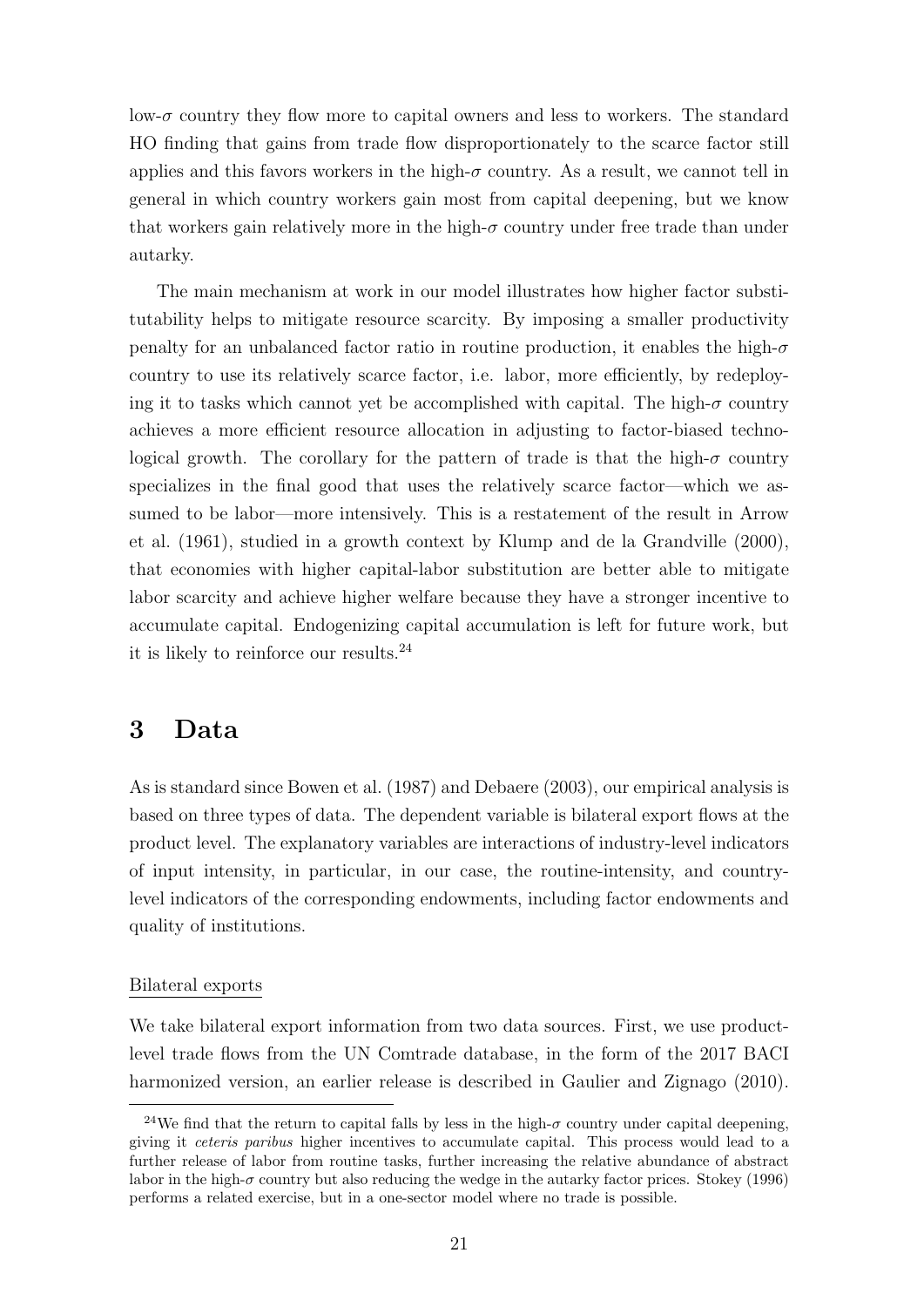Using a concordance constructed by Pierce and Schott (2012), we aggregate bilateral trade flows from the 6-digit product detail of the Harmonized System (HS) to 4-digit NAICS sectors, the level at which we observe the industry-level routine intensity.

Second, we also use value-added trade as dependent variable. Due to integration of production processes across borders, the gross export flows in the official statistics only imperfectly capture the underlying exchange of value added. Given that our model abstracts away from trade in intermediate goods, it is more representative of value-added trade. This trade measure further avoids the so-called 'Rotterdam effect' in Europe, where trade is shipped through a port in another country.

For this analysis we rely on the sectoral information in the World Input-Output Database (WIOD).<sup>25</sup> We follow Los et al.  $(2016)$  and construct value-added trade from the input-output table using an intuitive 'hypothetical extraction' method. It takes the difference between observed GDP in a country and what would have resulted if final demand from a single trading partner were removed from the world economy, leaving all other sources of demand and input-output relationships unaffected. A disadvantage of this data source is the lower industry detail, as we only observe 17 sectors that produce tradable products.

In both datasets, we keep exports from the 28 EU countries—Belgium and Luxembourg are combined—and use the same set of countries on the import side. We keep three years in the sample—1995, 2005, and 2015 for gross exports from BACI, and 2000, 2007, and 2014 for value-added trade from the WIOD—to investigate how the cross-sectional export specialization has evolved over the last two decades. We average exports over two adjacent years to smooth out annual fluctuations.

#### Industry-level input intensity

The key explanatory variable is the routine task intensity by industry, which is represented by the parameter  $\beta_g$  in the model. We use the ranking constructed by Autor et al. (2003) for 77 US industries at the 4-digit NAICS level. It is a weighted average of the routine task intensity by occupation using as weights the employment shares of occupations in each industry in 1977. By using employment shares that pre-date the recent process of automation, the ranking is intended to capture sectors' technological features that determine routine intensity.<sup>26</sup>

An alternative country-specific measure is developed by Marcolin et al. (2016) for 20 countries, among which 15 EU member states. We calculated an EU index as the weighted average of the national indices and found that it had a high correlation

 $^{25}$ We used the 2016 release, which can be downloaded from  $http://www.wiod.org/$ .

 $^{26}$ Autor et al. (2003) show that routine-intensive industries, measured this way, replaced labor with machines and increased demand for nonroutine labor at above-average rates.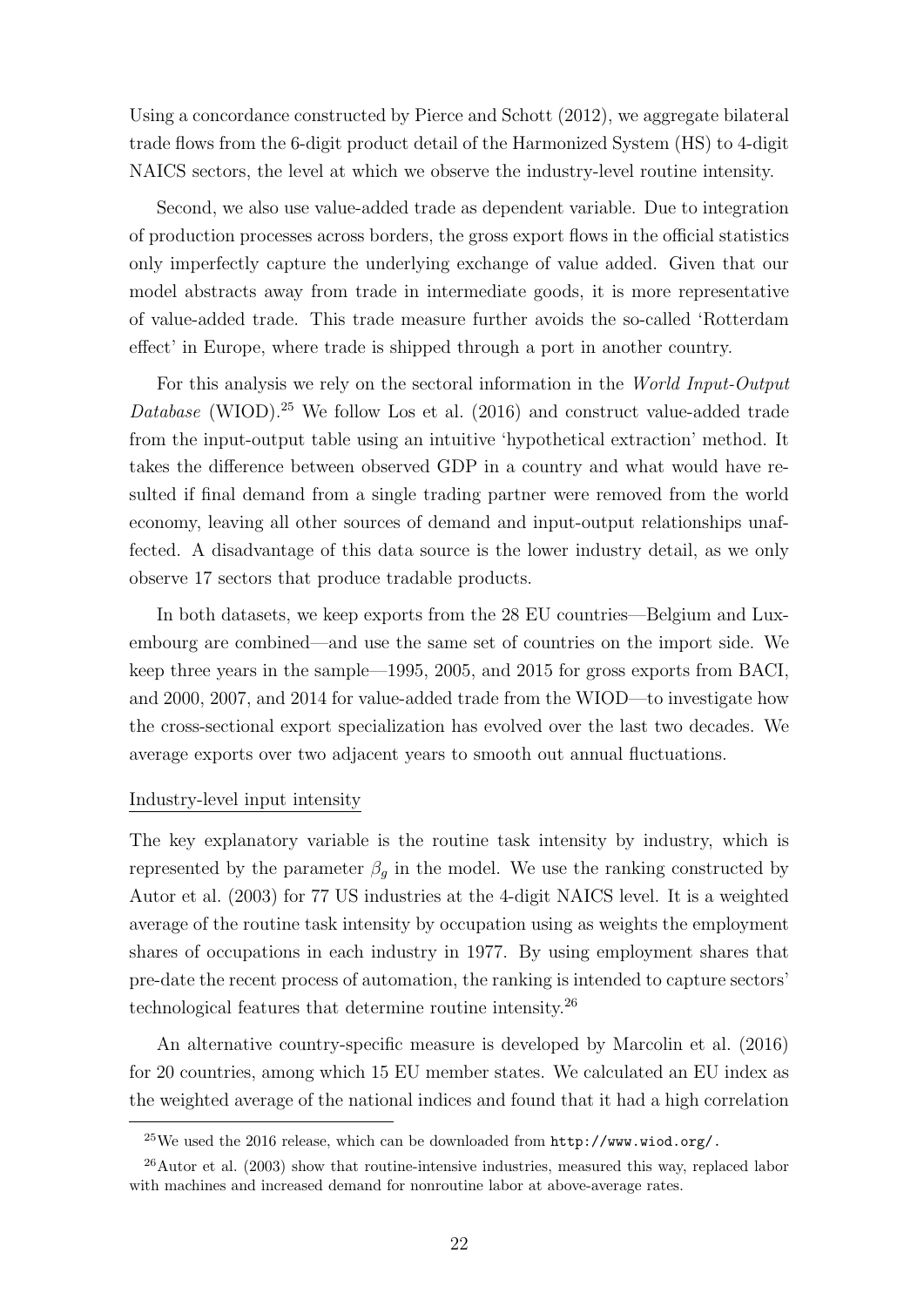of 0.77 with the original US index. The bilateral correlations between the indices of different member states and the EU index average 0.66 (standard deviation of 0.09), which is barely higher than the average correlation with the US index, at 0.62. Hence, we use the US routine-intensity measure throughout, also on the global sample for which we report alternative estimates in Appendix F, in line with the practice for the control variables.

As control variables, we include industry characteristics that represent other dimensions of the production technology. Physical and human capital intensity are included to capture the effects of the traditional HO mechanism. Following Nunn (2007) and Chor (2010), we measure these by the US' values for the real capital stock per employee and the ratio of non-production workers to total employment from the NBER-CES database.

We further include two characteristics that capture industries' reliance on domestic institutions. External capital dependence, introduced by Rajan and Zingales (1998), is measured as the fraction of total capital expenditures not financed by internal cash flow. This is calculated at the firm level in the Compustat database. The median value within each ISIC 2-digit industry is assigned to the corresponding 4-digit NAICS industries. Finally, the fraction of differentiated inputs in total input expenditure (using the liberal definition) is taken directly from Nunn (2007).

### Country-level endowments

We follow the literature regarding endowments that are expected to give countries a comparative advantage along the four dimensions of factor intensity that we control for. Physical and human capital endowments are constructed from the Penn World Tables. <sup>27</sup> The physical capital stock is measured using constant national prices and converted into USD at current exchange rates. To obtain a capital-labor ratio, we divide by the number of employees multiplied by the average annual hours worked. Human capital is proxied by average years of schooling.

Two dimensions of institutional quality, financial development and rule of law, are conducive to industries with, respectively, a high external capital dependency and a high fraction of differentiated inputs. Financial development is measured by the amount of credit extended by banks and non-bank financial intermediaries to the private sector, normalized by GDP. This is taken from the most recent version of the World Bank's Financial Development and Structure Dataset.<sup>28</sup> The ability and effectiveness of contract enforcement is proxied by the 'rule of law' index published

<sup>&</sup>lt;sup>27</sup>The 9.1 version was downloaded from https://www.rug.nl/ggdc/productivity/pwt/.

 $^{28}$ The July 2018 version was downloaded from https://www.worldbank.org/en/publication/ gfdr/data/financial-structure-database/.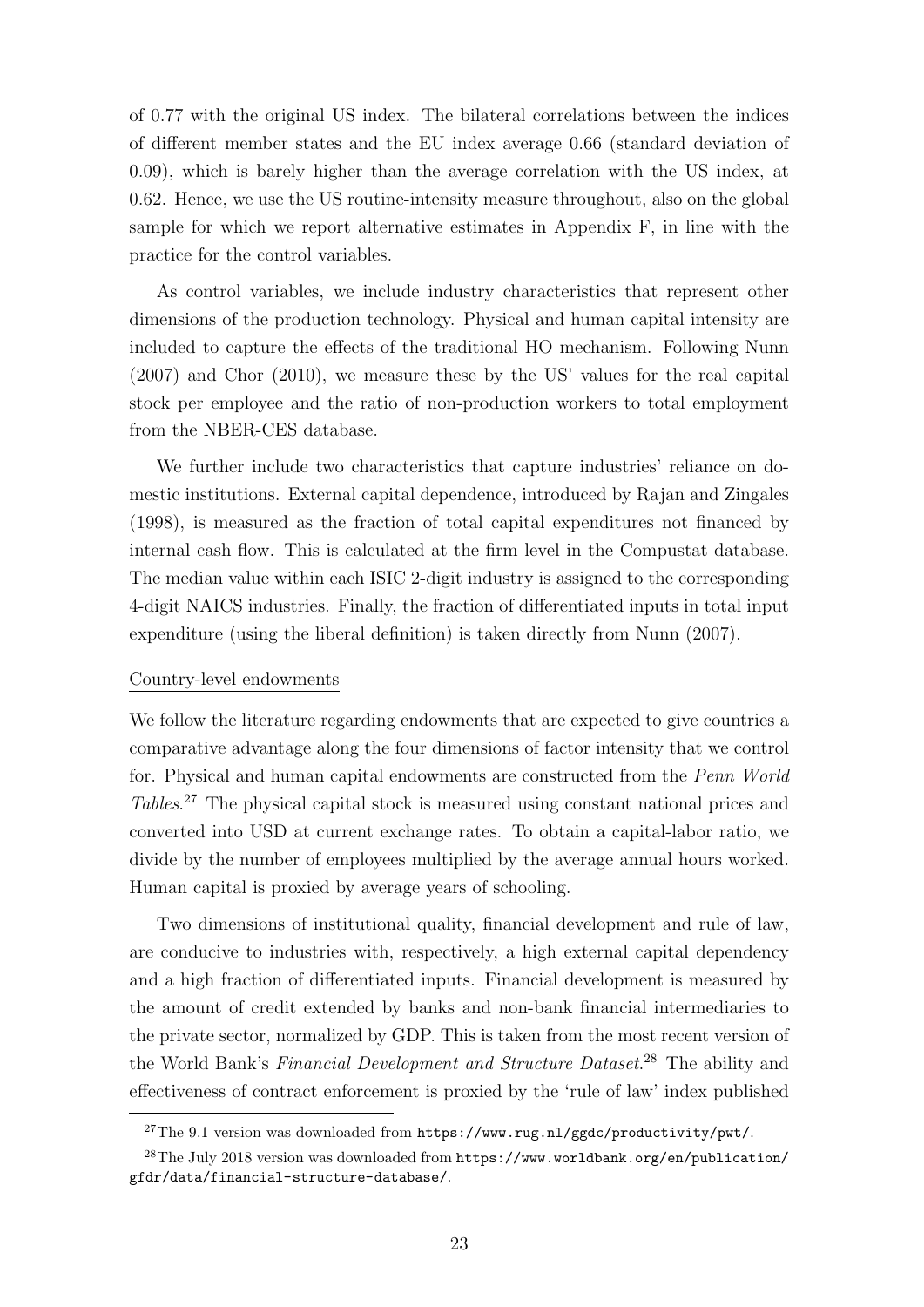### as part of the World Bank Governance Indicators database.<sup>29</sup>

As a measure of country-differences that give a comparative advantage in routineintensive production, we use several measures of labor market regulation. According to our theory, these should be factors that either determine the ease of substituting between capital and labor in the production of the routine intermediate or determine the ease of labor reallocation between routine and non-routine tasks.

First, we consider the role of formal labor market institutions, as measured by the stringency of employment protection legislation (EPL). This index is constructed by the OECD and discussed in Nicoletti et al. (2000). A similar index to measure worker protection was constructed by Botero et al. (2004) based on data on employment, collective relations, and social security laws as of 1997 in a sample of 85 countries. A third index is based on information from Business Environment Risk Intelligence, which was previously used in Costinot (2009). This firm compiles a synthetic index of national 'workforce quality' combining three dimensions which are in turn each constructed from five variables. We take the average of only two dimensions, 'Workforce Characteristics' and 'Workforce Organization and Practices', and omit the 'Workforce Performance' dimension as it captures human and physical capital features that are already included in our alternative HO dimensions. The resulting variable measures behavioral norms of the workforce, worker-management collaboration, and organizational flexibility.<sup>30</sup>

Finally, the degree of internal migration measures the prevalence of adjustment in a geographic dimension. It is measured as the fraction of the population residing in a different region than their place of birth, a coarse measure of workforce mobility.<sup>31</sup> If workers tend to move easily between locations, they might display a similar flexibility substituting between sectors or occupations.

Where possible, we use time-varying information on endowments for the same three years as the export flows. Similarly as we did for exports, we use two-year averages to smooth out annual fluctuations. Most endowment variables change only slightly over time and the second labor market index does not have any time variation. This stability is not unexpected and is consistent with our interpretation of these measures as exogenously given, relatively immutable country characteristics that help determine sectoral specialization.

<sup>29</sup>Available online at https://info.worldbank.org/governance/wgi/.

<sup>30</sup>The 'Workforce Characteristics Index' comprises (i) work ethic, (ii) absenteeism, (iii) attention span, (iv) class, ethnic, and religious factors in the workplace, and (v) availability of trained manpower. The 'Workforce Organization and Practices Index' measures (i) hiring & firing flexibility, (ii) adherence to collective bargaining, (iii) workforce participation in corporate decision making, (iv) workforce militancy, and (v) union corruption.

 $31$ This information is taken from OECD's *Labor Market Statistics* database.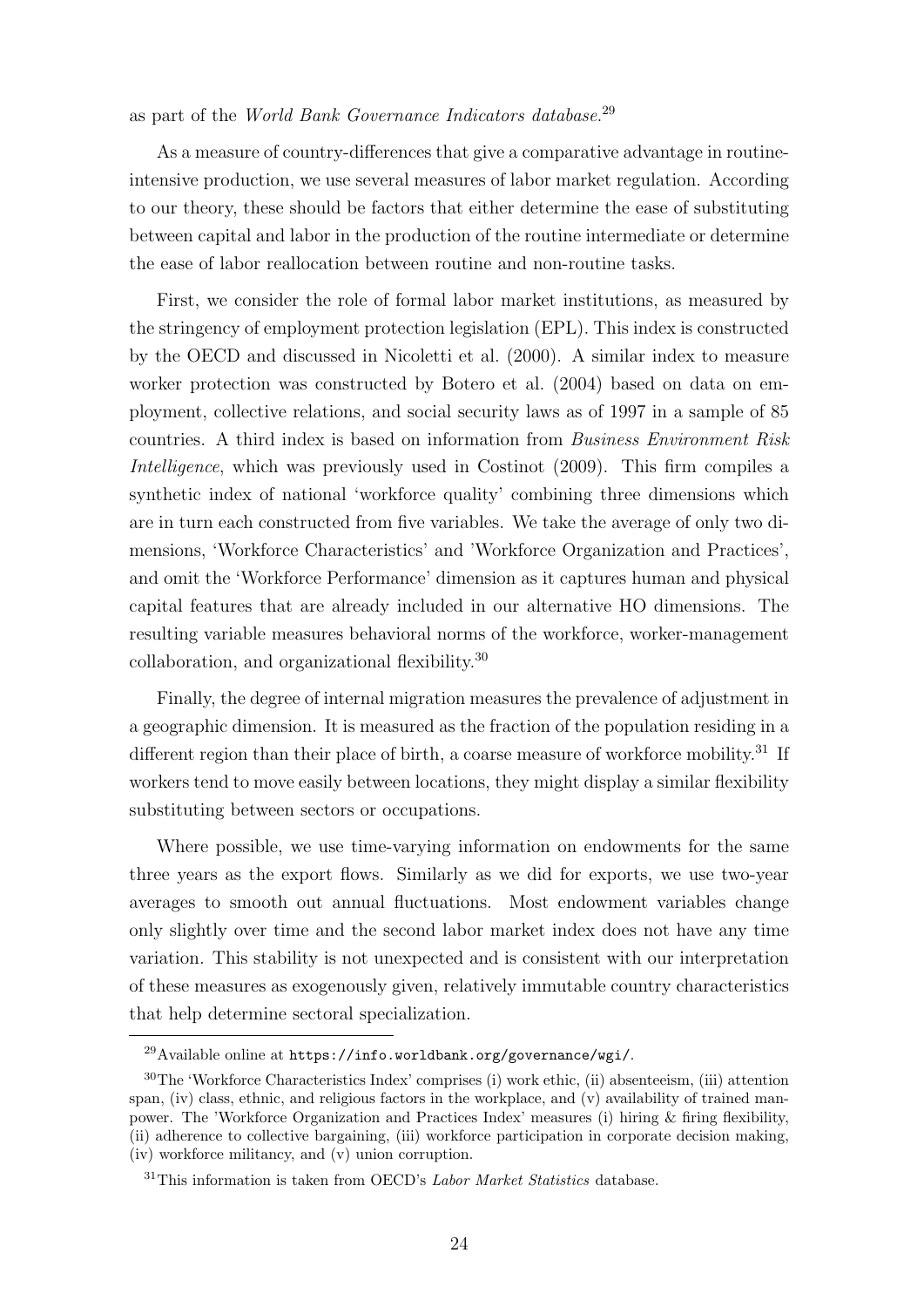In the second step estimation, we include GDP per capita (taken from the Penn World Tables) as a general control for development.

## 4 Empirical model

Our empirical strategy follows the two-step approach of Costinot (2009). In a first step, we estimate for each country the extent of revealed comparative advantage in sectors that are intensive in routine tasks. In a second step, we regress the obtained ranking on country characteristics that are likely to be correlated with the ease of labor reallocation across tasks. In a final analysis, once we have determined which endowments or institutions are conducive to (non-)routine production, we show results for a single-step analysis, including the interaction between routine intensity and the relevant country characteristic.

The first step in evaluating the predictions of our model is to recover the direction of export specialization of each country with respect to routine intensity. We estimate the following equation

$$
\ln X_{ijg} = \gamma_i r_g + \sum_{t \in k, h, f, c} \gamma_t I_i^t t_g + \tau_{ij} + \tau_{jg} + \epsilon_{ijg}.
$$
 (21)

The dependent variable is bilateral exports from exporter  $i$  to importer  $j$  in industry g. The comparative advantage in the routine dimension is captured by the countryspecific coefficient  $\gamma_i$  that interacts with the sectoral routine task intensity  $r_g$ , a country-invariant measure of sectoral technology. A high (positive) value for  $\gamma_i$ indicates that the composition of country i's export bundle is correlated positively with the routine-intensity of those sectors.

To control for other mechanisms that can explain the exporter-sector specialization, we include four interaction terms between a sector-specific technology dimension  $(t_g)$  and a country-specific endowment  $(I_i^t)$ . The four terms are for the two traditional HO mechanisms, physical  $(k)$  and human capital  $(h)$  intensity times endowment, as well as external capital dependence of the industry times financial development of the country  $(f)$ , and importance of differentiated inputs times the quality of contract-enforcing institutions (c).

Equation (21) includes a pair of interaction fixed effects to control for alternative explanations of trade volumes. The bilateral exporter-importer fixed effects  $\tau_{ij}$  absorb gravity effects, including exporter and importer country characteristics, e.g. size or multilateral resistance, as well as any form of bilateral trade friction, e.g. proximity or historical ties. The destination-sector fixed effects  $\tau_{jq}$  capture variation in import barriers, preferences, or business cycles in importing countries. We do not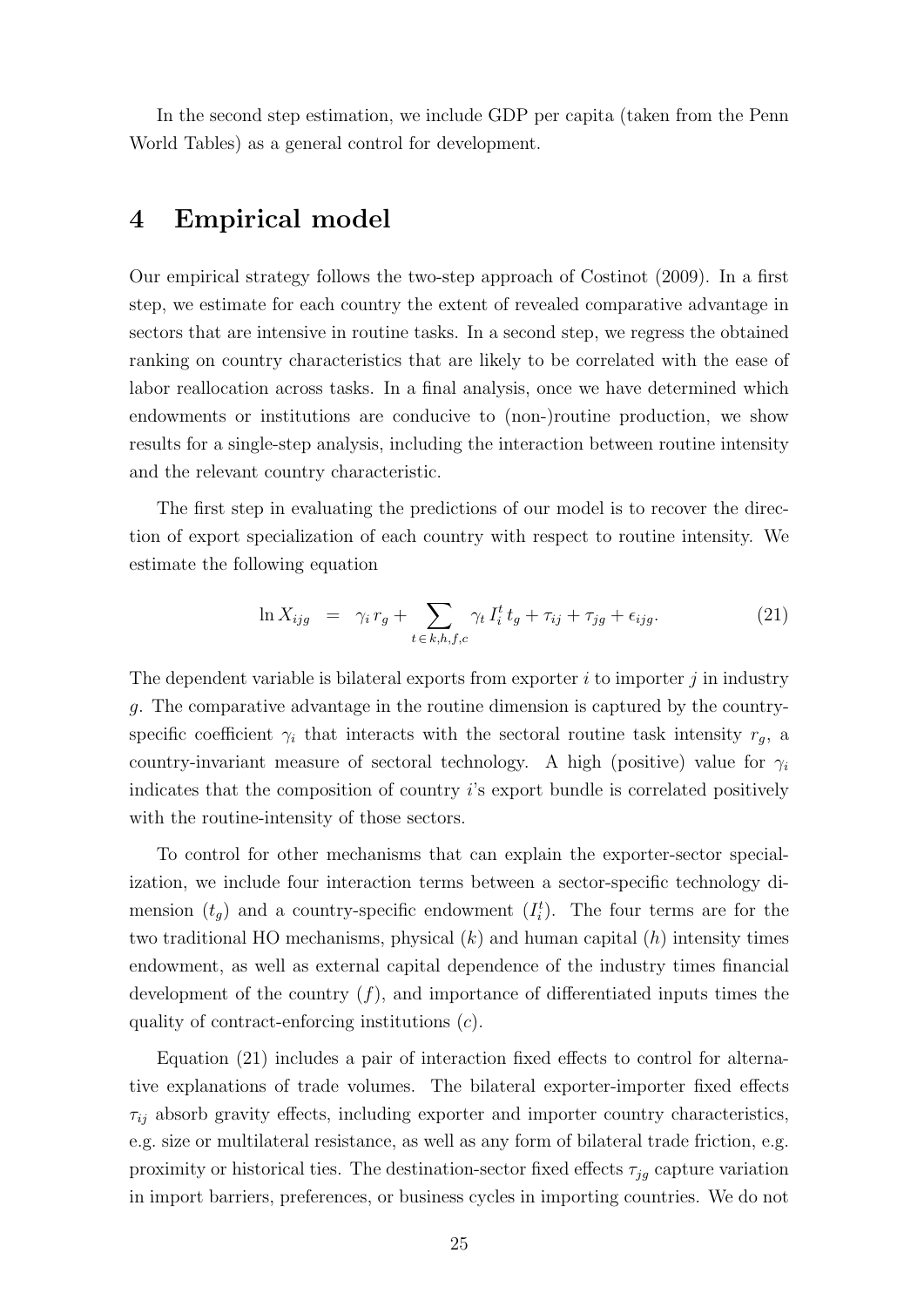exploit the time dimension, but estimate equation (21) separately for the three years that we consider. This allows both sets of fixed effects and the  $\gamma_i$  coefficients to vary entirely flexibly over time.

The second step in our analysis is to connect the estimated routine intensity of exports to country characteristics. We wish to find out whether observables that are plausible proxies for the country-specific ease of reallocating labor across tasks (the  $\sigma$  parameter in our model) have the predicted correlation with export specialization. We regress  $\hat{\gamma}_{it}$ , the countries' ranking by routine intensity estimated using specification (21) by year, on the various candidate institutional dimensions  $I_{it}^r$ :

$$
\hat{\gamma}_{it} = \delta_0 + \delta_1 \text{ GDP/capita}_{it} + \delta_r I_{it}^r + \gamma_t + \epsilon_i,
$$
\n(22)

for  $r \in \{1, ..., 4\}$ .

We include GDP per capita to control for the level of development as well a time fixed effects. Note as well, equation (21) that generates the dependent variable includes controls for alternative HO mechanisms, e.g. human capital abundance, external capital dependency, etc. The coefficient of interest is  $\delta_r$ . For the two indices measuring the stringency of employment protection legislation, we expect a negative correlation with  $\sigma$  and thus a positive sign on  $\delta_r$  as they are likely to induce specialization in routine-intensive sectors. In contrast, we expect a negative sign for dimensions that have a positive correlation with  $\sigma$ , i.e., the third labor market index capturing workforce organization and internal migration.

In a final analysis, we perform the estimation in a single step:

$$
\ln X_{ijg} = \gamma_r I_i^1 r_g + \sum_{t \in k, h, f, c} \gamma_t I_i^t t_g + \tau_{ij} + \tau_{jg} + \epsilon_{ijg}.
$$
 (23)

Compared to specification (21), we replaced the country-specific coefficient  $\gamma_i$  with  $\gamma_r I_i^1$ , inserting the index of employment protection expected to predict routine specialization. This specification is estimated separately by year. Both specifications (21) and (23) are estimated using both value-added trade and gross exports as the dependent variable.

We also estimate specification (23) using change in exports,  $\Delta \ln X_{ijg}$ , as dependent variable. The theory predicts that the level of the labor market regulation  $I_i^1$  should explain the change in comparative advantage as capital accumulates over time. For physical and human capital intensities we use the change in endowments,  $\Delta I_i^k$  and  $\Delta I_i^h$ , but for the other two institutional controls,  $I_i^f$  $I_i^f$  and  $I_i^c$ , we report results using both the level or the change interacted with the corresponding time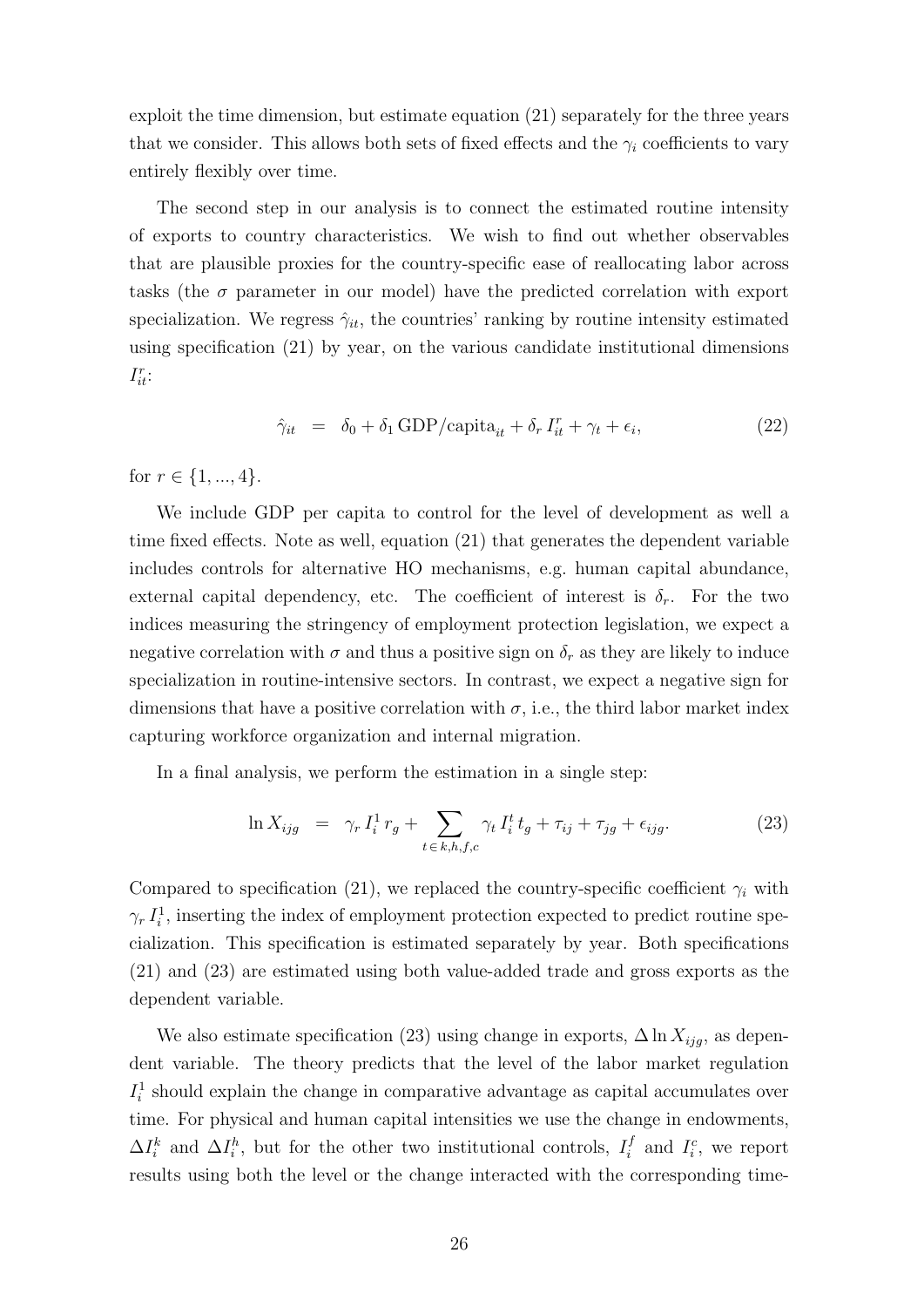invariant industry intensity.

# 5 Results

# 5.1 Step 1: Revealed comparative advantage in routineintensive industries

We estimate each country's specialization in routine versus non-routine-intensive industries using specification (21). Before estimation, we standardize all variables by subtracting the mean and dividing by the standard deviation over the full sample. As a result, the magnitudes of the coefficients measure how many standard deviations exports change on average when the routine-intensity indicator is one standard deviation higher.<sup>32</sup>

The included fixed effects implicitly normalize the  $\gamma_i$  estimates to average zero over the entire sample.<sup>33</sup> A negative coefficient only implies that the country specializes less in routine-intensive industries than the average country. Given that the sample is almost balanced over exporters, by construction half of the countries show positive and the other half negative point estimates.

Figure 1 shows the estimates of  $\gamma_i$  for all EU countries based on gross exports, which allows for the greatest sector detail.<sup>34</sup> Statistics shown are the country-average of the estimates obtained using separate regressions for each of the three years. The estimates without the  $I_i^t t_g$  interaction controls are on the horizontal axis and the corresponding estimates including the controls are on the vertical axis. The countries towards the left, in particular Finland, Ireland and Sweden, tend to specialize in non-routine-intensive products. At the other end of the spectrum (on the right), are countries with a revealed comparative advantage in routine-intensive industries. Here we find Eastern European countries, like Romania and Bulgaria, but also Portugal.

It is remarkable how invariant the estimates are to the inclusion of the four sets of interaction controls that capture alternative explanations for the pattern of sectoral specialization. Results are almost identical with or without; the fitted (solid) line

 $32$ This interpretation is only approximate due to the fixed effects, which implicitly need to be held constant when evaluating the effect of a change in routine intensity.

 $33$ Because of the two sets of fixed effects, which include both the i and g dimension, one of the country-specific  $\gamma_i$  coefficients cannot be estimated and is normalized to zero. The point estimates in the figures are re-normalized to have an average of zero over the different countries.

<sup>34</sup>Table F.1 and Table F.2 in the Appendix report the point estimates and standard errors for the estimates using both gross exports and value-added trade as dependent variables. Figures F.1 to F.3 show corresponding results on the sample of the 50 largest global exporters.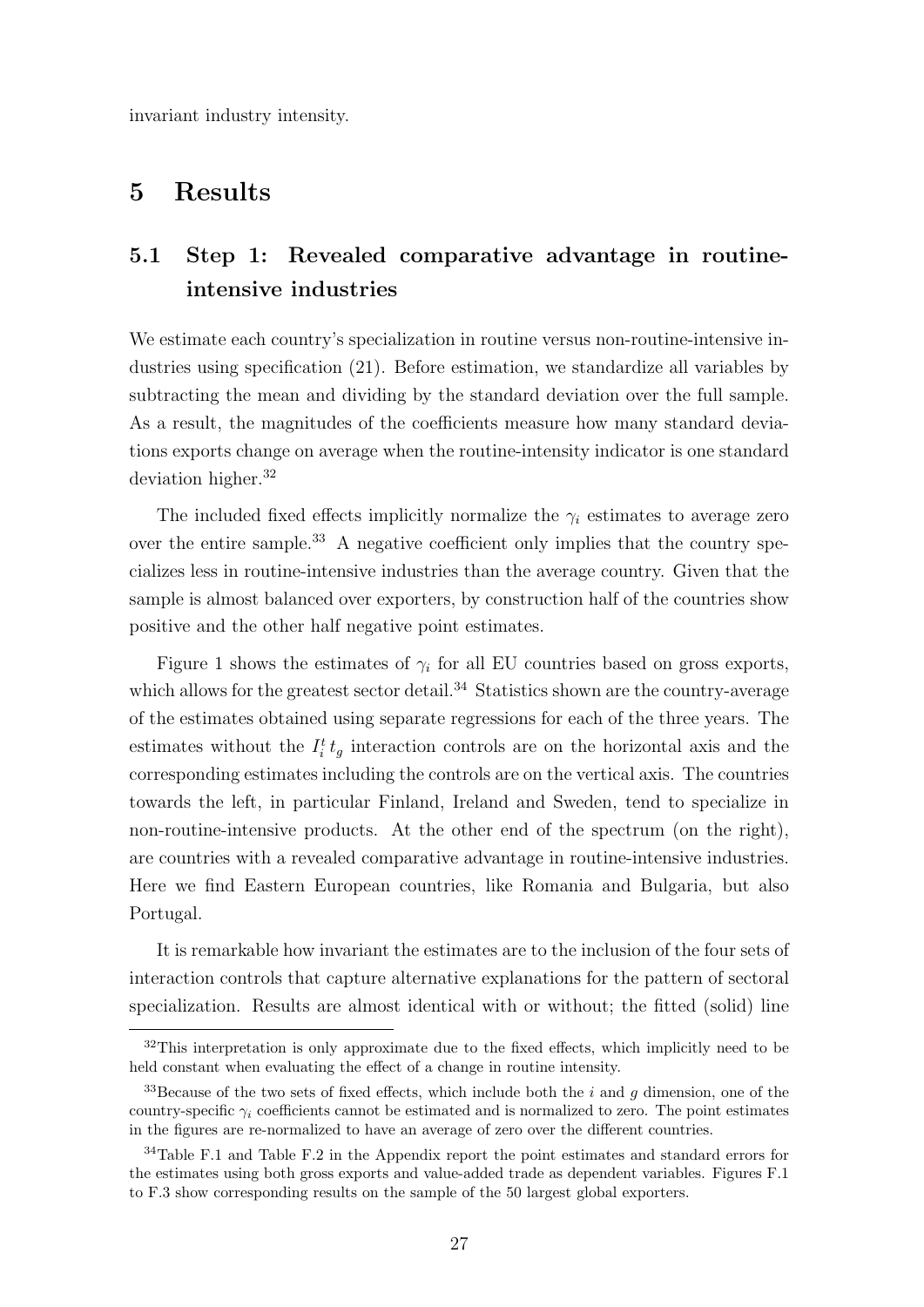

Figure 1: (Non-)Routine export specialization among EU member states

Note: Estimates on the horizontal axis control for industry-country interaction terms that represent other sources of comparative advantage. Estimates on the vertical axis are based only on the routineness index and fixed effects. The specification is estimated separately for three years using gross exports as dependent variable and the three country-estimates are averaged.

lies almost on top of the dashed 45-degree line. It implies that the predictive power of routine intensity for trade flows is orthogonal to the most important endowment or institution-based explanations in the literature.

Another notable pattern is the relatively large difference in specialization between some countries that are similar in GDP per capita. Finland and Sweden have much lower (more negative) point estimates than Denmark. The contrast between France and Italy is also quite large.

Figure 2 shows how routine specialization has evolved over time, always including the interaction controls. The top panel shows results for gross exports as dependent variable, and the bottom panel for value-added trade. In both cases, the point estimates for the most recent year, 2015 or 2014, are on the vertical axis, with the corresponding estimates for 1995 or 2000 on the horizontal axis.<sup>35</sup>

The top panel, for gross exports, shows a convergence in export orientation. Countries with negative coefficients in 1995 are systematically above the 45-degree line in 2015 and the reverse is true for countries with positive coefficients in 1995. Most countries see their  $\gamma_i$  coefficient shrink towards zero. It implies that routine-

 $35$ For almost all countries, the estimates in 2005 or 2007 are intermediate.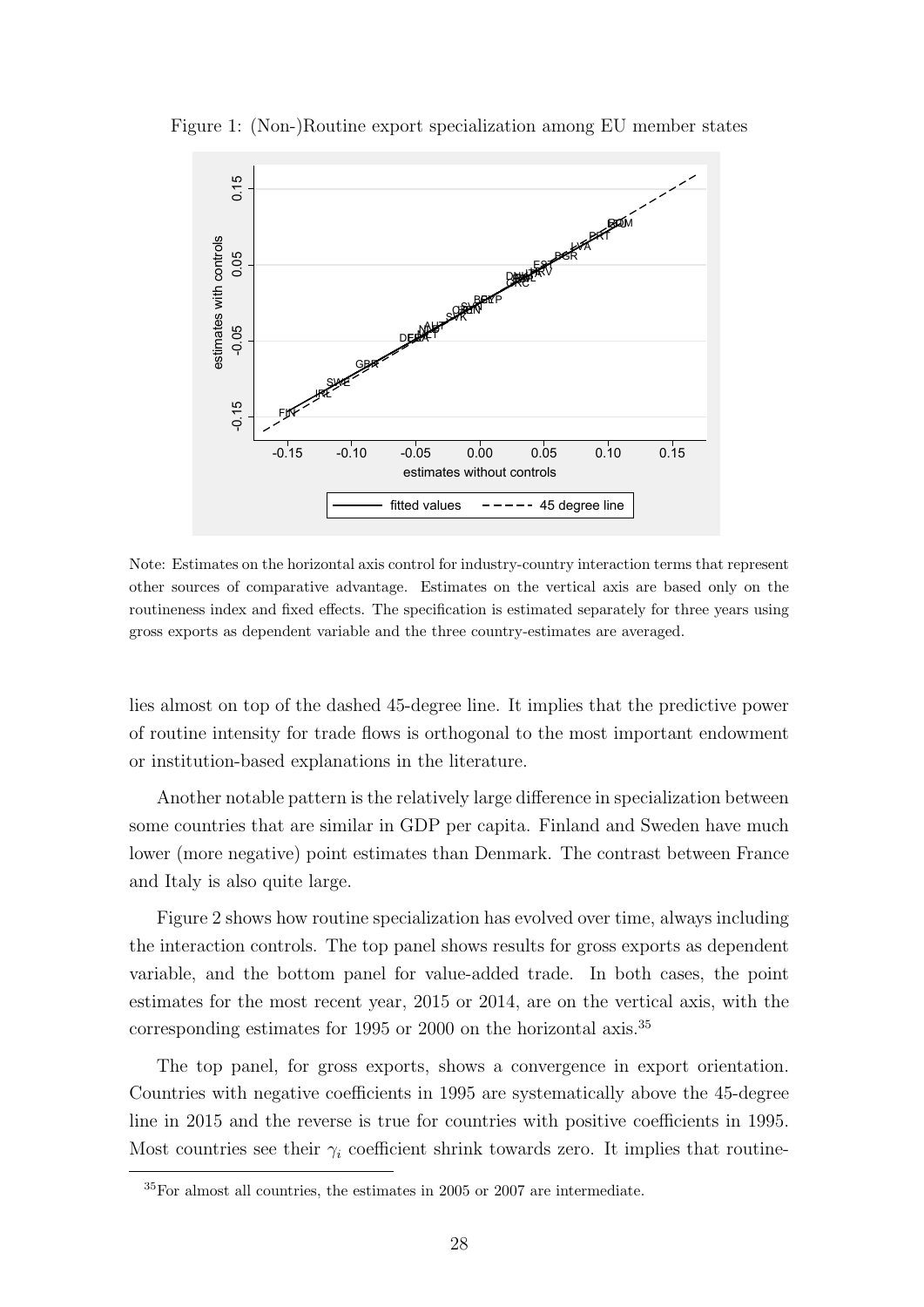

Figure 2: Change in (non-)routine export specialization over time



(b) Estimates using value-added trade

Note: Estimates in the top panel are based on the BACI data and 76 industries. Estimates in the bottom panel are based on the WIOD data and 17 industries.

intensity has less predictive power for countries' export bundle in 2015 than in 1995.

In the middle of the graph we see two clusters of countries with relatively similar export orientation in 1995, but a different evolution in the next 2 decades. Spain,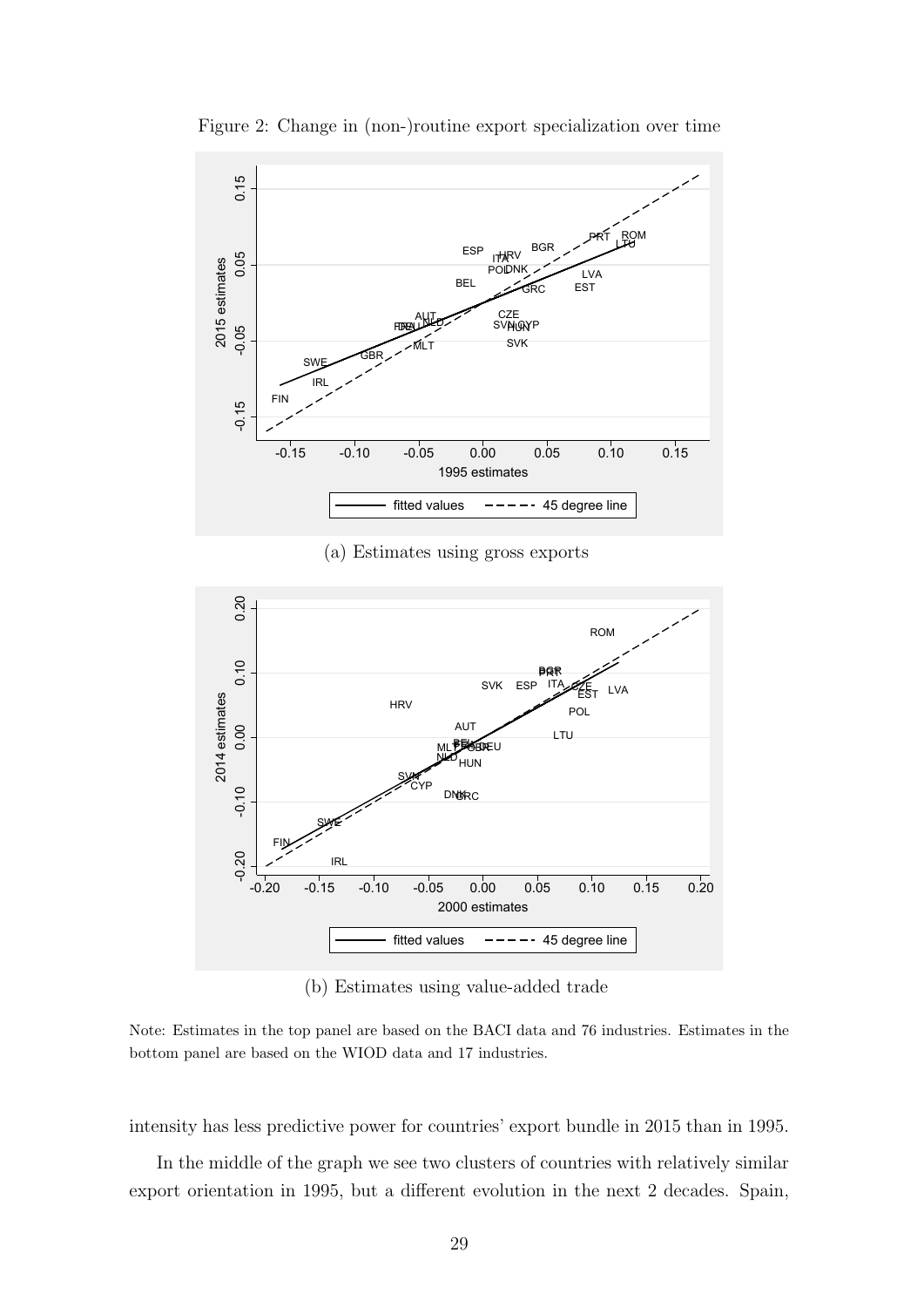Belgium, and Italy, but also Croatia and Poland increasingly specialize in routineintensive industries. In contrast, Slovakia, Hungary, Cyprus, Slovenia, and the Czech Republic changed in the opposite direction.

The bottom panel of Figure 2 shows similar estimates but using value-added trade as dependent variable. While the results differ somewhat for some countries, discussed further below, an important difference is that the estimates are highly stable over time using this type of trade flow. The fitted (solid) line lies almost on top of the 45-degree line. It suggests that the convergence in the top panel does not so much result from a changing specialization, but is due to gross export becoming an increasingly inaccurate gauge of specialization.

The emergence of a large Slovak automotive industry illustrates this nicely. That industry is highly non-routine intensive, but at the same time sources a lot of intermediates from other sectors making it more than twice as important for trade in gross exports than in value-added trade. As several assembly plants opened up in Slovakia after 1995, its point estimate in the top panel declined from 0.027 to -0.053, suggesting a shift in specialization towards non-routine industries. However, the opposite pattern appears using the trade in value added data (in the bottom panel).

While the overall extent of routine specialization remained similar, a number of countries saw a notable change in their relative position. Countries farthest above the 45-degree line, in particular Croatia, Slovakia, and Romania, become more specialized in routine-intensive industries. Countries farthest below the line, such as Ireland, Greece, or Lithuania, specialized away from routine-intensive industries. Importantly, while a number of Eastern European countries specialized more in routine-intensive industries over time, there are as many cases where we see an opposite evolution. Similarly, a few traditional EU member states become more routine-intensive, like Austria and Spain, but others evolve in the opposite direction, like Denmark and Greece.

The two panels in Figure 2 use different data sources and the gross export information uses much more industry detail. The results in Figure 3 compare the extent of routine specialization based on both dependent variables on the identical sample in 2014. The relative ranking of countries is broadly consistent for the two measures. In particular, the 3 countries least and the 5 countries most specialized in routineintensive products are the same for both dependent variables. The largest difference in the ranking for the two measures is for Cyprus, which is right in the middle based on gross exports, but fourth-least routine intensive based on value-added trade.

Even though there are some deviations from the 45-degree line, the overall ranking of countries is very similar. The partial correlation of the two sets of estimates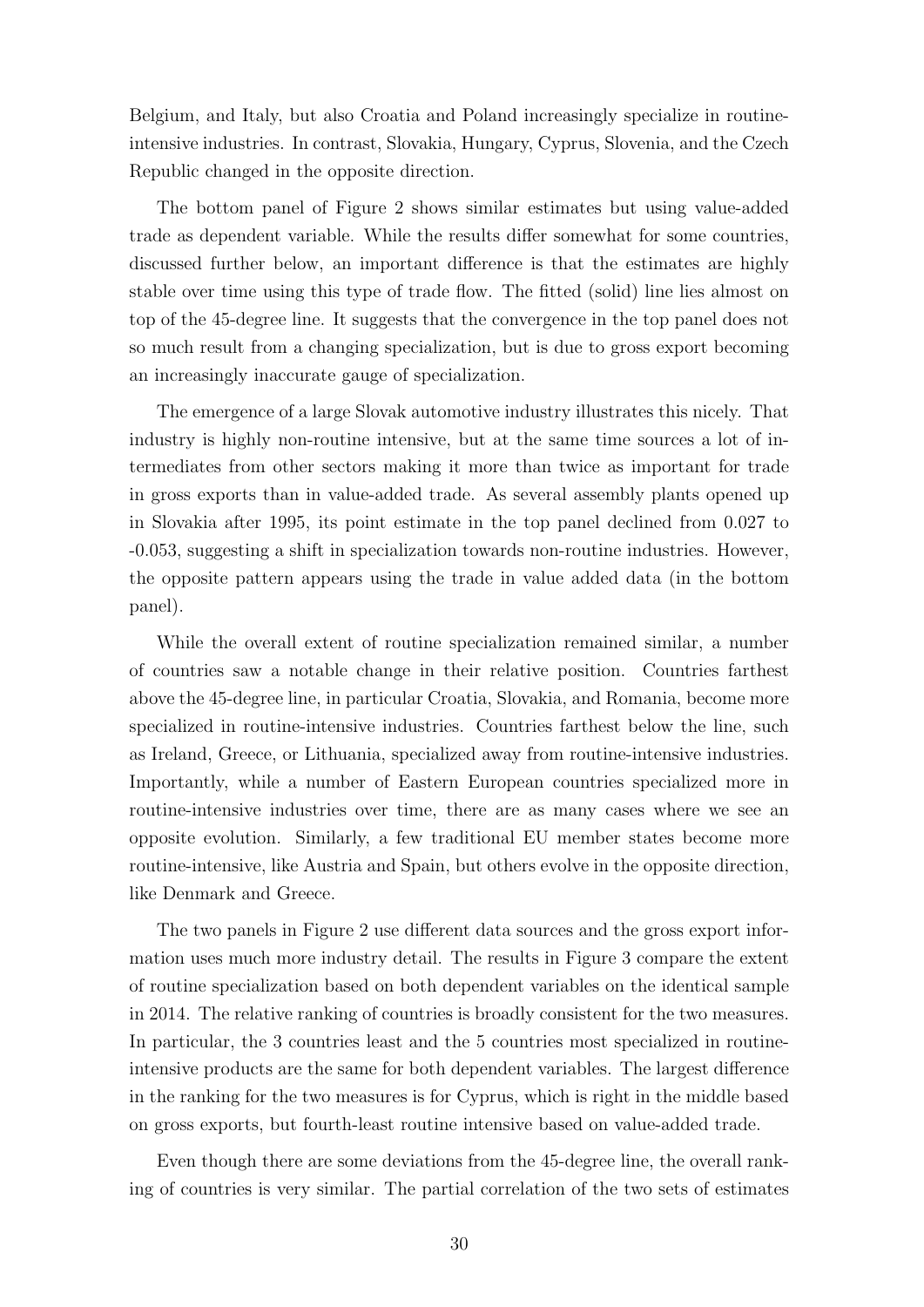

Figure 3: (Non-)routine export specialization for two different export measures

Note: Estimates using the BACI data for 2014 in both cases.

is 0.91 and the Spearman rank correlation is 0.89. The steep fitted (solid) line indicates that routine specialization is more pronounced using the value-added trade measure.

The predictive power of the routineness indicator for export specialization only falls over time when the dependent variable is gross exports and not for value-added trade. The standard deviation across countries of the estimated  $\hat{\gamma}_i$  coefficients based on gross exports is one fifth lower in 2015 than in 1995 on the BACI data. Estimated on the less detailed WIOD data, the standard deviation is one tenth lower in 2014 than in 2000. In contrast, using the identical sample, the standard deviation of the estimates based on value-added trade increases by 6%.

While there is a negative correlation between GDP per capita and specialization, this relationship is highly imperfect. For example, Italy sees a much stronger and Slovenia a much weaker specialization in routine-intensive sectors than would be predicted by their level of development. We next evaluate which observable differences between countries help explain differences in the routine-intensity of their exports.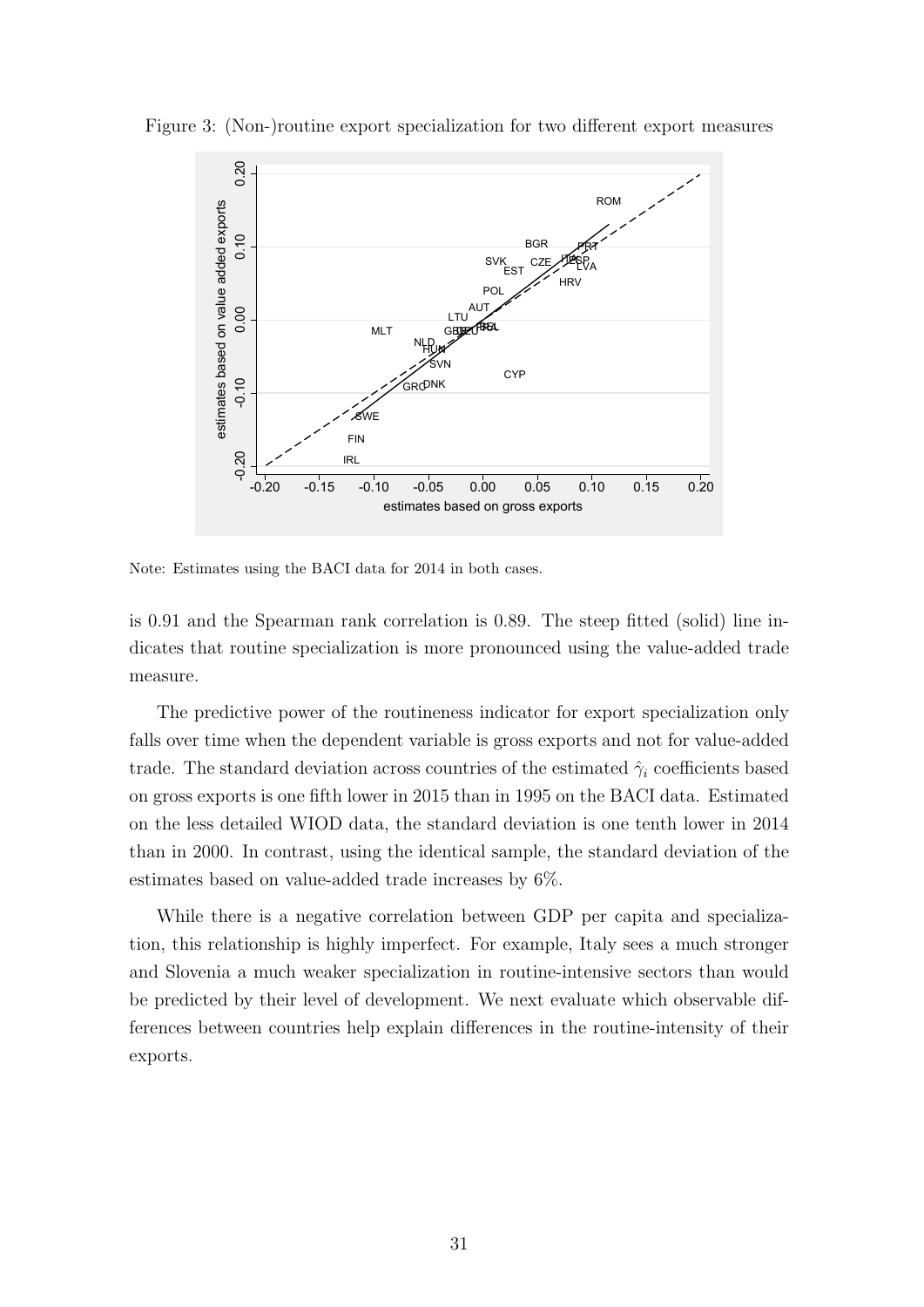|                           | Gross exports (76 sectors) |                              |          |             | Value added trade (17 sectors) |        |            |             |
|---------------------------|----------------------------|------------------------------|----------|-------------|--------------------------------|--------|------------|-------------|
|                           | (1)                        | (2)                          | (3)      | (4)         | (5)                            | (6)    | (7)        | (8)         |
| log(GDP/capita)           |                            | $-0.784***-0.923***-0.594**$ |          | $-0.594**$  | $-0.813***-0.845***$           |        | $-0.376$   | $-0.483***$ |
|                           | (.144)                     | (.124)                       | (.276)   | (.276)      | (.145)                         | (.129) | (.250)     | (.168)      |
| Strictness of employment  | $0.355***$                 |                              |          |             | $0.262**$                      |        |            |             |
| protection legislation    | (.100)                     |                              |          |             | (.103)                         |        |            |             |
| Labor market legislation  |                            | 0.119                        |          |             |                                | 0.064  |            |             |
| (Botero et al., 2004)     |                            | (.090)                       |          |             |                                | (.097) |            |             |
| Workforce characteristics |                            |                              | $-0.111$ |             |                                |        | $-0.418**$ |             |
| and organization          |                            |                              | (.181)   |             |                                |        | (.167)     |             |
| Internal migration        |                            |                              |          | $-0.358***$ |                                |        |            | $-0.483***$ |
|                           |                            |                              |          | (.105)      |                                |        |            | (.112)      |
| <b>Observations</b>       | 63                         | 72                           | 48       | 54          | 63                             | 72     | 48         | 54          |
| Adjusted R <sub>2</sub>   | 0.398                      | 0.422                        | 0.166    | 0.267       | 0.366                          | 0.353  | 0.312      | 0.312       |

Table 1: Country determinants for (non-)routine export specialization

Note: Dependent variables are the country-specific estimates of routine specialization in exports (the point estimates reported in Tables F.1 and F.2 in the Appendix). Regressions include year-fixed effects. Reported statistics are standardized  $\beta$ -coefficients which measure effects in standard errors. \*\*\*, \*\*, \* indicate statistical significance at the  $1\%$ ,  $5\%$ ,  $10\%$  level.

# 5.2 Step 2: Country characteristics that predict (non-)routine specialization

To learn which country characteristics correlate with the pattern of routine versus non-routine specialization recovered in step 1, we report the estimates of specification (22) in Table 1. Each of the four country characteristics is introduced separately. The reported estimates are standardized  $\beta$ -coefficients to make the absolute magnitudes of coefficients on the different variables comparable. We run a panel regression, pooling the estimates for the three years.

GDP per capita is always included as a control variable because countries with a different level of development are likely to have different institutional quality and industrial structure. Not surprisingly, it is always negatively related to the extent of specialization in routine-intensive industries.

The strictness of employment protection legislation (EPL) has the predicted positive sign using either type of trade flow. This variable happens to show almost no correlation with GDP per capita, but still varies widely across EU countries that are relatively similar in most other dimensions. The second variable measures the rigidity of labor market legislation more broadly. It also shows positive point estimates, but they are not statistically significant. Countries that regulate the labor market more tightly and that make it harder for firms to fire workers tend to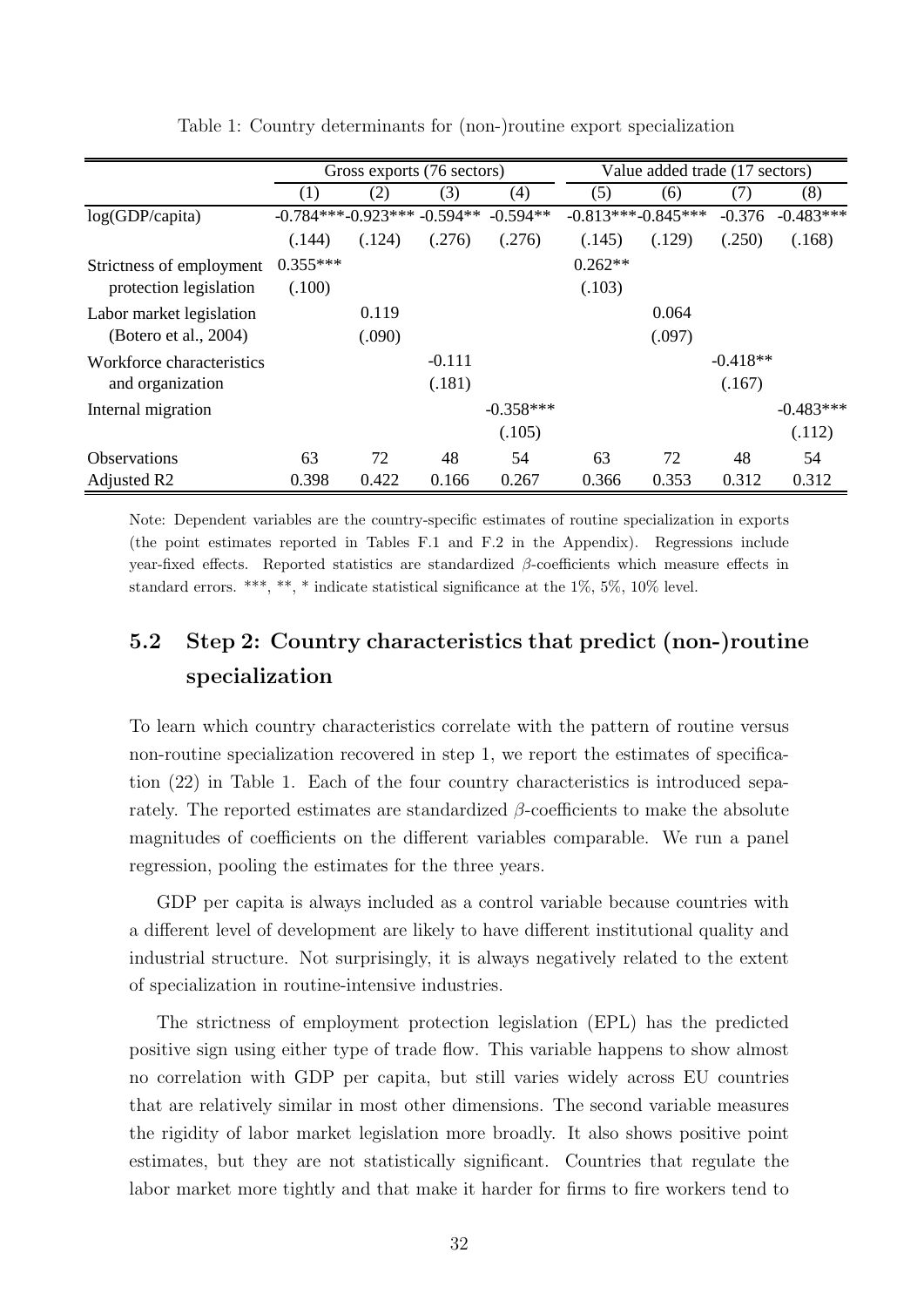specialize in routine-intensive industries. In the micro-foundation of our production function, we showed that firing restrictions tend to lower the elasticity of substitution between labor and capital and indirectly between routine and abstract tasks. These results are thus in line with the predictions of our model.

The third variable combines a variety of workforce features and norms, such as good work ethic and low absenteeism, as well as organizational features, such as hiring & firing flexibility and worker-management collaboration in decision making. It is coded such that a high value indicates a high workforce quality. The results indicate that it is negatively related to routine specialization, especially for the estimates based on value-added trade.

The last variable, the extent of internal migration, has the predicted negative sign in both samples. It is plausible that countries with a lot of internal geographic mobility also have norms or institutions that facilitate movement of workers between tasks. To the extent that it will be reflected in a higher  $\sigma$  parameter in the model, it is consistent with the comparative advantage predictions.

One must be careful in attributing a causal interpretation to these results. While in our model we consider a set-up in which cultural or institutional differences are given exogenously, in practice labor regulations may have been enacted in response to either structural characteristics of the economy or in response to - for example - social tensions associated to trade shocks. As we do not take a stance on the exogeneity of the observed EPL regime, we stop short of giving a causal interpretation to our results.

Because the dependent variable has no clear cardinal interpretation, we also implemented a more flexible estimation approach as a robustness check. We can treat the dependent variable as an ordinal variable and estimate specification (22) as an ordered probit model. This follows the spirit of the rank comparisons in Bowen et al. (1987). It makes the point estimates harder to interpret, but the signs for the different country characteristics are always unchanged. In this case, it is preferable to estimate separate specifications for each year, rather than pooling and including time fixed-effects, but most of the t-statistics did not decline much even on samples only one third the size.<sup>36</sup>

### 5.3 Single-step estimation

The second step results provide an idea which attributes make countries specialize in routine-intensive industries. Now we include an interaction between the routineness indicator  $r_g$  and the preferred country 'endowment'  $I_i^r$  directly in the initial

<sup>36</sup>Results available upon request.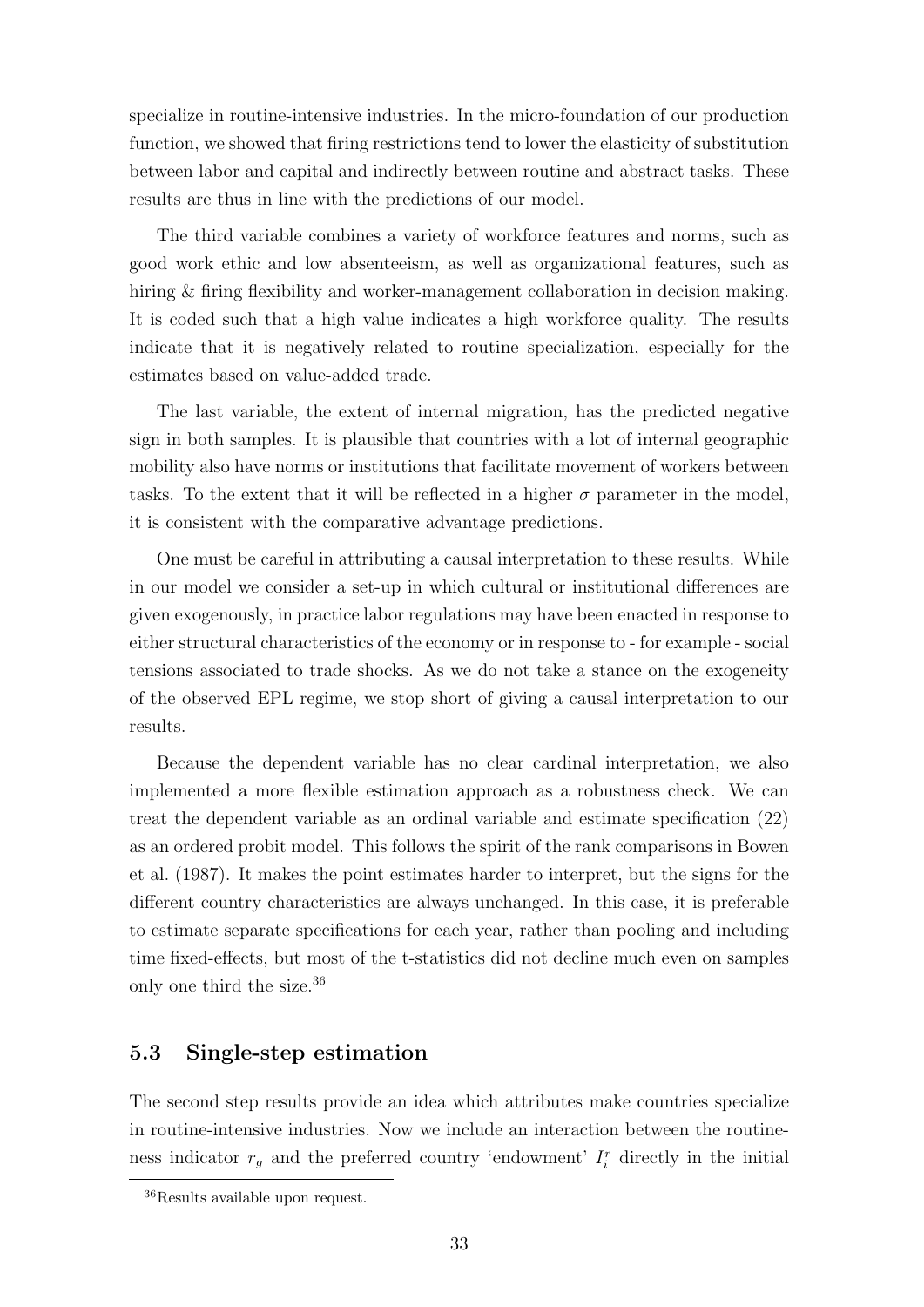|                                  | Value added trade (17 sectors) |                  |             |                   |              |  |  |
|----------------------------------|--------------------------------|------------------|-------------|-------------------|--------------|--|--|
|                                  |                                | level of exports |             | change in exports |              |  |  |
|                                  | 2000                           | 2007             | 2014        |                   | 2000 to 2014 |  |  |
|                                  | (1)                            | (2)              | (3)         | (4)               | (5)          |  |  |
| Routineness                      | $0.148***$                     | $0.271***$       | $0.295***$  | $0.181***$        | $0.176***$   |  |  |
| * EPL (level)                    | (.031)                         | (.035)           | (.036)      | (.059)            | (.059)       |  |  |
| Differentiated input share       | $0.051***$                     | $0.109***$       | $0.087***$  | $-0.123***$       |              |  |  |
| * Rule of law (level)            | (.014)                         | (.015)           | (.014)      | (.023)            |              |  |  |
| Differentiated input share       |                                |                  |             |                   | $-0.100***$  |  |  |
| * Rule of law (change)           |                                |                  |             |                   | (.018)       |  |  |
| External capital dependency      | $-0.051***$                    | $-0.041***$      | $0.020*$    | $0.081***$        |              |  |  |
| * Financial development (level)  | (.007)                         | (.009)           | (.010)      | (.018)            |              |  |  |
| External capital dependency      |                                |                  |             |                   | $0.015*$     |  |  |
| * Financial development (change) |                                |                  |             |                   | (.009)       |  |  |
| Capital-intensity                | $0.031**$                      | 0.022            | $-0.065***$ |                   |              |  |  |
| * K/L ratio (level)              | (.014)                         | (.016)           | (.016)      |                   |              |  |  |
| Capital-intensity                |                                |                  |             | $0.162***$        | $0.176**$    |  |  |
| * K/L ratio (change)             |                                |                  |             | (.021)            | (.021)       |  |  |
| Human capital-intensity          | $0.251***$                     | 0.056            | $-0.041$    |                   |              |  |  |
| * School enrollment (level)      | (.035)                         | (.041)           | (.045)      |                   |              |  |  |
| Human capital-intensity          |                                |                  |             | $-0.018$          | $-0.001$     |  |  |
| * School enrollment (change)     |                                |                  |             | (.036)            | (.036)       |  |  |
| Observations                     | 9,639                          | 9,639            | 9,639       | 9,639             | 9,639        |  |  |

Table 2: Relative importance of different mechanisms for comparative advantage

regression. Based on the results in Table 1 we interact  $r<sub>g</sub>$  with the EPL measure. Results in Table 2 are shown first in levels, separately by year, and using the change in exports from 2000 to 2014 in the last two columns.

The interaction of sectoral routine-intensity and national EPL shows the expected positive sign. As before, we normalized all variables by their standard deviation such that the absolute magnitudes are comparable across the different interactions and over time. In 2000, four of the five mechanisms show a positive coefficient, indicating that they have some explanatory power for countries' export specialization. The specialization of countries with a high human capital endowment in industries with high human capital intensity is the strongest mechanism, but its predictive power has diminished starkly in recent years. In contrast, the coefficient on the interaction between routineness and EPL has doubled in magnitude from 2000 to 2014. From 2007 onwards, this mechanism has by far the strongest predictive power for export specialization of the five mechanisms that we consider. The same evolution is apparent in the sample of the largest global exporters, reported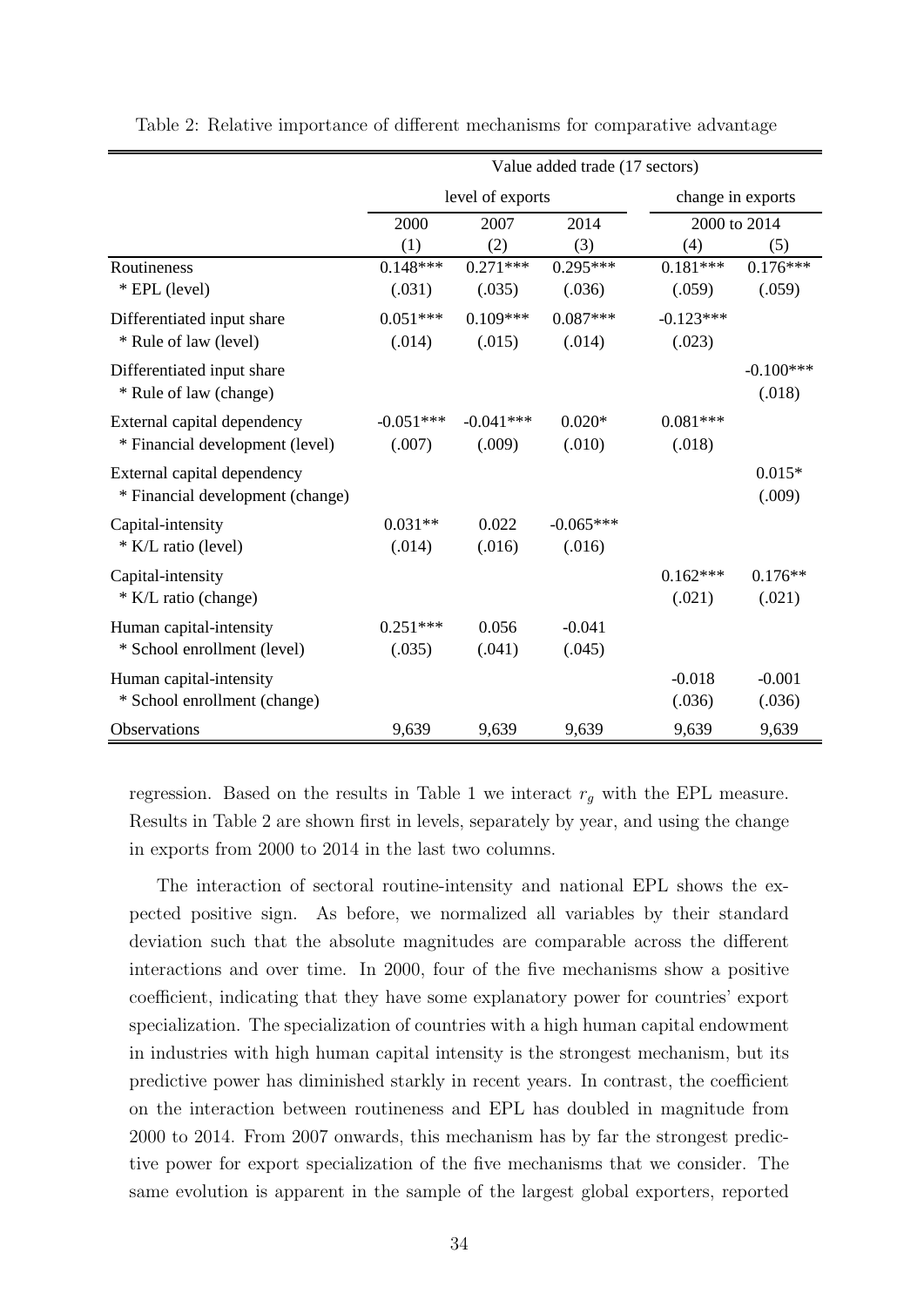in Table F.4 in the Appendix. Only on this broader sample, the human capital mechanism still retains a predictive power that is almost equally large.

One way to interpret the theoretical prediction is that the accumulation of capital that has been ongoing for decades, even centuries, must have created a comparative advantage in non-routine-intensive tasks in countries with low EPL. Taking a more literal interpretation of the theory, we can investigate whether the routine-EPL interaction term is correlated with a change in export specialization towards routineintensive industries. This is exactly what the results in columns (4) and (5) establish. Countries with a high EPL in 2000, significantly changed their revealed comparative advantage towards routine-intensive industries in the next 14 years.

It is intuitive to interact the physical and human capital intensity of each sector with the change in respective capital endowments in each country. For physical capital, this mechanism is also very potent. Countries that experience a strong capital growth increasingly specialize in capital-intensive industries. However, this is not the case for human capital. Changes in human capital endowments tend to be driven by changes in GDP per capita and they show no relationship with the evolution of a country's export specialization.

Finally, for the two other institutional mechanisms it is not clearcut whether to use the level or change in the institutional indicators. In the case of our theory, there is an explicit link between the level of  $\sigma$ , here proxied by EPL, and the change in comparative advantage. The alternative mechanisms tend to relate the (relative) level of the institution to the level of exports. However, measuring changes in these institutional indicators over time is challenging and observed changes risk being dominated by measurement error. In any case, both levels and changes give similar results. They are supportive for the financial development mechanism, but not for the differentiated goods contracting mechanism.

# 6 Conclusion

We pin down a novel mechanism behind comparative advantage that is based on countries' differential ability to adjust to capital accumulation and labor-saving technological change. We build on a pattern extensively documented in the labor literature, whereby more efficient machines displace workers from codifiable (routine) tasks. We then introduce the hypothesis that the reallocation of labor across tasks is subject to frictions, the importance of which differs by country. We incorporate task routineness and labor reallocation frictions into an augmented  $2 \times 2 \times 2$  Heckscher-Ohlin model, where labor needs to be allocated to routine and non-routine tasks. The key feature of our model is that the factor endowments necessary for the produc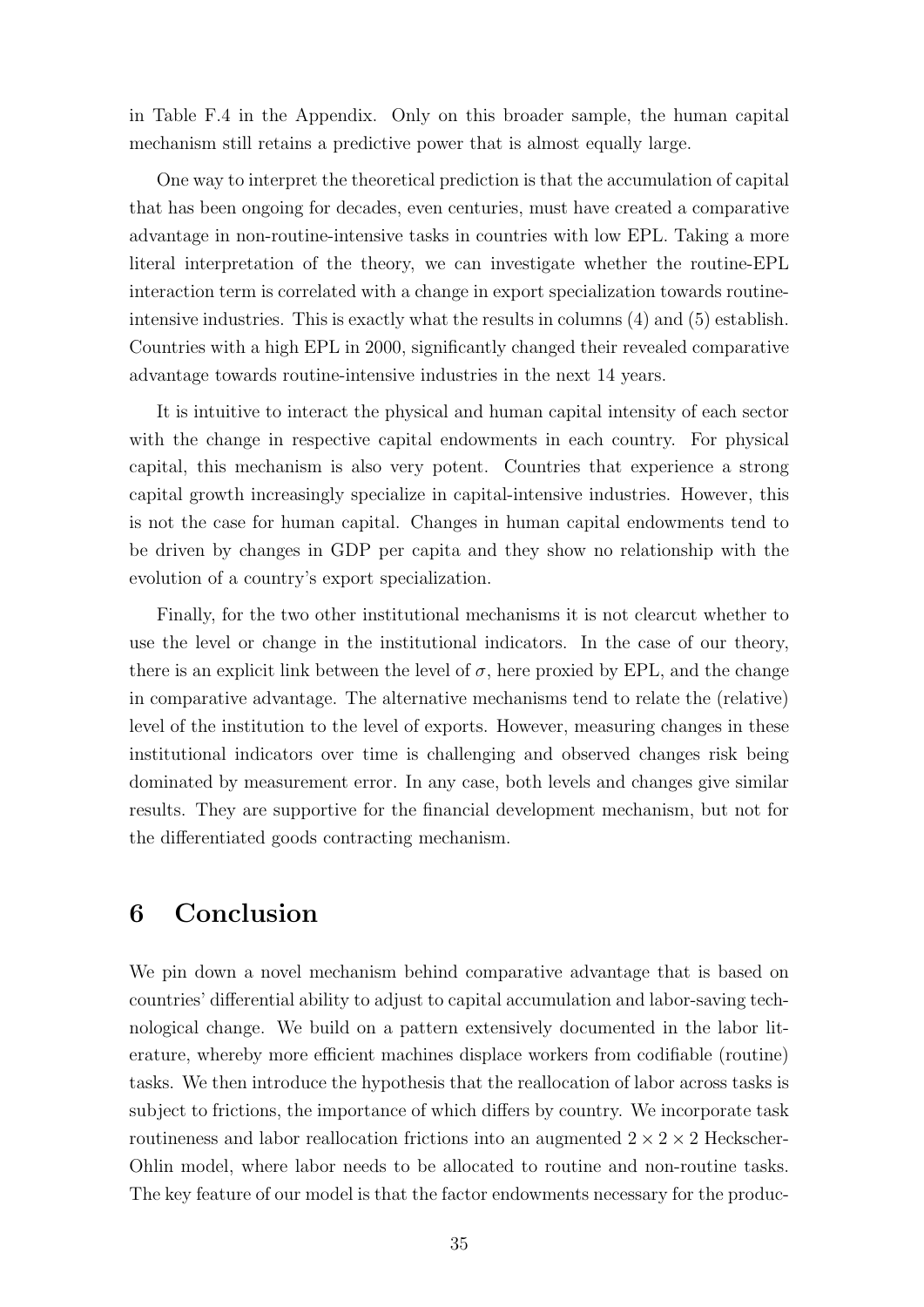tion of the two final goods, namely the quantity of the routine intermediate as well as the quantity of labor available for non-routine tasks, are determined endogenously. The optimal allocation of labor to routine and non-routine tasks, conditional on the total amount of capital available in the economy, determines the relative abundance of the non-routine factor in each country in equilibrium.

We provide a microfoundation that helps explain why the parameter that captures capital-labor substitutability—which is generally perceived as an exogenous characteristic of the production technology—may in fact be determined by the institutional environment. Specifically, we show that any type of institutional characteristic that increases a firm's cost of adjusting the labor input, such as the rigidity of labor market institutions or the lack of publicly-financed active labor market policies, may increase the shadow cost of switching to more productive capital. Hence, it will result in a lower perceived capital-labor substitutability in routine production.

The key theoretical prediction of our model is that with capital deepening, countries with flexible reallocation of labor become relatively abundant in non-routine labor. As a result, they specialize in goods that use non-routine labor more intensively.

We follow the two-step approach of Costinot (2009) to test this prediction in the data. We first estimate the revealed comparative advantage of each country in exports of routine versus non-routine-intensive industries. Next, we relate these estimates to country-level characteristics of labor market institutions and regulations that may influence the ease of adjustment to new technology.

For a sample of relatively similar EU countries, we document significant differences in the pattern of revealed comparative advantage in terms of the routineintensity of their exports. Countries with the most strict employment protection legislation tend to have an export bundle tilted towards routine-intensive industries. An alternative index of high-quality 'workforce characteristics and organization' predicts export specialization in non-routine-intensive industries.

To account for the increased importance of global value chains, we also use valueadded trade data from the World Input-Output Database to verify the robustness of these findings. The estimated measures of comparative advantage are found to correlate highly with our baseline findings. Importantly, while the explanatory power of routineness for gross exports declines over time, this is not the case for value-added trade. That is, the channel we have put forward in this paper retains its explanatory power, when we take into account the increased trade in intermediate products.

To compare the predictive power of our new mechanism relative to other endowment-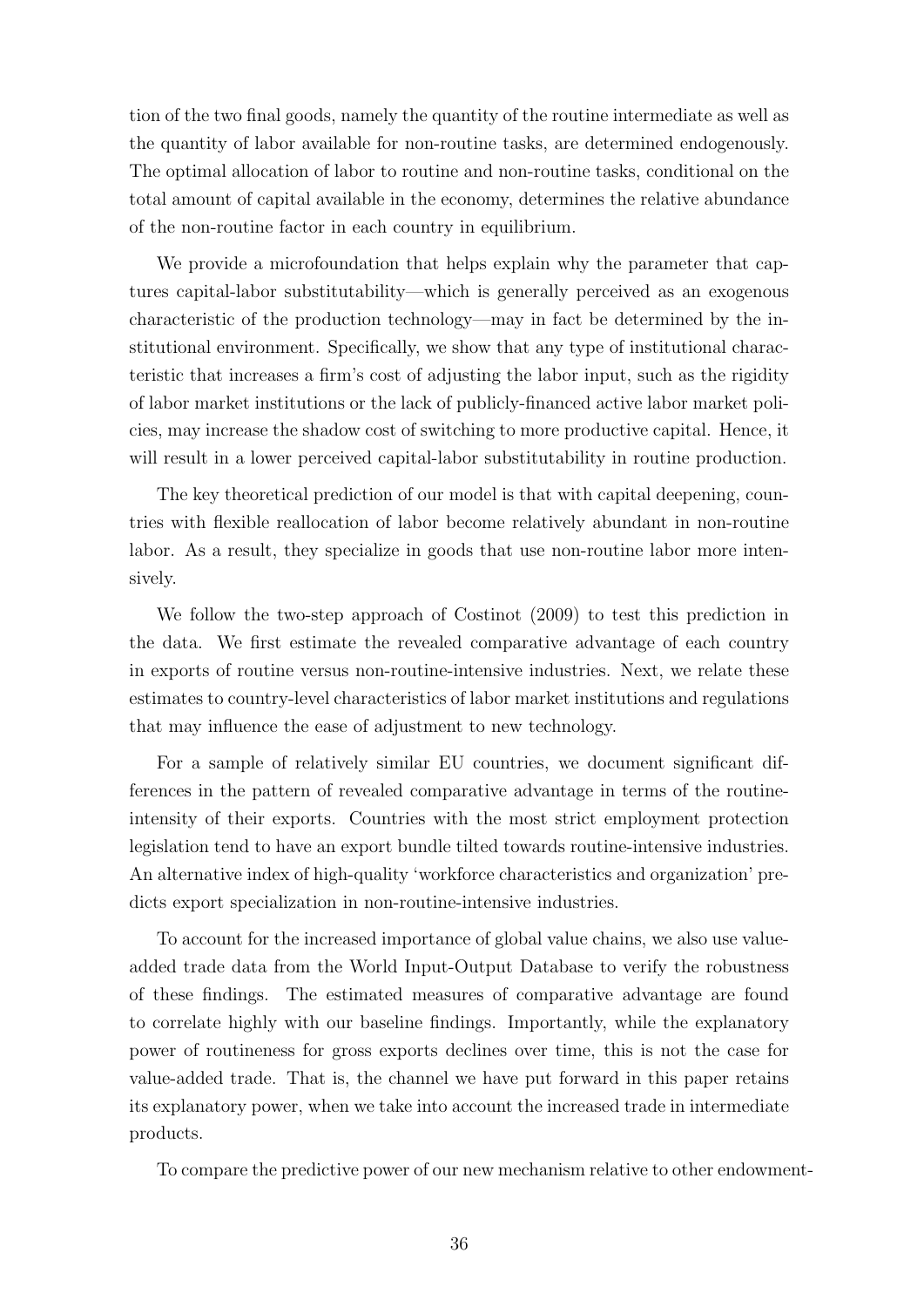based (Heckscher-Ohlin) or other institutional mechanisms, we also evaluate predictions in a single step. The interaction of the sectoral indicator of routine-intensity and the country-level employment legislation indicator has a strong and increasing predictive power for revealed comparative advantage. In fact, towards the end of the sample period it has the best predictive power of all five mechanisms that we consider to explain intra-EU trade.

Results are similar in a broader sample of the 50 largest exporters. In this bigger sample of countries, human capital endowments are an equally good predictor of specialization, i.e. in industries that use human capital more intensively.

Our results have important policy implications. They illustrate that governments can play a key role to ensure that the process of labor reallocation from tasks that are substitutable with machines to tasks that are complementary with machines proceeds quickly and smoothly. Indeed, workers are shown to benefit relatively more from the process of technological change and from trade integration in institutional environments that succeed in reducing the costs of labor reallocation across tasks.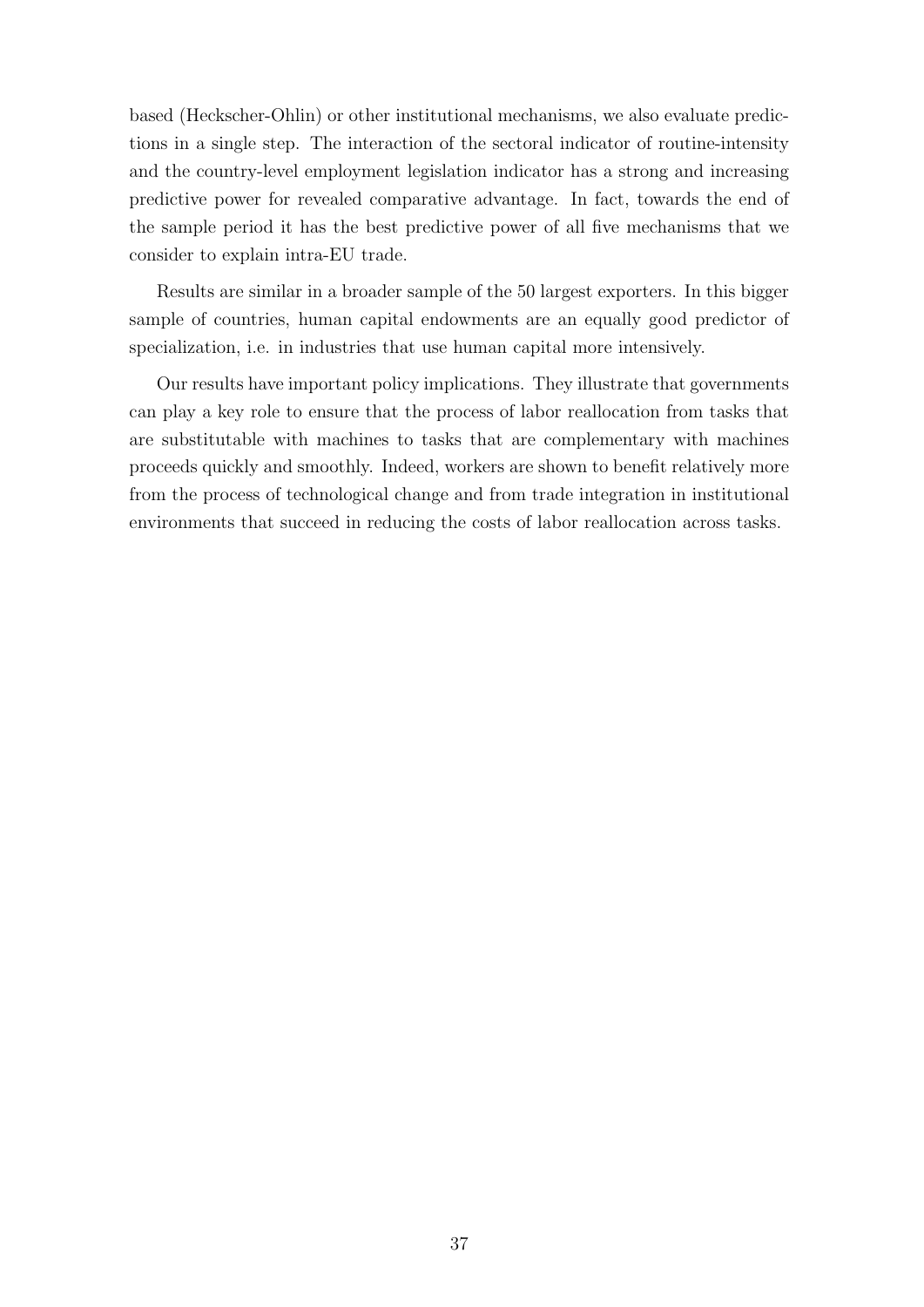# References

- Acemoglu, D. and D. H. Autor (2011). Skills, tasks and technologies: Implications for employment and earnings. In O. Ashenfelter and D. E. Card (Eds.), Handbook of Labor Economics. Amsterdam: North-Holland.
- Acemoglu, D. and P. Restrepo (2018). The race between machine and man: Implications of technology for growth, factor shares and employment. American Economic Review 108 (6), 1488–1542.
- Arrow, K. J., H. B. Chenery, B. S. Minhas, and R. M. Solow (1961). Capital-labor substitution and economic efficiency. Review of Economics and Statistics  $43(3)$ , 225–247.
- Artuç, E., S. Chaudhuri, and J. McLaren (2010). Trade shocks and labor adjustment: A structural empirical approach. American Economic Review 100 (3), 1008–1045.
- Artuç, E., D. Lederman, and G. Porto  $(2015)$ . A mapping of labor mobility costs in the developing world. Journal of International Economics  $95(1)$ ,  $28-41$ .
- Autor, D. H. and D. Dorn (2013). The growth of low-skill service jobs and the polarization of the US labor market. American Economic Review 103 (5), 1553– 97.
- Autor, D. H., D. Dorn, G. H. Hanson, and J. Song (2014). Trade adjustment: Worker-level evidence. Quarterly Journal of Economics 129 (4), 1799–1860.
- Autor, D. H., F. Levy, and R. J. Murnane (2003). The skill content of recent technological change: An empirical exploration. Quarterly Journal of Economics 118(4), 1279–1333.
- Bárány, Z. L. and C. Siegel (2018). Job polarization and structural change. American Economic Journal: Macroeconomics  $10(1)$ , 57–89.
- Bartelsman, E., P. Gautier, and J. De Wind (2016). Employment protection, technology choice, and worker allocation. International Economic Review 57 (3), 787– 825.
- Bewley, T. F. (2009). Why Wages Don't Fall during a Recession. Cambridge: Harvard University Press.
- Bombardini, M., G. Gallipoli, and G. Pupato (2012). Skill dispersion and trade flows. American Economic Review 102 (5), 2327–2348.
- Botero, J. C., S. Djankov, R. La Porta, F. L. de Silanes, and A. Shleifer (2004). The regulation of labor. Quarterly Journal of Economics 119 (4), 1339–1382.
- Bowen, H. P., E. E. Leamer, and L. Sveikauskas (1987). Multicountry, multifactor tests of the factor abundance theory. American Economic Review 77(5), 791–809.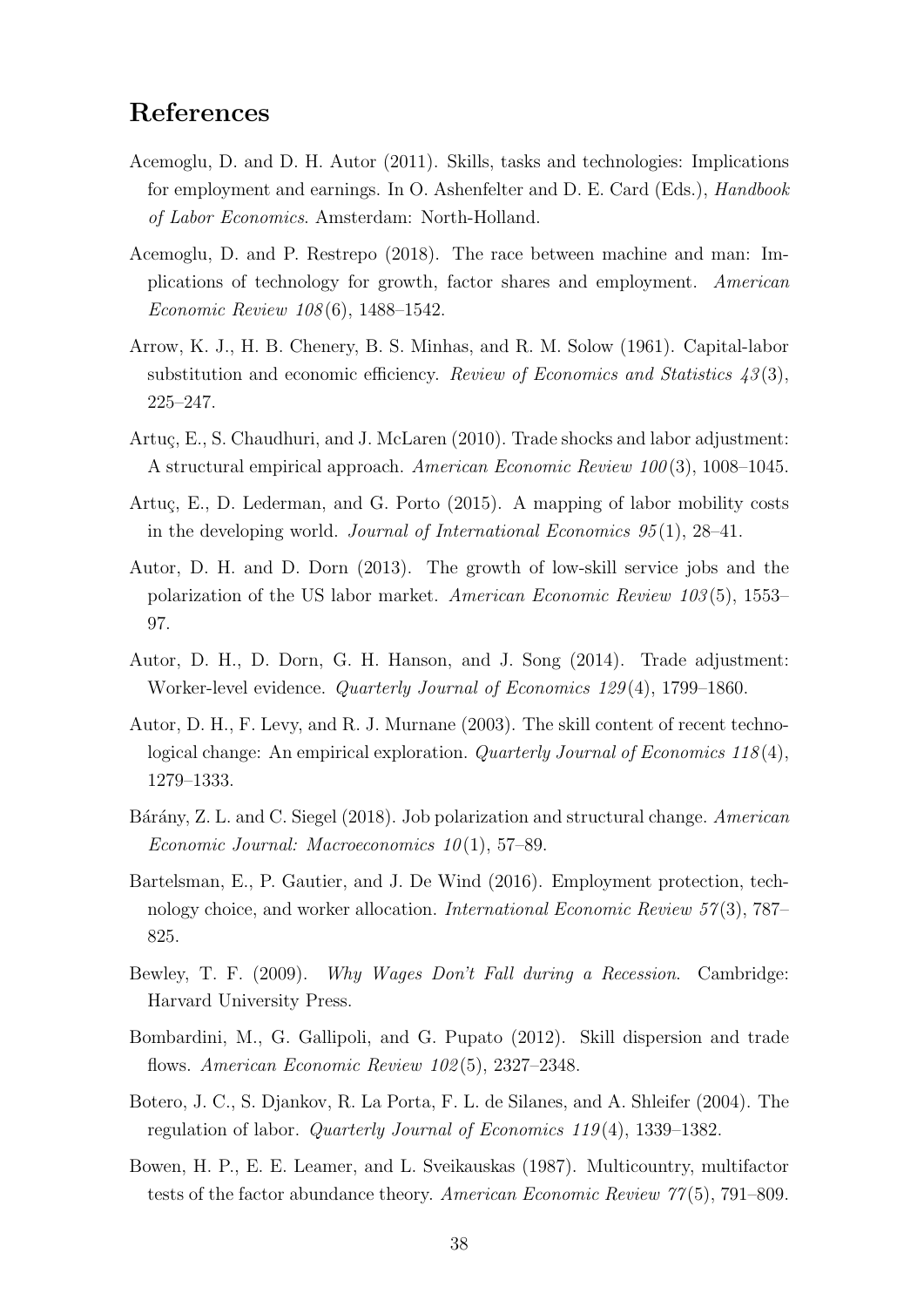- Bresnahan, T. F., E. Brynjolfsson, and L. M. Hitt (2002). Information technology, workplace organization, and the demand for skilled labor: Firm-level evidence. Quarterly Journal of Economics  $117(1)$ , 339-376.
- Campante, F. R. and D. Chor (2017). "just do your job": Obedience, routine tasks, and the pattern of specialization. ERIA Discussion Paper No. DP-2016-35.
- Chor, D. (2010). Unpacking sources of comparative advantage: A quantitative approach. Journal of International Economics 82 (2), 152–167.
- Costinot, A. (2009). On the origins of comparative advantage. Journal of International Economics  $77(2)$ , 255–264.
- Costinot, A., L. Oldenski, and J. Rauch (2011). Adaptation and the boundary of multinational firms. Review of Economics and Statistics 93 (1), 298–308.
- Cuñat, A. and M. Melitz (2012). Volatility, labor market flexibility, and the pattern of comparative advantage. Journal of the European Economic Association  $10(2)$ , 225–254.
- de la Grandville, O. (1989). In quest of the slutsky diamond. American Economic *Review 79* (3), 468–481.
- Debaere, P. (2003). Relative factor abundance and trade. Journal of Political Economy  $111(3)$ , 589–610.
- Dix-Carneiro, R. (2014). Trade liberalization and labor market dynamics. *Econo*metrica 82(3), 825–855.
- Gaulier, G. and S. Zignago (2010). BACI: International trade database at the product-level. the 1994-2007 version. CEPII Working Paper No. 2010-23.
- Goos, M., A. Manning, and A. Salomons (2014). Explaining job polarization: Routine-biased technological change and offshoring. American Economic Review  $104(8)$ , 2509–2526.
- Harrigan, J., A. Reshef, and F. Toubal (2016). The march of the techies: Technology, trade, and job polarization in France, 1994-2007. NBER Working Paper No. 22110.
- Kambourov, G. (2009). Labor market regulations and the sectoral reallocation of workers: The case of trade reforms. Review of Economic Studies 76(4), 1321–58.
- Klump, R. and O. de la Grandville (2000). Economic growth and the elasticity of substitution: Two theorems and some suggestions. American Economic Review  $90(1)$ , 282-291.
- Klump, R., P. McAdam, and A. Willman (2012). The normalized CES production function: Theory and empirics. *Journal of Economic Surveys 26* $(5)$ , 769–799.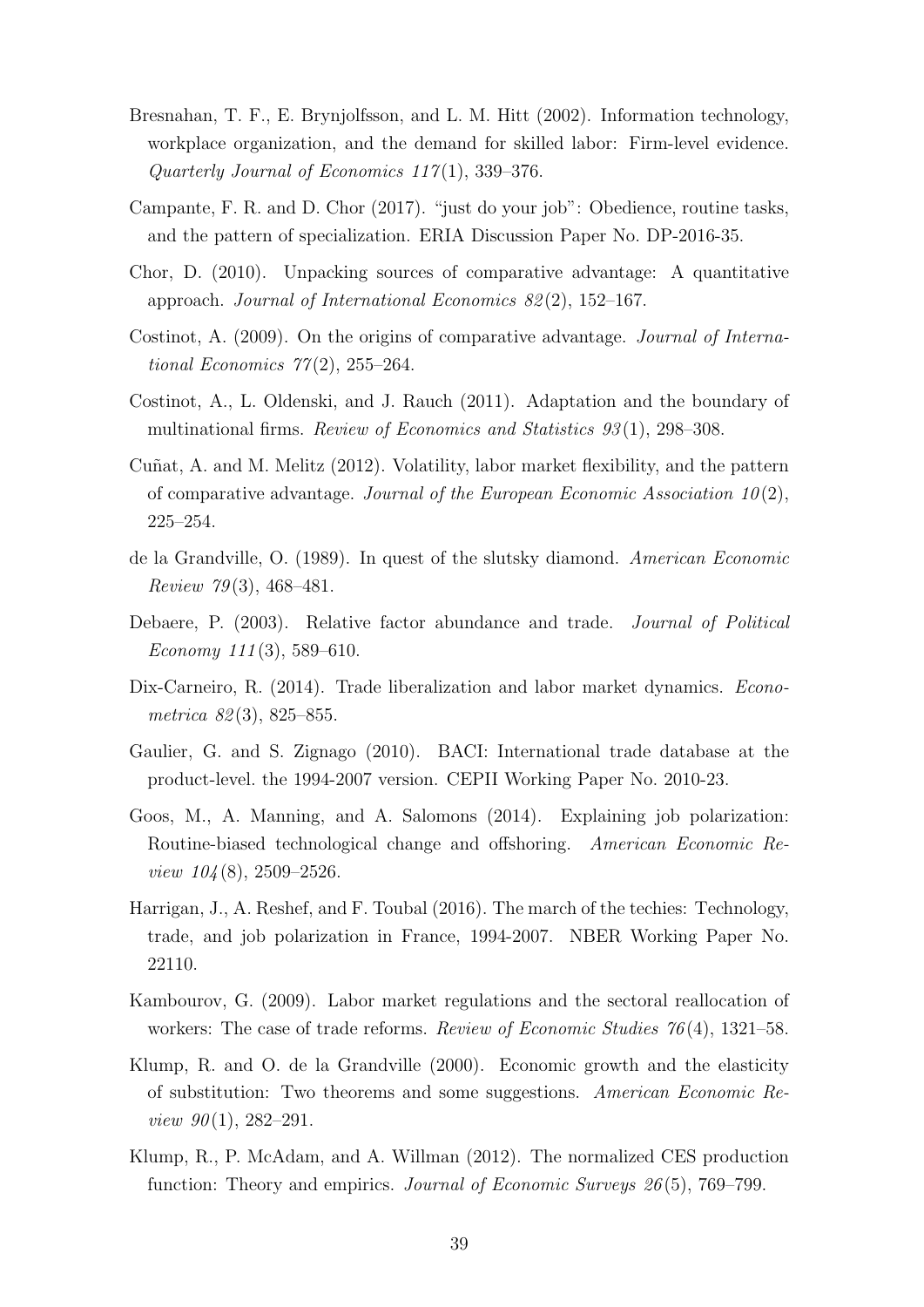- Los, B., M. P. Timmer, and G. J. de Vries (2016). Tracing value-added and double counting in gross exports: Comment. American Economic Review 106 (7), 1958– 66.
- Marcolin, L., S. Miroudot, and M. Squicciarini (2016). The routine content of occupations: New cross-country measures based on PIAAC. OECD Science, Technology and Industry Working Paper No. 2016/02.
- Nicoletti, G., S. Scarpetta, and O. Boylaud (2000). Summary indicators of product market regulation with an extension to employment protection legislation. OECD Economics Department Working Papers No. 226.
- Nunn, N. (2007). Relationship-specificity, incomplete contracts, and the pattern of trade. Quarterly Journal of Economics 122 (2), 569–600.
- Nunn, N. and D. Trefler (2014). Domestic institutions as a source of comparative advantage. In G. Gopinath, E. Helpman, and K. Rogoff (Eds.), Handbook of International Economics, Volume 4. North Holland.
- O'Mahony, M. and M. P. Timmer (2009). Output, input and productivity measures at the industry level: The EU KLEMS database. Economic Journal 119 (538), F374–F403.
- Pierce, J. R. and P. K. Schott (2012). A concordance between ten-digit U.S. Harmonized System codes and SIC/NAICS product classes and industries. Journal of Economic and Social Measurement 37 (1-2), 61–96.
- Pierce, J. R. and P. K. Schott (2016). The surprisingly swift decline of US manufacturing employment. American Economic Review 106 (7), 1632–1662.
- Rajan, R. G. and L. Zingales (1998). Financial dependence and growth. American Economic Review 88 (3), 559–586.
- Stokey, N. L. (1996). Free trade, factor returns, and factor accumulation. Journal of Economic Growth 1, 421–447.
- Wasmer, E. (2006). General versus specific skills in labor markets with search frictions and firing costs. Quarterly Journal of Economics 96 (3), 811–831.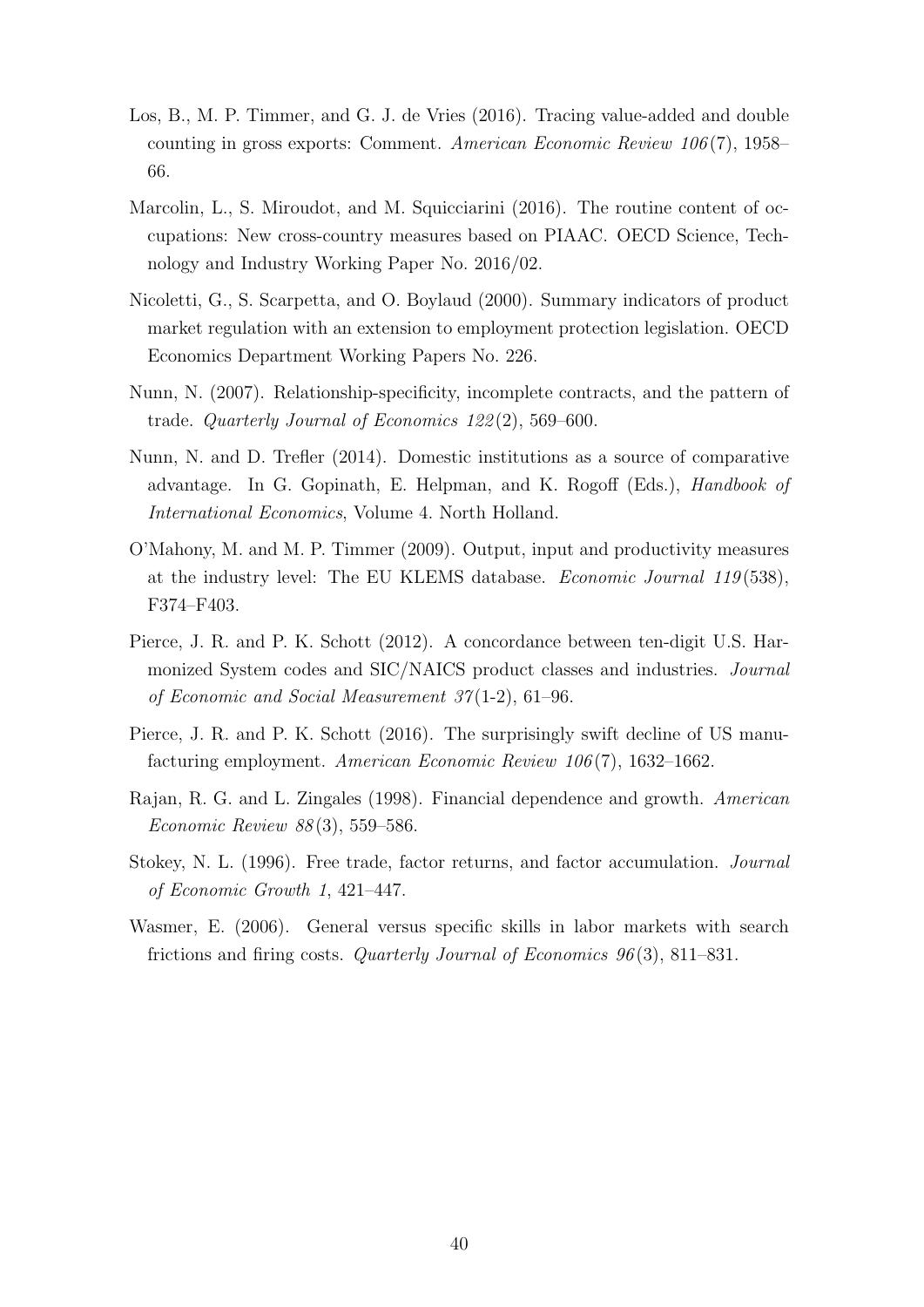# Appendix A Support for parameter assumptions

We estimate a separate production function for each country-sector to provide support for the assumed parameter heterogeneity in the model. We use the 2009 release of the EU KLEMS database that is described in O'Mahony and Timmer (2009). It contains information on output, capital and labor use for 25 countries, 30 sectors, and 25 years. While not ideal, we rely on observed schooling levels to distinguish between abstract and routine labor input: routine labor is equated with employment of workers with a low schooling level and abstract labor with the two higher schooling levels, middle and high.<sup>37</sup> Real output and an index of capital services are reported directly in the database.

The production function technology in equation (3) incorporates heterogeneity along two dimensions. First, it assumes that sectors differ in the relative intensity they use abstract labor and the routine input intermediate, which is captured by the parameter  $\beta_q$ . The assumption that industries can be ranked according to their routine intensity has been adopted widely since the seminal work of Autor et al. (2003) who pioneered measures of the task content of occupations. A sectoral measure of routine intensity is constructed by weighting the routine task intensity of occupations by the composition of the workforce of each sector.

The second dimension of heterogeneity in the production function is cross-country variation in the ease of substitution between (routine) labor and capital in the production of the routine intermediate, which is represented by the parameter  $\sigma_i$ . Existing studies have assumed or estimated different rates of substitution between inputs in the production of the routine input aggregate. For example, Autor et al. (2003) and Acemoglu and Restrepo (2018) assume perfect substitutability ( $\sigma = +\infty$ ), Autor and Dorn (2013) assume  $\sigma > 1$ , while Goos et al. (2014) estimate the elasticity of substitution between the tasks required to generate industry output and find a value slightly below one.<sup>38</sup> Importantly, each of these studies looks at a single country and assumes a constant value for the elasticity of substitution.

We evaluate whether the assumptions of sectoral heterogeneity in  $\beta_q$  and crosscountry heterogeneity in  $\sigma_i$  are consistent with the data. We estimate a separate production function for each country-sector combination, exploiting only variation over time. Following Klump et al. (2012), we use the explicitly normalized version of the embedded CES function to guarantee that the estimated parameters have an

<sup>&</sup>lt;sup>37</sup>There is a strong negative correlation between the skill intensity and the routine intensity of occupations, especially within manufacturing sectors.

<sup>38</sup>Goos et al. (2014) impose a capital-labor substitutability equal to one in the production of each task.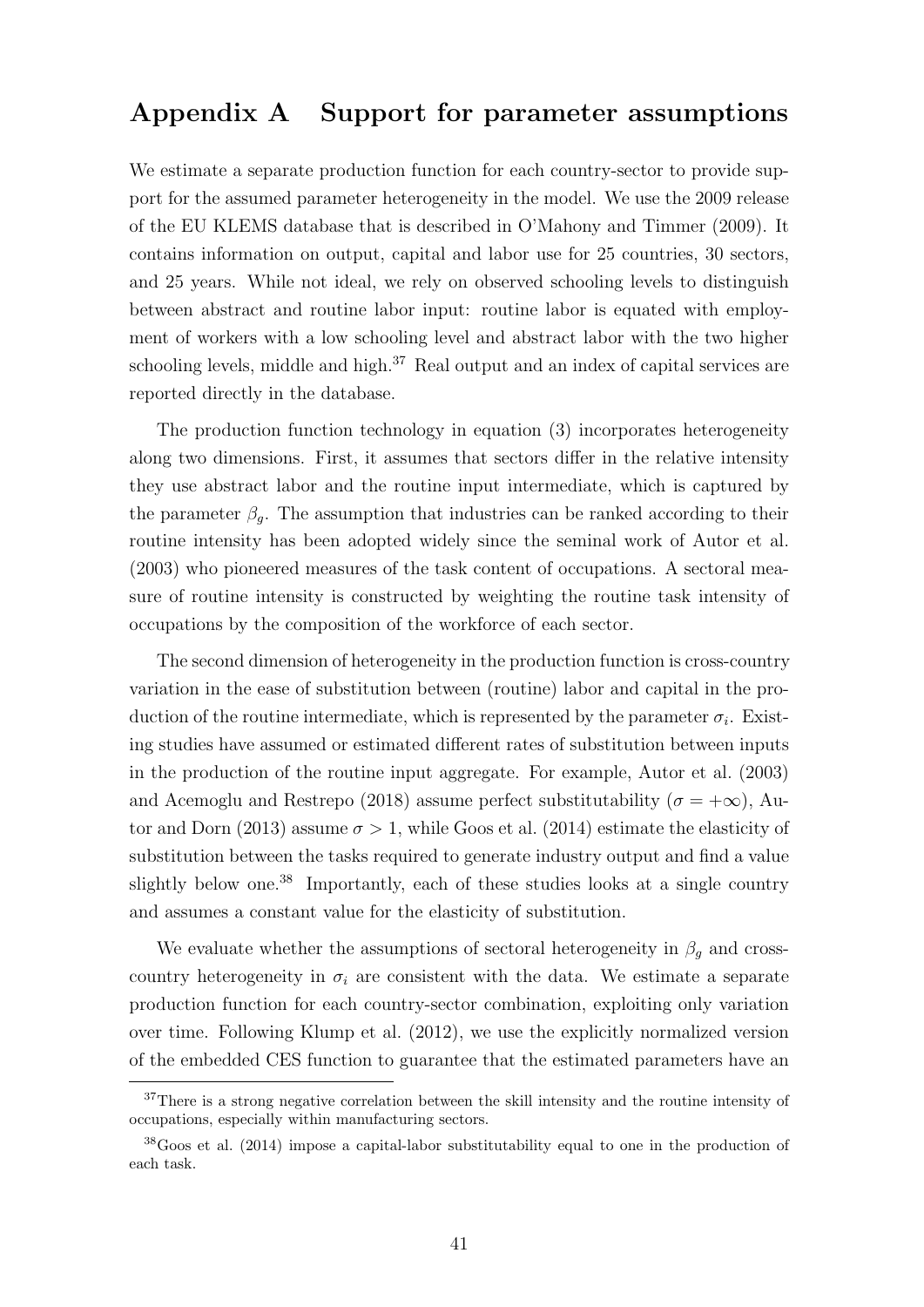unambiguous structural interpretation.<sup>39</sup> This is also convenient given that the flow of real capital services is measured as a time index. Omitting the country-sector subscripts on the variables and parameters, we estimate the following equation,

$$
Y_t = A \left[ L_t^a \right]^{1-\beta} \left[ (1-\pi_0) \left( \frac{L_t^m}{L_0^m} \right)^{\frac{\sigma-1}{\sigma}} + \pi_0 \left( \frac{K_t}{K_0} \right)^{\frac{\sigma-1}{\sigma}} \right]^{\frac{\beta \sigma}{\sigma-1}}, \quad (A1)
$$

to recover two coefficients,  $\beta$  and  $\sigma$ , for each country-sector pair. There is a lot of heterogeneity in the estimated parameters. The median elasticity of substitution  $(\hat{\sigma})$ in routine production is 1.75, but the interquartile range is (0.3, 20). The median routine intensity  $(\hat{\beta})$  is 0.19 and the interquartile range is  $(0.05, 0.40)$ .

We next investigate which dimension, country or sector, has the most explanatory power for the variation in either production function parameter. In the top panel of Table A.1, we first show a reduced-form analysis using two input factor ratios that can be observed without any estimation.

The share of abstract labor in total employment is directly influenced by the  $\beta$ coefficient that captures the relative routine intensity of the sector. The  $\sigma$  parameter plays only an indirect role. Regressing this variable on a full set of country and sector-fixed effects shows that the sector dummies have the most explanatory power. They explain 54.2% of the total sum of squares against only 28.5% for the country dummies. Note that even if the  $\beta$  parameter was the same for all countries, we would still expect the country dimension to have some explanatory power. Sectoral specialization by country (for example driven by the mechanism in our model) would still generate variation in the average employment ratio across countries.<sup>40</sup>

In contrast, the capital to routine labor ratio does not depend on the  $\beta$  coefficient. This ratio has increased over time almost everywhere, but for a given change in the factor price ratio (which is controlled for by year-fixed effects), its variation is a function of the elasticity of substitution, i.e. of the  $\sigma$  parameter. The results in Table A.1 indicate that the country dummies explain a lot more of the variation in this ratio than sector-fixed effects.

Finally, in panel (b) of Table A.1, we confirm these results with a similar exercise, but now directly explaining variation in the two estimated production function coefficients. The  $\beta$  coefficient is predicted better by the sector dummies, while the  $\sigma$  coefficient varies mostly across countries. In the latter case, the fraction of the sum of squares that is explained by either set of fixed effects is relatively similar,

<sup>&</sup>lt;sup>39</sup>We force the  $\beta$  coefficient to lie between 0 and 0.6 and the  $\sigma$  coefficient between 0 and + $\infty$ .

<sup>&</sup>lt;sup>40</sup>Moreover, the three skill levels are defined based on the country-specific schooling levels, which itself introduces some cross-country variation in the average share of the skilled workforce over all sectors.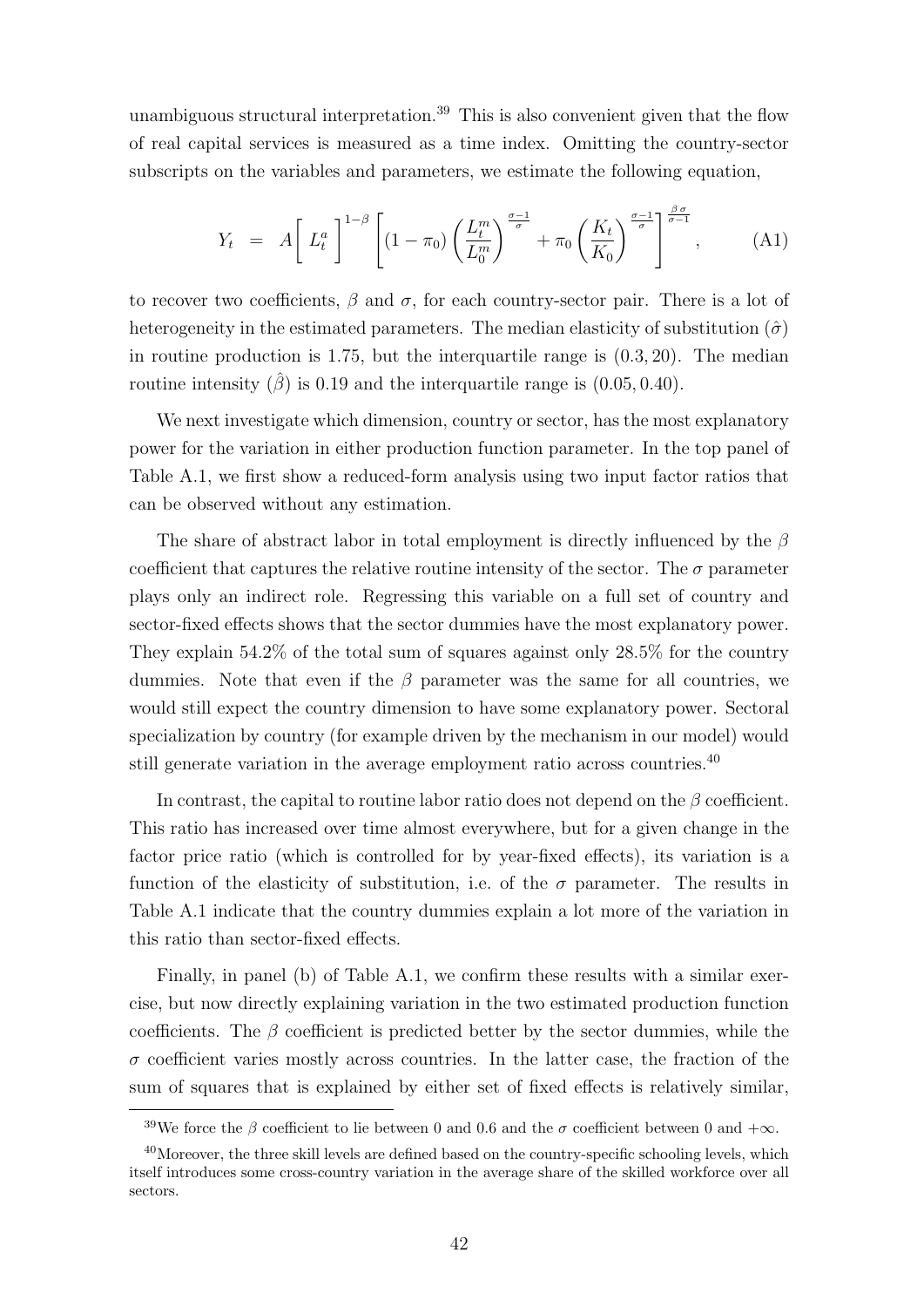|                                      |                                         | Sum of squares: level (and share) | F-statistic (and p-value) |             |        |         |        |
|--------------------------------------|-----------------------------------------|-----------------------------------|---------------------------|-------------|--------|---------|--------|
|                                      | Dep. Var.                               | Sector $(33)$                     | Country $(20)$            | Year $(25)$ | Sector | Country | Year   |
|                                      | (a) Observable variables <sup>(i)</sup> |                                   |                           |             |        |         |        |
| $\frac{L^a}{L^a+L^m}$                | 9.98                                    | 5.41                              | 2.84                      |             | 62.03  | 53.69   |        |
|                                      | $(100\%)$                               | $(54.2\%)$                        | $(28.5\%)$                |             | (0.00) | (0.00)  |        |
| $\ln\left(\frac{K}{L^m}\right)$      | 3843                                    | 466                               | 789                       | 1118        | 114.73 | 320.63  | 363.49 |
|                                      | $(100\%)$                               | $(12.1\%)$                        | $(20.5\%)$                | $(29.1\%)$  | (0.00) | (0.00)  | (0.00) |
| Estimated parameters<br>$\mathsf{b}$ |                                         |                                   |                           |             |        |         |        |
| $\hat{\beta}_{ig}$                   | 25.52                                   | 5.30                              | 2.67                      |             | 6.03   | 5.01    |        |
|                                      |                                         | $(20.8\%)$                        | $(10.5\%)$                |             | (0.00) | (0.00)  |        |
| $\hat{\sigma}_{ig}^{\text{(ii)}}$    | 1636                                    | 191                               | 217                       |             | 1.03   | 1.93    |        |
|                                      |                                         | $(11.7\%)$                        | $(13.3\%)$                |             | (0.43) | (0.01)  |        |

Table A.1: ANOVA analysis of input ratios and production function parameters

 $\frac{1}{2}$  (i) The average input shares over the period are used

(ii) Only includes country-sector observations with  $\hat{\sigma}_{ig} < 20$ 

but there are many fewer countries than sectors and the F-statistic—which takes the degrees of freedom into account—is almost twice as high for the country dummies. If we follow the approach in the literature and constrain the routine intensity  $\beta$  to be an industry-characteristic common to all countries, the contrast becomes even larger. In that case the country-fixed effects explain four times as much of the variation in the  $\hat{\sigma}_{iq}$  estimates.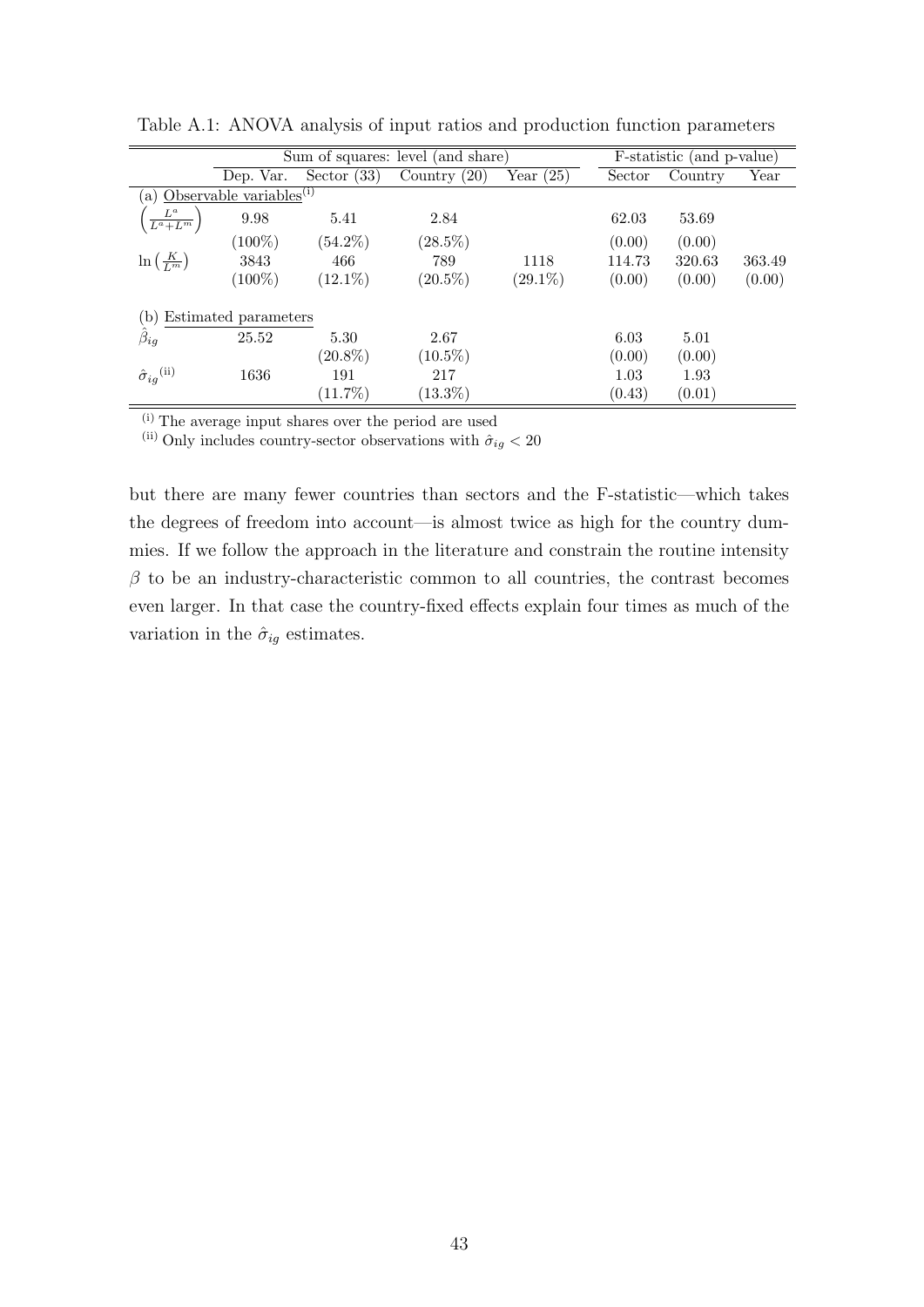# Appendix B Derivative of  $\sigma_{L,K}$  with respect to the lay-off friction

Here, we show the effect of a change in the lay-off cost friction  $p$  on the elasticity of substitution of the modified production function  $y = F(K, L)/(1 + pC(L))$ .

The elasticity is defined as

$$
\sigma_{L,K} = \frac{d(L/K)}{dMRTS} \frac{MRTS}{L/K}.
$$

Since the lay-off cost is specified as a function of labor, we first need to relate changes in  $L/K$  to changes in L. To do so, observe that staying on the isoquant of the modified production function (5) implies:

$$
dK \;\;=\;\; \frac{y\,p\,C'(L)-MP_L}{MP_K}\,dL.
$$

In addition, we have

$$
d(L/K) = \frac{1}{K} dL - \frac{L}{K^2} dK,
$$

and substituting for  $dK$  then yields

$$
d(L/K) = \left(\frac{1}{K} + \frac{L}{K^2} \frac{MP_L}{MP_K} - \frac{L}{K^2} \frac{p \, CF'(L) \, y}{MP_K}\right) dL. \tag{B1}
$$

We are now in a position to consider the elasticity of substitution, and to conduct comparative statics with respect to the parameter  $p$  that measures the importance of the labor market friction. In general, the marginal rate of technical substitution for our modified production function takes the form:

$$
MRTS = \frac{MP_K}{MP_L - pC'(L)y}.
$$

Differentiating with respect to  $L/K$  gives:

$$
\frac{dMRTS}{d(L/K)} = \frac{\frac{dMP_K}{d(L/K)}}{MP_L - pC'(L)y} - \frac{MP_K \left(\frac{dMP_L}{d(L/K)} - pC''(L)y \frac{dL}{d(L/K)}\right)}{(MP_L - pC'(L)y)^2}
$$
(B2)

In order to simplify the analysis, consider the case of perfect substitutes, i.e.  $F(K, L) = K + L$ , which implies that both  $MP_K$  and  $MP_L$  equal one. Absent any labor market friction, the MRTS in this case is one, its derivative with respect to  $L/K$  zero, and the elasticity of substitution infinite. This is clearly a limiting case,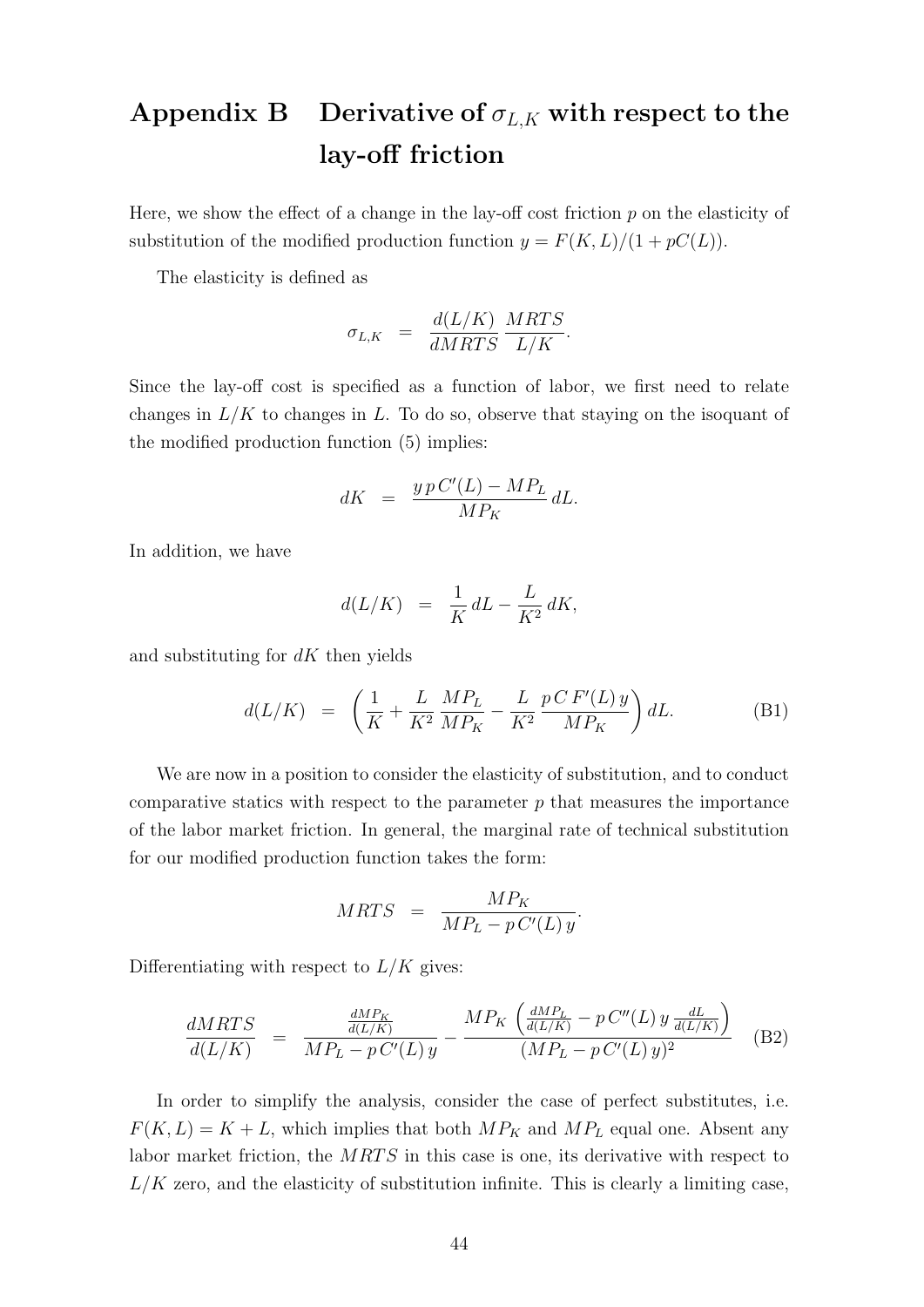but it serves as a useful illustration that introducing a labor market friction will reduce the elasticity of substitution even in this case.

In the presence of a friction, the derivative of the marginal rate of substitution (B2) in this case simplifies to:

$$
\frac{dMRTS}{d(L/K)} = \frac{p C''(L) K^2}{(1 - p C'(L) y)^2}.
$$

Note that because of the (strictly) convex cost, this derivative is (strictly) positive. The lower the factor input ratio  $L/K$ , the lower the derivative or slope of the isoquant. Based on this derivative, the elasticity of substitution takes the form:

$$
\sigma_{L,K} = \frac{(1 - p C'(L) y)^2 / L + (1 - p C'(L) \bar{y})^3 / K}{p C''(L) y}.
$$
 (B3)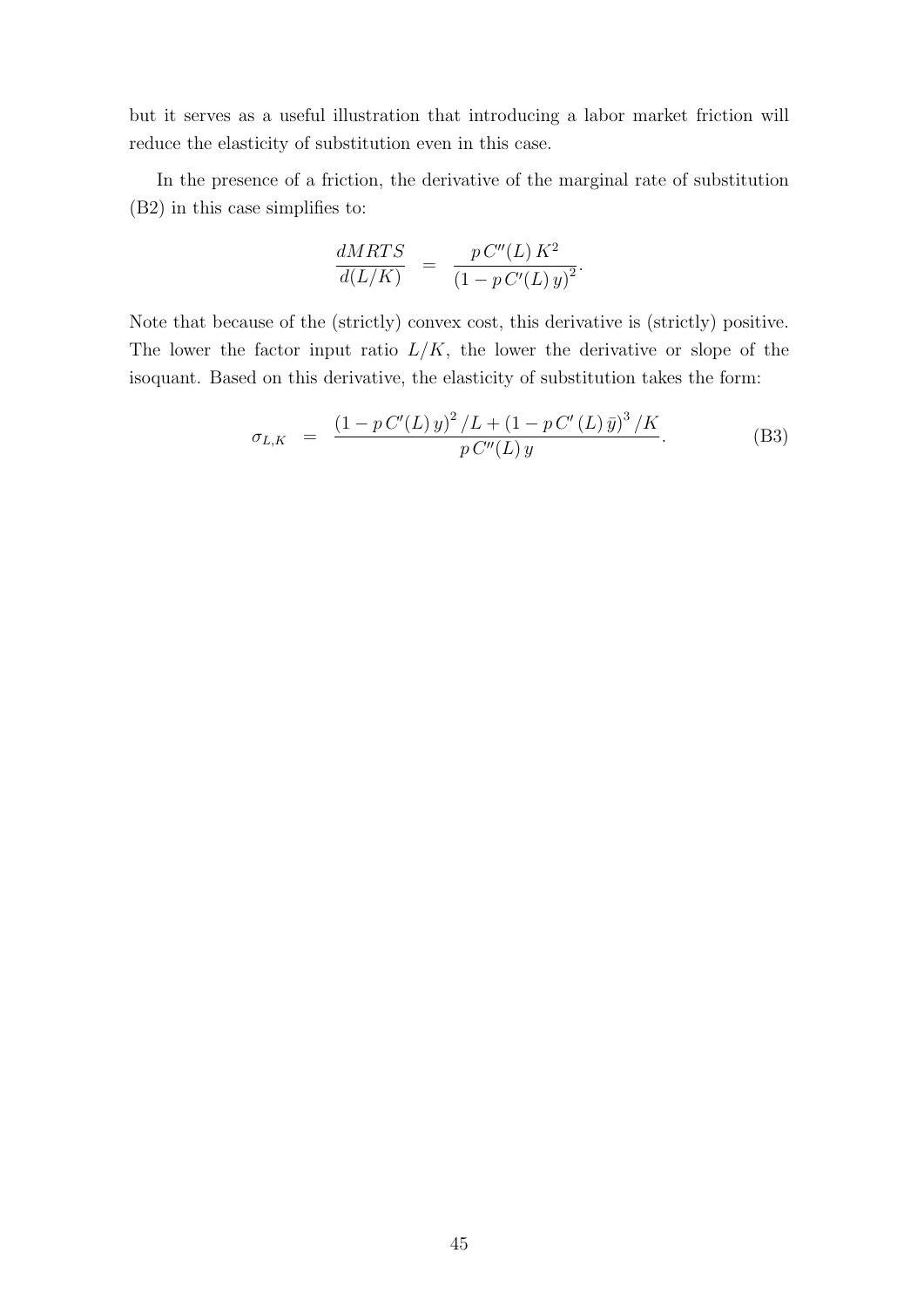# Appendix C Solving the model: step-by-step

The model features three types of price-taking firms: one type produces the routine intermediate, the other two types produce the two final goods. We solve the model by deriving the cost-minimizing input choices for a representative firm of each of the three types.

## C.1 Routine production

The production function of an atomistic firm in routine production is:

$$
M_{if} = Z \left[ \alpha(K_{if})^{\frac{\sigma_i - 1}{\sigma_i}} + (1 - \alpha)(L_{if}^m)^{\frac{\sigma_i - 1}{\sigma_i}} \right]^{\frac{\sigma_i}{\sigma_i - 1}}
$$
(2)

with  $w_i$  the wage and  $r_i$  the cost of capital. Its cost minimization problem is:

$$
\begin{cases} \min_{L^m, K} w_i L_{if}^m + r_i K_{if} \\ \text{s.t.} \quad M_{if} \leq Z \left[ \alpha(K_{if})^{\frac{\sigma_i - 1}{\sigma_i}} + (1 - \alpha)(L_{if}^m)^{\frac{\sigma_i - 1}{\sigma_i}} \right]^{\frac{\sigma_i}{\sigma_i - 1}} \end{cases}
$$

The ratio of the two first order conditions defines the relative factor demand as a function of the factor price ratio:

$$
\frac{L_{if}^{m}}{K_{if}} = \left[\frac{w_{i}}{r_{i}} \frac{\alpha}{1-\alpha}\right]^{-\sigma_{i}}.
$$
\n(C1)

We use this expression with the production function to write the conditional factor demands as a function of output  $M_{if}$  and the factor price ratio:

$$
K_{if} = \frac{M_{if}}{Z} \left[ \frac{r_i}{\alpha} \right]^{-\sigma_i} \left[ \alpha^{\sigma_i} r_i^{1-\sigma_i} + (1-\alpha)^{\sigma_i} w_i^{1-\sigma_i} \right]^{-\frac{\sigma_i}{\sigma_i - 1}} \tag{C2}
$$

$$
L_{if}^{m} = \frac{M_{if}}{Z} \left[ \frac{w_{i}}{1-\alpha} \right]^{1-\sigma_{i}} \left[ \alpha^{\sigma_{i}} r_{i}^{-\sigma_{i}} + (1-\alpha)^{\sigma_{i}} w_{i}^{1-\sigma_{i}} \right]^{-\frac{\sigma_{i}}{\sigma_{i}-1}}.
$$
 (C3)

We then obtain the cost function for intermediate input producers by substituting these conditional factor demands in the objective function. Dividing through by the routine intermediate quantity  $M_{if}$  gives the unit cost, which equals the intermediate input price

$$
P_i^m = C(w_i, r_i) = \frac{1}{Z} \left[ \alpha^{\sigma_i} r_i^{1-\sigma_i} + (1-\alpha)^{\sigma_i} w_i^{1-\sigma_i} \right]^{-\frac{1}{1-\sigma_i}}.
$$
 (7)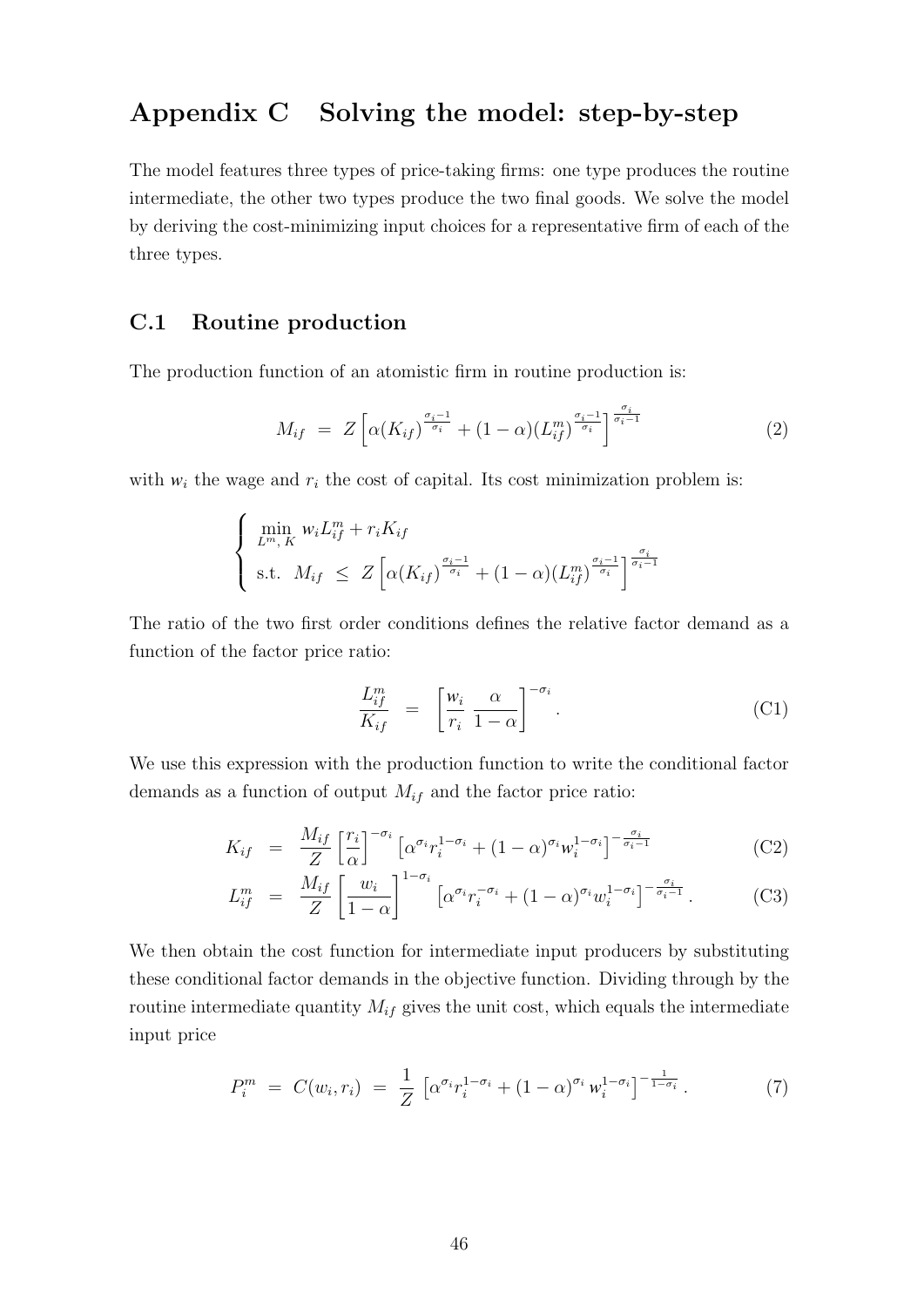## C.2 Final good production

The production function of a firm producing final good  $q$  is:

$$
Y_{igf} = z_g \left( L_{igf}^a \right)^{1-\beta_g} \left( M_{igf} \right)^{\beta_g}, \tag{1}
$$

with factor prices  $P_i^m$  and  $w_i$  as given. Its cost minimization problem is

$$
\begin{cases} \n\min_{L^a, M} w_i L_{igf}^a + P_i^m M_{igf} \\
\text{s.t. } Y_{igf} \leq z_g \left( L_{igf}^a \right)^{1-\beta_g} \left( M_{igf} \right)^{\beta_g}\n\end{cases}
$$

The ratio of the two first order conditions defines the relative factor demand as a function of the factor price ratio:

$$
\frac{L_{igf}^a}{M_{igf}} = \frac{1 - \beta_g}{\beta_g} \frac{P_i^m}{w_i}.
$$
\n(C4)

Again, plugging this expression in the production function, we can write the conditional factor demands as a function of output  $Y_{igf}$  and the factor price ratio:

$$
L_{igf}^{a} = \frac{Y_{igf}}{z_g} \left[ \frac{w_i}{P_i^m} \frac{\beta_g}{1 - \beta_g} \right]^{-\beta_g}
$$

$$
M_{igf} = \frac{Y_{igf}}{z_g} \left[ \frac{w_i}{P_i^m} \frac{\beta_g}{1 - \beta_g} \right]^{1 - \beta_g}
$$

We obtain the cost of production by substituting these conditional factor demands in the objective function. Dividing through by the final good quantity gives the unit cost, which with perfect competition is also the final good price:

$$
P_{ig} = C_{ig}(w_i, P_i^m) = \frac{1}{z_g} \left(\frac{w_i}{1 - \beta_g}\right)^{1 - \beta_g} \left(\frac{P_i^m}{\beta_g}\right)^{\beta_g}, \quad \forall g \in \{1, 2\}.
$$
 (8)

By replacing the price of the routine intermediate in (8) by its function of primitive factor prices (7), we can express the price of each final good in terms of the primitive factor prices, the wage and rental rate of capital:

$$
P_{ig} = \frac{1}{z_g Z^{\beta_g}} \left[ \frac{w_i}{1 - \beta_g} \right]^{1 - \beta_g} \left[ \frac{(\alpha^{\sigma_i} r^{1 - \sigma_i} + (1 - \alpha)^{\sigma_i} w_i^{1 - \sigma_i})^{\frac{1}{1 - \sigma_i}}}{\beta_g} \right]^{\beta_g} \tag{C5}
$$

## C.3 Relative supply of 'produced' factors

We next use the resource constraints for capital and labor. Capital market clearing is straightforward because capital can only be used in routine production:  $\sum_{f} K_{if} =$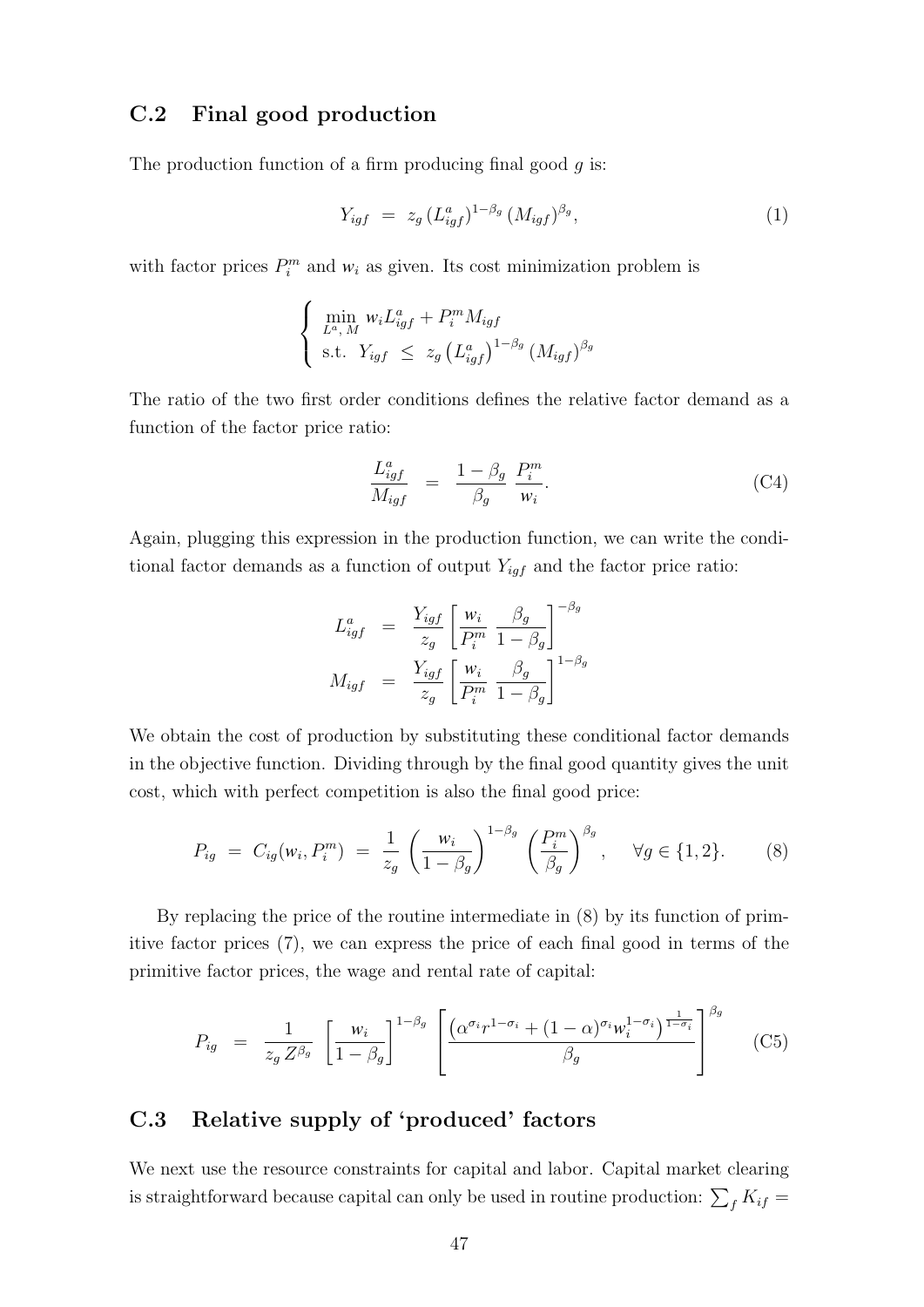$\overline{K}$ . We can rewrite the capital demand in routine production, equation (C3), as

$$
K_{if} = \frac{M_{if}}{Z} \left[ 1 + \frac{w_i}{r_i} \left( \frac{w_i/(1-\alpha)}{r_i/\alpha} \right)^{-\sigma_i} \right]^{-\frac{\sigma_i}{\sigma_i - 1}}.
$$

From this we find the optimal quantity of the routine intermediate  $M_i$ , and thus how much labor to allocate to routine tasks, as a function of the capital endowment and the relative factor price ratio by summing across all firms

$$
\sum_{f} M_{if} = M_{i} = Z \bar{K} \alpha^{\frac{\sigma_{i}}{\sigma_{i}-1}} \left[ 1 + \frac{w_{i}}{r_{i}} \left( \frac{w_{i}/(1-\alpha)}{r_{i}/\alpha} \right)^{-\sigma_{i}} \right]^{\frac{\sigma_{i}}{\sigma_{i}-1}}
$$

.

Labor market clearing then gives the total quantity of abstract labor that can be used in the final good sectors as a function of the labor endowment and factor prices:  $L_i^a = \bar{L} - \sum_f L_{if}^m(w_i, r_i; K_{if})$ . The necessary expression for  $L_{if}^m$  is given directly by the ratio of first order conditions in routine production (C1).

Optimal factor use in routine production together with market clearing for labor and capital determines the relative supply of the produced factors. We express it as a function of primitive endowments and the prices of the primitive factors as follows:

$$
\frac{L_i^a}{M_i} = \frac{\bar{L} - L_i^m}{M_i} = \frac{\bar{L} - \left[\frac{w_i/(1-\alpha)}{r_i/\alpha}\right]^{-\sigma_i} \bar{K}}{Z\bar{K}\alpha^{\frac{\sigma_i}{\sigma_i - 1}} \left\{1 + \frac{w_i}{r_i} \left[\frac{w_i/(1-\alpha)}{r_i/\alpha}\right]^{-\sigma_i}\right\}^{\frac{\sigma_i}{\sigma_i - 1}}}.
$$
\n(9)

Equivalently, we can use (7) to write the relative factor supply as a function of the wage and of the price of the routine input:

$$
\frac{L_i^a}{M_i} = \frac{\bar{L} - \left[\frac{\alpha}{1-\alpha}\right]^{\frac{\sigma_i}{\sigma_i-1}} \left[\left(\frac{P_i^m}{w_i}\right)^{1-\sigma_i} (1-\alpha)^{-\sigma_i} Z^{1-\sigma_i} - 1\right]^{-\frac{\sigma_i}{\sigma_i-1}} \bar{K}}{Z \bar{K} \alpha^{\frac{\sigma_i}{\sigma_i-1}} \left[1 - \left(\frac{P_i^m}{w_i}\right)^{-(1-\sigma_i)} (1-\alpha)^{\sigma_i} Z^{-(1-\sigma_i)}\right]^{-\frac{\sigma_i}{\sigma_i-1}}}.
$$
(C6)

## C.4 The demand side

We have assumed a standard Cobb-Douglas utility function to represent preferences over the two final goods:  $U_i = \sum_g \theta_g \ln(Q_{ig})$ . The budget constraint is  $\sum_g P_{ig}Q_{ig} \leq$  $r_i\bar{K} + w_i\bar{L}$ . The ratio of a representative consumer's two first order conditions gives an expression of total expenditure on one good as a function of relative income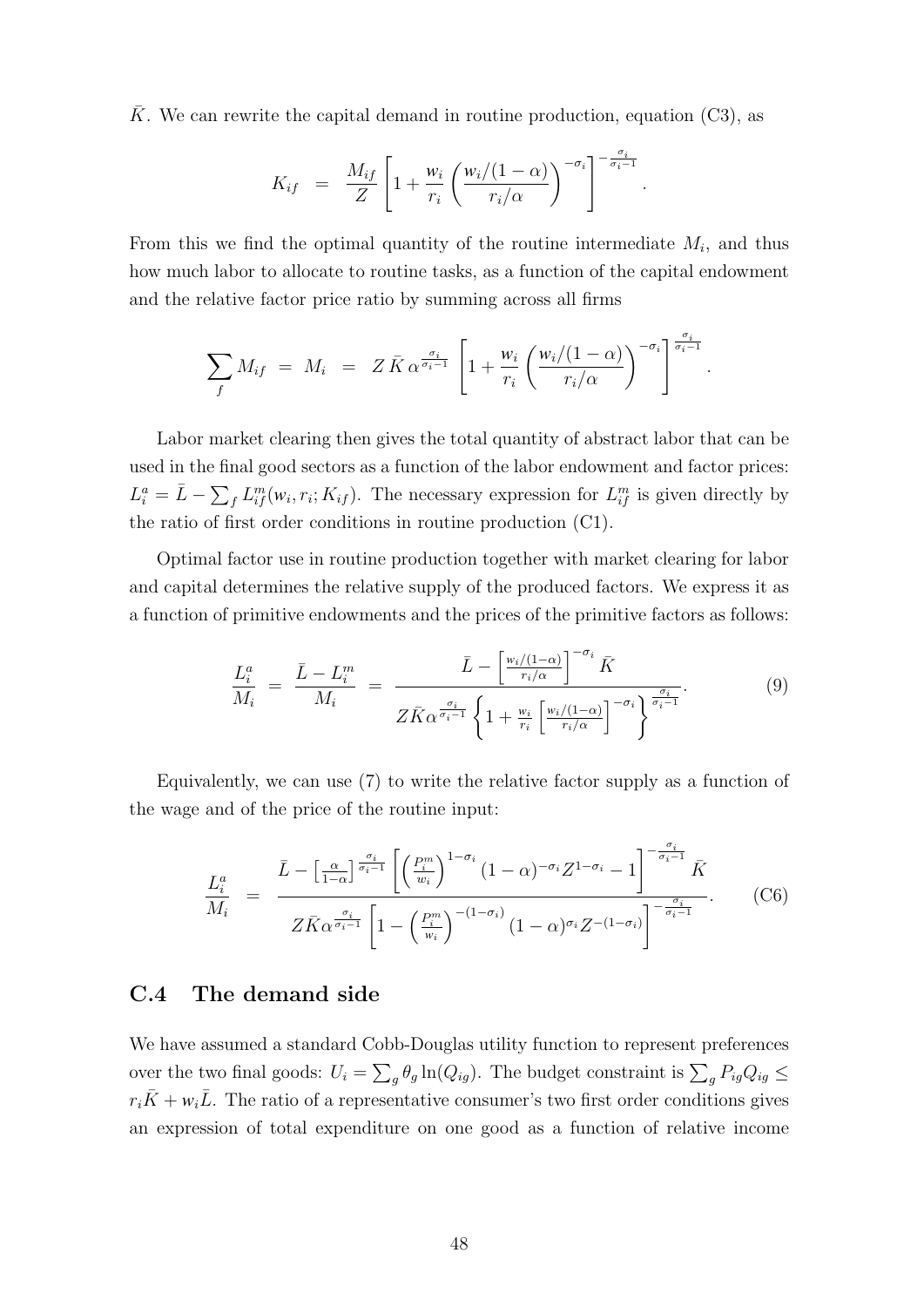shares of each good and expenditure on the other good:

$$
P_{i2}Q_{i2} = \frac{\theta_2}{\theta_1} P_{i1}Q_{i1}.
$$
\n(C7)

By substitution in the final good prices (8), we can re-write this expression as a function of the wage rate and the price of the routine input:

$$
\frac{Q_{i1}}{Q_{i2}} = \frac{\theta_1 z_1 \beta_1^{\beta_1} (1 - \beta_1)^{1 - \beta_1}}{\theta_2 z_2 \beta_2^{\beta_2} (1 - \beta_2)^{1 - \beta_2}} \left(\frac{w_i}{P_i^m}\right)^{\beta_1 - \beta_2}.
$$
\n(10)

Alternatively, we can also write this expression as a function of the primitive factor prices by using equation (C5) instead to eliminate the final good prices:

$$
\frac{Q_{i1}}{Q_{i2}} = \frac{\theta_1 z_1 \beta_1^{\beta_1} (1 - \beta_1)^{1 - \beta_1}}{\theta_2 z_2 \beta_2^{\beta_2} (1 - \beta_2)^{1 - \beta_2}} \left(Z w_i\right)^{\beta_1 - \beta_2} \left[\alpha^{\sigma_i} r^{1 - \sigma_i} + (1 - \alpha)^{\sigma_i} w_i^{1 - \sigma_i}\right]^{\frac{\beta_2 - \beta_1}{1 - \sigma_i}}. \tag{C8}
$$

## C.5 Relative demand for 'produced' factors

We now combine optimal factor allocation in the production of both final goods with goods market clearing. We start from the market clearing condition  $Q_{ig} = Y_{ig}$ and the upper nest of the production function (1) to express relative demand for the two goods as a function of the factors used in their production:

$$
\frac{Q_{i1}}{Q_{i2}} = \frac{Y_{i1}}{Y_{i2}} = \frac{z_1 L_{i1}^{a \ 1 - \beta_1} M_{i1}^{\beta_1}}{z_2 L_{i2}^{a \ 1 - \beta_2} M_{i2}^{\beta_2}}.
$$
\n(11)

Using the first order conditions in final goods production (C4), we can eliminate one of the production factors from both the numerator and the denominator and replace it by a function of the other factor and the relative factor price ratio. We do this twice, first for the routine intermediates  $M_{i1}$  and  $M_{i2}$  and then for both abstract labor inputs:

$$
\frac{Q_{i1}}{Q_{i2}} = \left[\frac{w_i}{P_i^m}\right]^{\beta_1 - \beta_2} \frac{z_1 L_{i1}^a [\beta_1/(1-\beta_1)]^{\beta_1}}{z_2 L_{i2}^a [\beta_2/(1-\beta_2)]^{\beta_2}}
$$
  
\n
$$
\frac{Q_{i1}}{Q_{i2}} = \left[\frac{w_i}{P_i^m}\right]^{\beta_1 - \beta_2} \frac{z_1 M_{i1} [(1-\beta_1)/\beta_1]^{1-\beta_1}}{z_2 M_{i2} [(1-\beta_2)/\beta_2]^{1-\beta_2}}.
$$

We then equate both of these expressions to  $(10)$ , the ratio of first order conditions from the consumers' problem, where the final goods prices have already been replaced by the factor prices. The two resulting expressions determine the allocation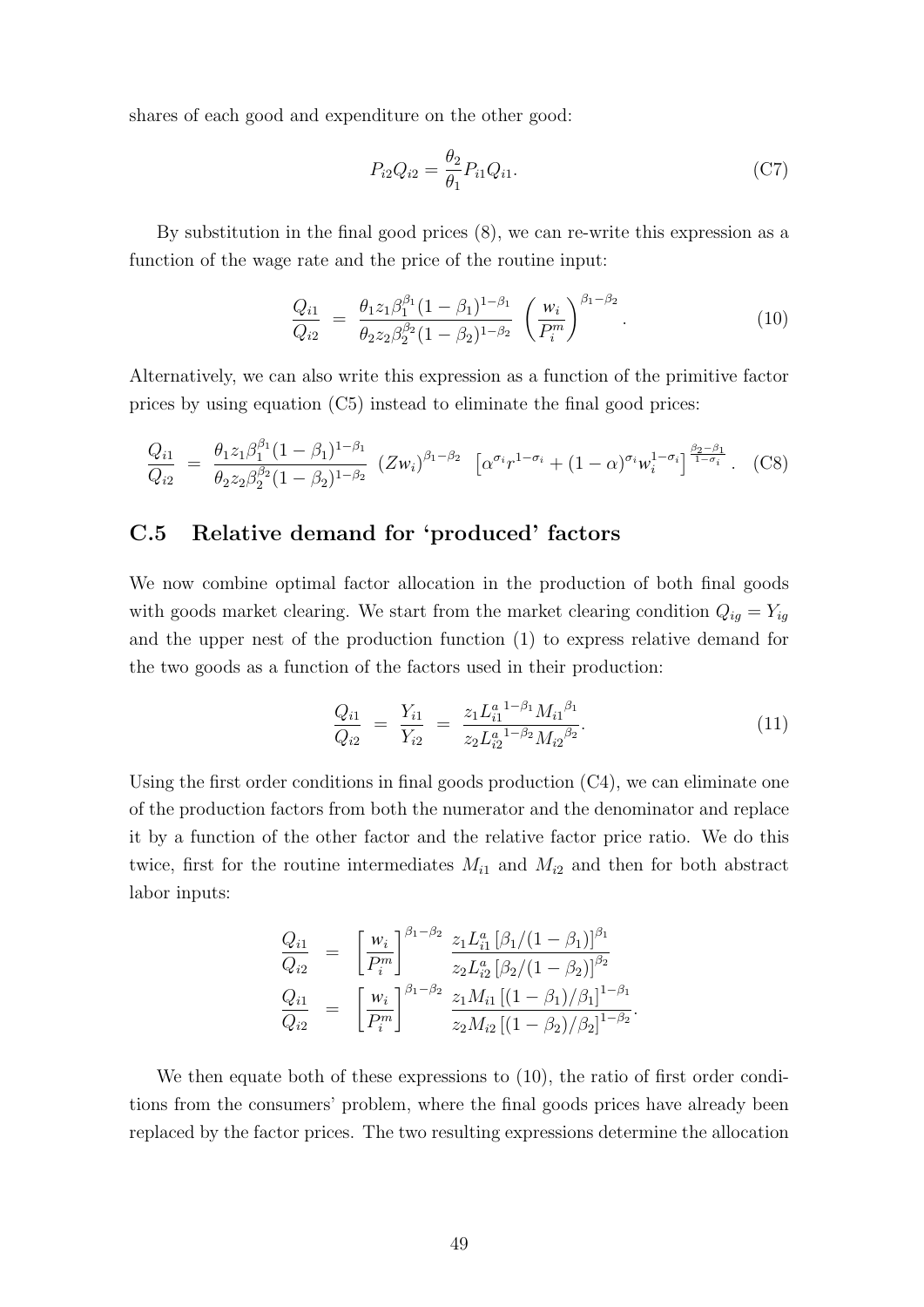of abstract labor and the routine input to the two final goods sectors:

$$
\frac{L_{i1}^a}{L_{i2}^a} = \frac{\theta_1 (1 - \beta_1)}{\theta_2 (1 - \beta_2)} \qquad ; \qquad \frac{M_{i1}}{M_{i2}} = \frac{\theta_1 \beta_1}{\theta_2 \beta_2}.
$$
 (C9)

Given the Cobb-Douglas functional form assumptions on both the preferences and technology, this allocation depends solely on preference and production function parameters  $\beta_g$  and  $\theta_g$ .

Factor market clearing for abstract labor and the routine input across their use in the two final good sectors implies  $L_{i2}^a = L_i^a - L_{i1}^a$  and  $M_{i2} = M_i - M_{i2}$ . Substituting in (C9) and rearranging, we find

$$
L_{i1}^{a} = \frac{\theta_{1}(1-\beta_{1})}{\sum_{g} \theta_{g}(1-\beta_{g})} L_{i}^{a} \qquad ; \qquad M_{i1} = \frac{\theta_{1}\beta_{1}}{\sum_{g} \theta_{g}\beta_{g}} M_{i}.
$$
 (C10)

Next, we take the ratio of the two factor demands (C10) for sector 1 and equate it to the first order condition ratio  $(C4)$ . After rearranging, we find the familiar HO equation that connects relative factor abundance to relative factor prices. The only difference in our model is that of interpretation: the factors on the LHS are produced rather than exogenously given:

$$
\frac{L_i^a}{M_i} = \frac{\sum_g \theta_g (1 - \beta_g)}{\sum_g \theta_g \beta_g} \frac{P_i^m}{w_i} \tag{12}
$$

We denote  $c = \frac{\sum_g \theta_g (1-\beta_g)}{\sum_g \theta_g}$  $\frac{g^{g}g(1-p_g)}{\sum_g \theta_g \beta_g}$  and replace the price of the routine input by its value in (7) to find the relative factor demand in terms of the primitive factor prices

$$
\frac{L_i^a}{M_i} = c \left[ \frac{w_i}{r_i} Z \alpha^{\frac{\sigma_i}{\sigma_i - 1}} \right]^{-1} \left[ 1 + \left( \frac{w_i}{r_i} \right) \left( \frac{w_i/(1 - \alpha)}{r_i/\alpha} \right)^{-\sigma_i} \right]^{\frac{1}{1 - \sigma_i}}.
$$
 (C11)

### C.6 The equilibrium factor price ratio

The final step is to solve for the equilibrium factor price ratio by equating the relative factor supply and demand. We have derived expressions for both equations in terms of the primitive factor prices—(9) and (C11)—and in terms of the produced factor prices— $(C6)$  and  $(12)$ . We equate the first two equations and find

$$
\left(\frac{w_i}{r_i}\right)^{-1} c \left[1 + \left(\frac{w_i}{r_i}\right) \left(\frac{w_i/(1-\alpha)}{r_i/\alpha}\right)^{-\sigma_i}\right]^{\frac{1}{1-\sigma_i}} = \frac{\left[\frac{\bar{L}}{K} - \left(\frac{w_i/(1-\alpha)}{r_i/\alpha}\right)^{-\sigma_i}\right]}{\left[1 + \left(\frac{w_i}{r_i}\right) \left(\frac{w_i/(1-\alpha)}{r_i/\alpha}\right)^{-\sigma_i}\right]^{\frac{\sigma_i}{\sigma_i-1}}}.
$$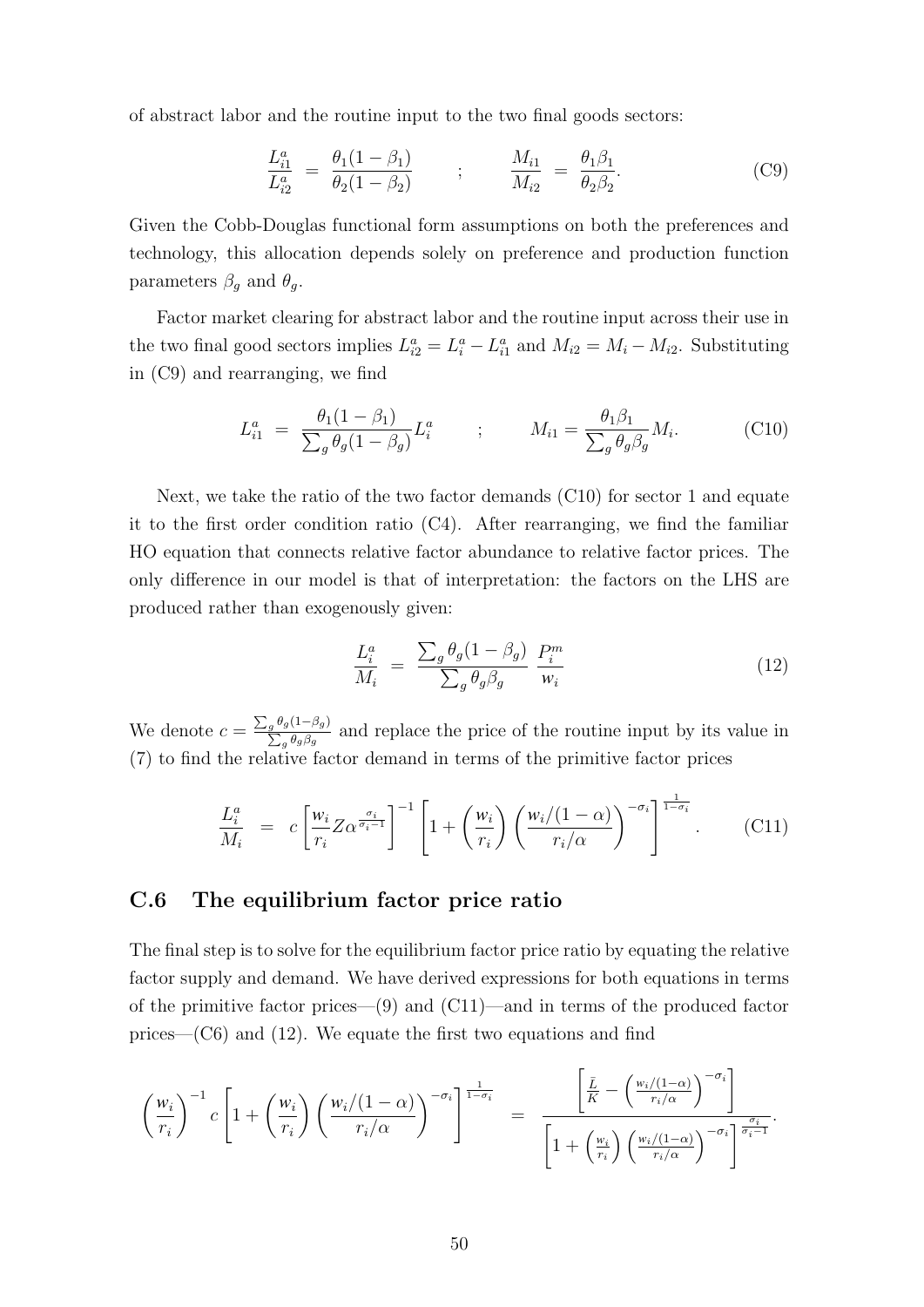Rearranging and simplifying gives an implicit solution for the equilibrium factor price ratio  $\omega_i^* = (w_i/r_i)^*$ :

$$
\omega_i^* = c \left[ \frac{\bar{L}}{\bar{K}} - (1+c) \left( \frac{1-\alpha}{\alpha} \right)^{\sigma_i} \left( \omega_i^* \right)^{-\sigma_i} \right]^{-1} . \tag{C12}
$$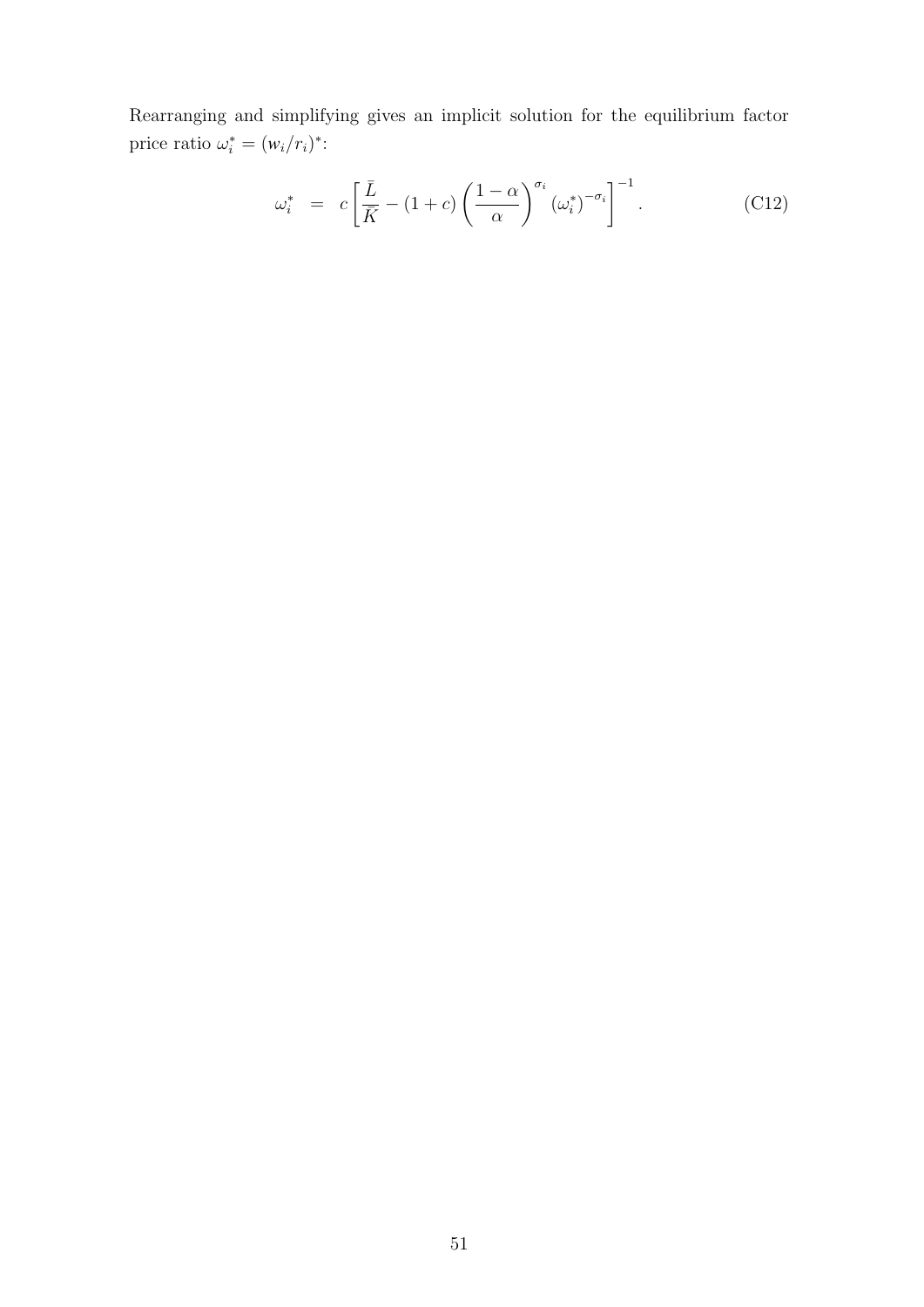## Appendix D Comparative statics results

Given that the effective relative cost of labor is given by  $\left[w_i/(1-\alpha_i)\right]/\left[r_i/\alpha_i\right]$ , we can establish that, without normalization,

$$
\begin{cases} \n\frac{\partial (w_i/r_i)^*}{\partial \sigma} < 0, \quad \frac{w_i}{r_i} > \frac{1-\alpha_i}{\alpha_i} \\
\frac{\partial (w_i/r_i)^*}{\partial \sigma} &= 0, \quad \frac{w_i}{r_i} = \frac{1-\alpha_i}{\alpha_i} \\
\frac{\partial (w_i/r_i)^*}{\partial \sigma} > 0, \quad \frac{w_i}{r_i} < \frac{1-\alpha_i}{\alpha_i}.\n\end{cases}
$$

When labor is scarce and the equilibrium wage exceeds  $(1 - \alpha_i)/\alpha_i$ , labor will be relatively cheap in the high- $\sigma$  country. Note this refers to a ratio-of-ratios: the *relative* real wage is lower in the high- $\sigma$  country. Conversely, when labor is abundant and cheap, it will be relatively expensive in the high- $\sigma$  country.

A complication with these comparative statics results is that they hinge on the effective cost of labor and  $\alpha_i$  is itself a function of  $\sigma_i$ . To break this circularity and pin down the effect of  $\sigma$  on the equilibrium factor price ratio as a function of only endowments and parameters, it is necessary to normalize the CES function.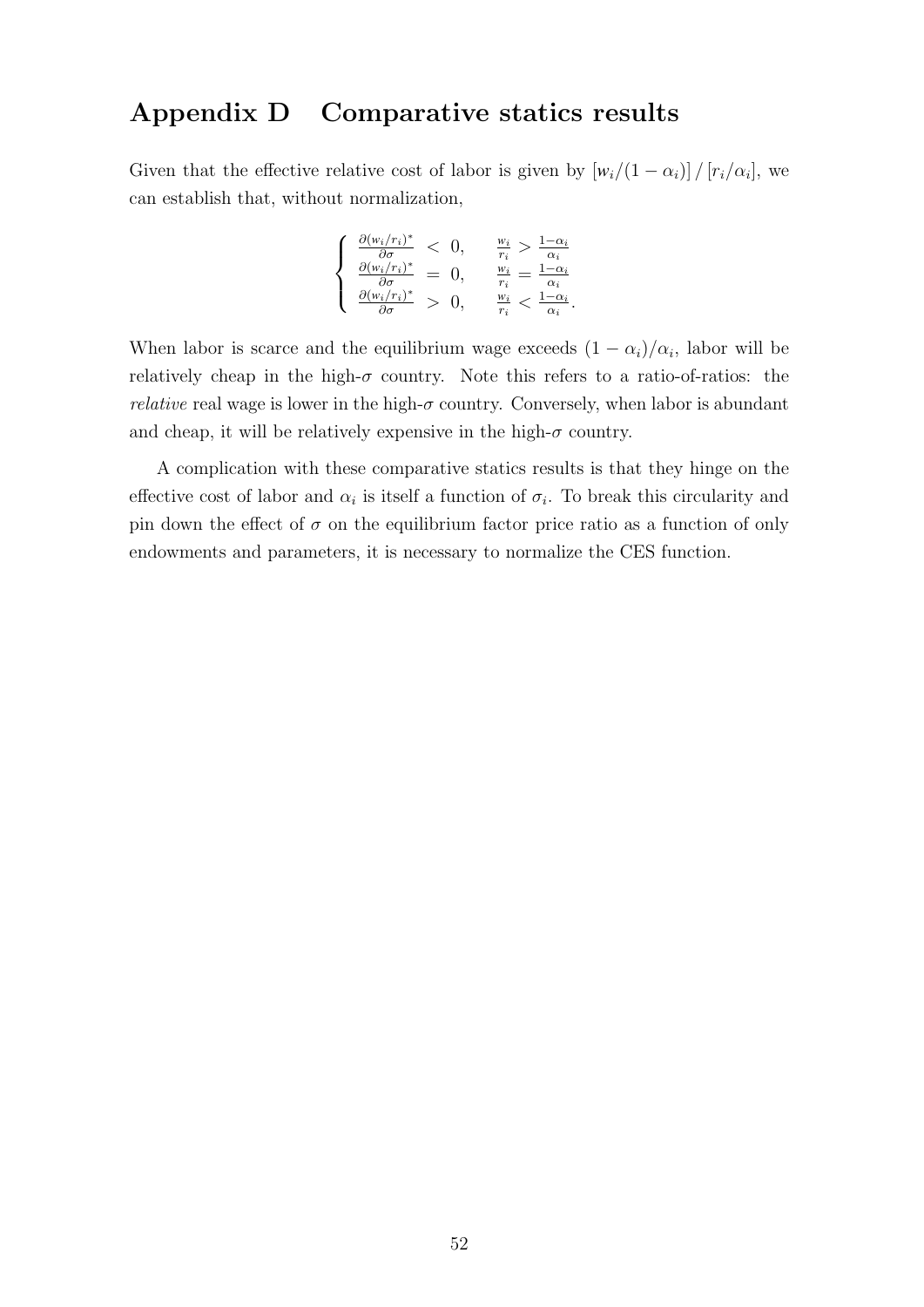## Appendix E Free trade equilibrium

### E.1 Factor price equalization for produced factors

We focus on the case where both countries  $i = \{A, B\}$  produce both final goods  $g = \{1, 2\}$ . As in the canonical HO model, trade then leads to the equalization of the relative factor prices for the 'produced' factors that are the inputs for the two final goods. To see this, we start from the fact that the ratios of both final goods' prices equalize in the two countries, i.e.,

$$
\frac{P_{A1}}{P_{A2}} = \frac{P_{B1}}{P_{B2}}.
$$

Given perfect competition in the final goods sectors, we already established that prices equal production costs, i.e. that

$$
P_{ig} = \frac{1}{z_g \beta_g^{\beta_g} (1 - \beta_g)^{1 - \beta_g}} (P_i^m)^{\beta_g} (w_i)^{1 - \beta_g}.
$$
 (8)

Substituting these expressions for the final good prices in the above ratios yields

$$
\left(\frac{P_A^m}{w_A}\right)^{\beta_1-\beta_2} = \left(\frac{P_B^m}{w_B}\right)^{\beta_1-\beta_2},\tag{E1}
$$

and we see that the produced factor price ratios equalize in the two countries.

### E.2 No factor price equalization for primitive factors

Importantly, however, opening up to trade does not lead to equalization of the factor price ratios for the 'primitive' factors, capital and labor, that countries are endowed with. This can be seen directly from equation (7) which reflects that price equals marginal costs in the perfectly competitive routine sector, i.e.,

$$
P_i^m = \frac{1}{Z} \left[ \alpha^{\sigma_i} r_i^{1-\sigma_i} + (1-\alpha)^{\sigma_i} w_i^{1-\sigma_i} \right]^{-\frac{1}{1-\sigma_i}}.
$$
 (7)

By factoring out  $w_i^{1-\sigma_i}$  from both terms, we can rewrite the expression as

$$
\frac{P_i^m}{w_i} = \frac{1}{Z} \left[ \alpha^{\sigma_i} \left( \frac{r_i}{w_i} \right)^{1 - \sigma_i} + (1 - \alpha)^{\sigma_i} \right]^{-\frac{1}{1 - \sigma_i}}.
$$
 (E2)

Equalization of the produced factor price ratio in (E1), makes it impossible for the primitive factor price ratio on the right-hand side of equation (E2) to be the same for two countries that differ in  $\sigma_i$ .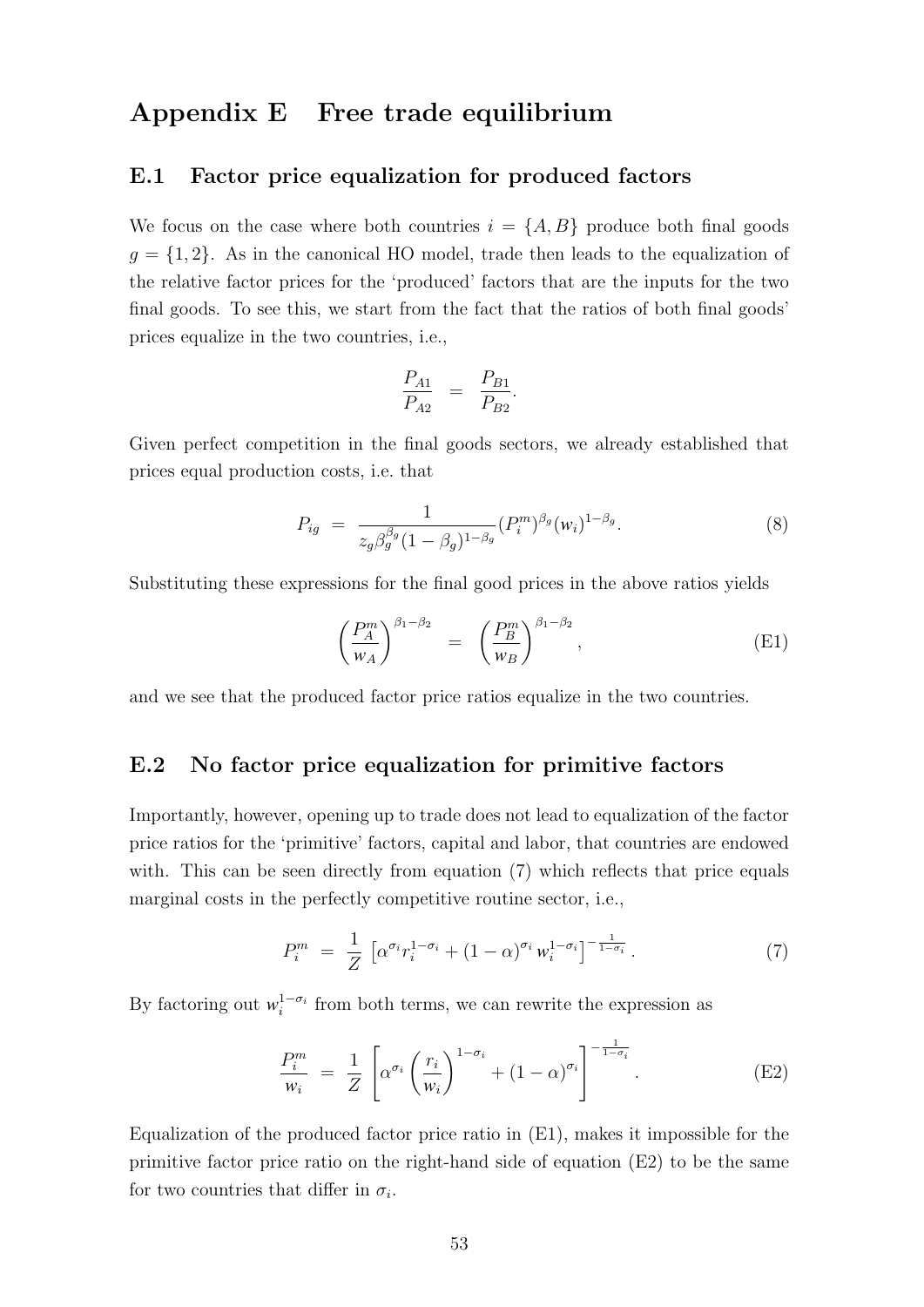# E.3 Trade reduces the wedge in the primitive factor price ratio

We established that the relative price of the primitive factors is not equalized in the free trade equilibrium. Now we show that the wedge becomes smaller under free trade than in autarky.

We first express the relative price of the two final goods as a function of the ratio of the two real wages  $\nu = \omega_B/\omega_A$ . We start by substituting the price of the routine intermediate (7) into the expression for the price of the final good (8) and take the ratio of the two final good prices:

$$
\frac{P_{i1}}{P_{i2}} = \frac{z_2 \beta_2^{\beta_2} (1 - \beta_2)^{1 - \beta_2} Z^{\beta_2}}{z_1 \beta_1^{\beta_1} (1 - \beta_1)^{1 - \beta_1} Z^{\beta_1}} \left( \alpha^{\frac{\sigma_i}{\sigma_i - 1}} \frac{w_i}{r_i} \right)^{\beta_2 - \beta_1} \left[ 1 + \left( \frac{w_i}{r_i} \right)^{1 - \sigma_i} \left( \frac{1 - \alpha}{\alpha} \right)^{\sigma_i} \right]^{\frac{\beta_2 - \beta_1}{\sigma_i}}
$$

.

We simplify the expression by grouping all country-invariant terms under a constant B, replacing  $\omega_i = \frac{w_i}{r_i}$ , imposing the normalization  $\alpha = \frac{1}{(1 + \omega_0)}$ , and bringing the first  $\omega_i$  term into the square brackets:

$$
\frac{P_{i1}}{P_{i2}} = B(1+\omega_0)^{\frac{\sigma_i}{\sigma_i-1}(\beta_1-\beta_2)} \left[\omega_i^{\sigma_i-1} + \omega_0^{\sigma_i}\right]^{\frac{\beta_2-\beta_1}{\sigma_i}}.
$$

Note that the derivative of this relative price ratio with respect to the relative wage  $\omega_i$  is positive if good 1 is non-routine abundant  $(\beta_1 < \beta_2)$ .

The relative final goods' price ratio in the two countries is then

$$
\frac{P_{A1}/P_{A2}}{P_{B1}/P_{B2}} = (1+\omega_0)^{\frac{\sigma_A(1-\sigma_B)}{\sigma_B(1-\sigma_A)}(\beta_2-\beta_1)} \left[\omega_A^{\sigma_A-1} + \omega_0^{\sigma_A}\right]^{\frac{\beta_2-\beta_1}{\sigma_A}} \left[\omega_B^{\sigma_B-1} + \omega_0^{\sigma_B}\right]^{\frac{\beta_1-\beta_2}{\sigma_B}}.
$$

Using  $\omega_B/\omega_A = \nu$ , we can write it as

$$
\frac{P_{A1}/P_{A2}}{P_{B1}/P_{B2}} = \left\{ (1 + \omega_0)^{\frac{\sigma_A(1 - \sigma_B)}{\sigma_B(1 - \sigma_A)}} \frac{\left[ (\omega_B/\nu)^{\sigma_A - 1} + \omega_0^{\sigma_A} \right]_{\sigma_A}^{\frac{1}{\sigma_A}}}{\left[ \omega_B^{\sigma_B - 1} + \omega_0^{\sigma_B} \right]_{\sigma_B}^{\frac{1}{\sigma_B}}} \right\}^{\beta_2 - \beta_1} . \tag{E3}
$$

This equation reflects how a difference in the relative prices for final goods between the two countries is reflected in a wedge between their real wages. Given that the exponent on  $1/\nu$  is positive—because  $\sigma_i > 1$  and  $\beta_2 > \beta_1$ —it implies that the derivative of the RHS of expression (E3) is negative. This means that the relative price of the non-routine-intensive good in the high- $\sigma$  country A is decreasing in  $\nu$ .

In the case of capital deepening in autarky, we have established that both countries will reach a new equilibrium with  $\nu > 1$ . To equate the relative final good price ratio in both countries once they open up to trade, the price of the non-routine good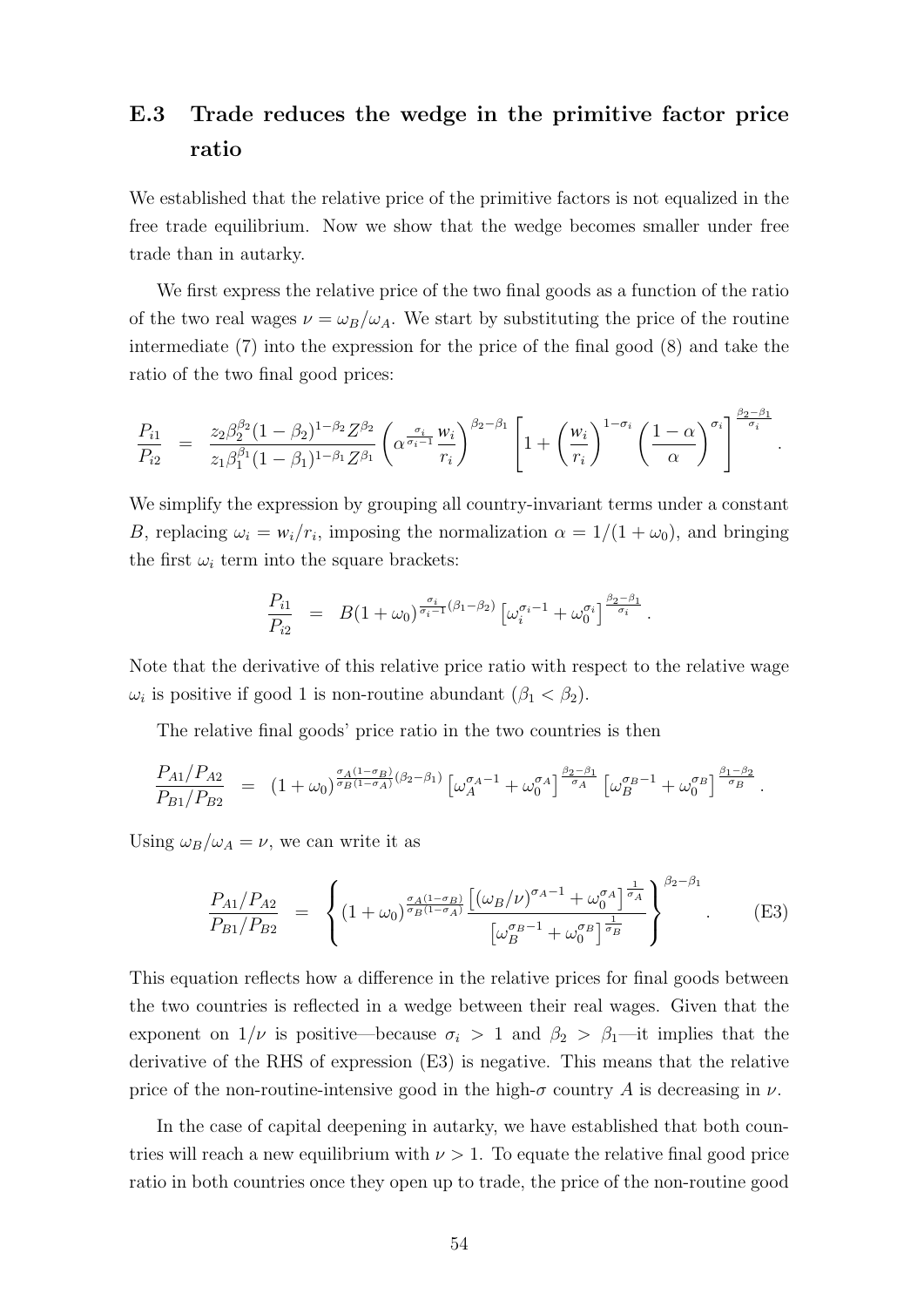needs to rise relatively in the high- $\sigma$  country A. To increase the relative price ratio and equation (E3) still holding,  $\nu$  must be reduced such that country A's relative real wage rises. We have already shown, however, that primitive factor prices do not equalize entirely and  $\nu > 1$  remains true in the free trade equilibrium.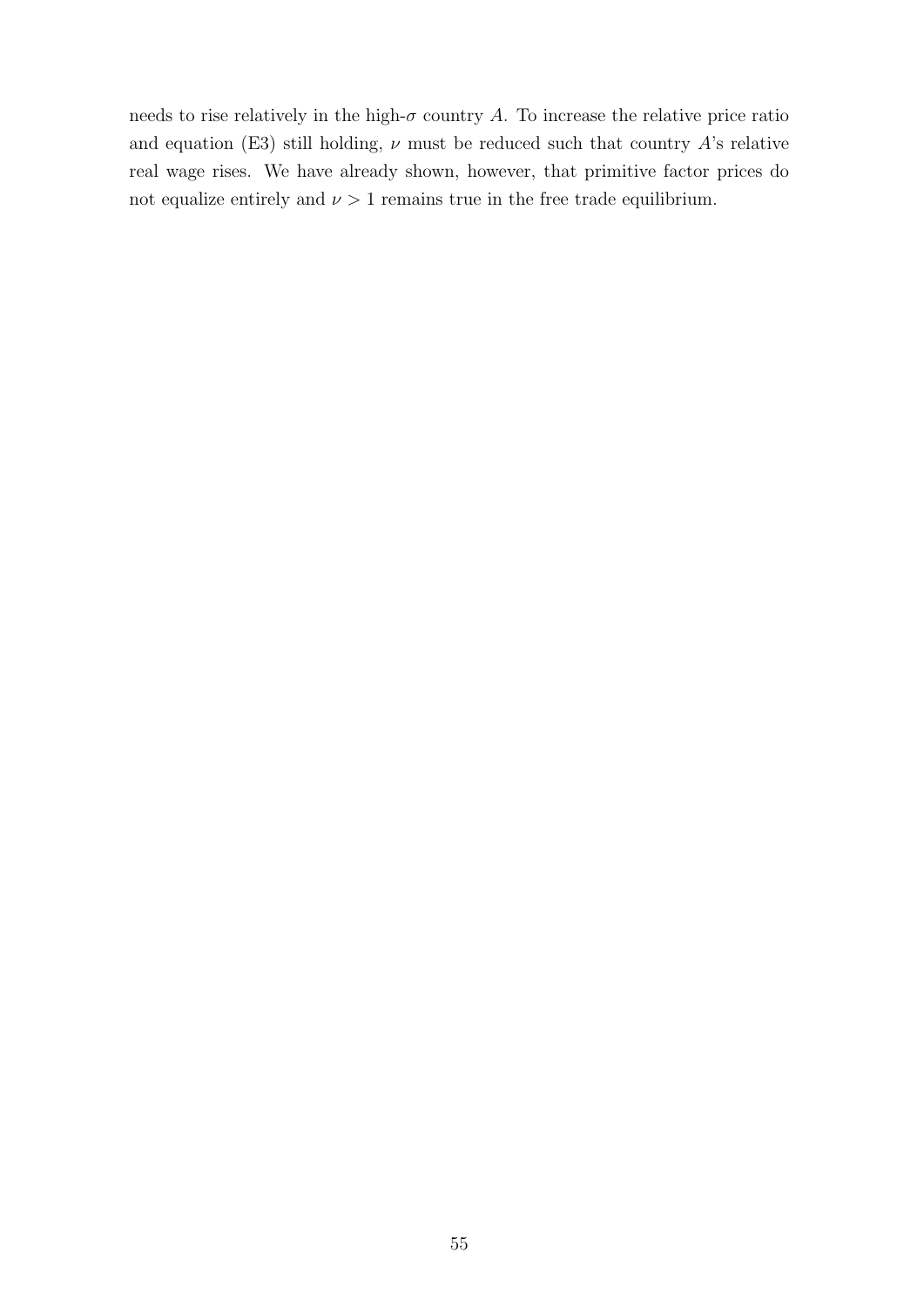# Appendix F Additional empirical results

## F.1 Step 1 point estimates for EU countries

Table F.1: (Non-)Routine export specialization coefficients estimated using gross exports

|             | 1995     |         | 2005     |         | 2015     |         |
|-------------|----------|---------|----------|---------|----------|---------|
|             | Coef.    | St.Dev. | Coef.    | St.Dev. | Coef.    | St.Dev. |
| <b>FIN</b>  | $-0.158$ | (.016)  | $-0.151$ | (.015)  | $-0.127$ | (.013)  |
| <b>IRL</b>  | $-0.127$ | (.016)  | $-0.128$ | (.015)  | $-0.105$ | (.013)  |
| <b>SWE</b>  | $-0.131$ | (.016)  | $-0.104$ | (.015)  | $-0.079$ | (.013)  |
| <b>GBR</b>  | $-0.087$ | (.016)  | $-0.087$ | (.015)  | $-0.070$ | (.013)  |
| <b>FRA</b>  | $-0.061$ | (.016)  | $-0.048$ | (.015)  | $-0.032$ | (.013)  |
| DEU         | $-0.058$ | (.016)  | $-0.050$ | (.015)  | $-0.031$ | (.013)  |
| <b>MLT</b>  | $-0.046$ | (.021)  | $-0.021$ | (.017)  | $-0.057$ | (.015)  |
| <b>NLD</b>  | $-0.039$ | (.016)  | $-0.040$ | (.015)  | $-0.026$ | (.013)  |
| <b>AUT</b>  | $-0.045$ |         | $-0.028$ |         | $-0.018$ |         |
| <b>SVK</b>  | 0.027    | (.017)  | $-0.031$ | (.015)  | $-0.053$ | (.014)  |
| <b>HUN</b>  | 0.028    | (.016)  | $-0.026$ | (.015)  | $-0.032$ | (.013)  |
| <b>CZE</b>  | 0.020    | (.016)  | $-0.036$ | (.015)  | $-0.015$ | (.013)  |
| <b>SVN</b>  | 0.017    | (.017)  | $-0.003$ | (.015)  | $-0.029$ | (.013)  |
| <b>BEL</b>  | $-0.013$ | (.016)  | $-0.001$ | (.015)  | 0.026    | (.013)  |
| <b>CYP</b>  | 0.036    | (.019)  | 0.007    | (.016)  | $-0.029$ | (.014)  |
| <b>GRC</b>  | 0.040    | (.016)  | 0.019    | (.015)  | 0.018    | (.013)  |
| <b>ESP</b>  | $-0.008$ | (.016)  | 0.036    | (.015)  | 0.068    | (.013)  |
| POL         | 0.012    | (.016)  | 0.044    | (.015)  | 0.043    | (.013)  |
| <b>DNK</b>  | 0.026    | (.016)  | 0.034    | (.015)  | 0.044    | (.013)  |
| <b>ITA</b>  | 0.014    | (.016)  | 0.042    | (.015)  | 0.058    | (.013)  |
| <b>HRV</b>  | 0.021    | (.018)  | 0.039    | (.015)  | 0.063    | (.014)  |
| <b>EST</b>  | 0.080    | (.018)  | 0.051    | (.015)  | 0.020    | (.014)  |
| <b>BGR</b>  | 0.047    | (.017)  | 0.064    | (.015)  | 0.073    | (.013)  |
| <b>LVA</b>  | 0.085    | (.019)  | 0.100    | (.015)  | 0.038    | (.014)  |
| PRT         | 0.091    | (.017)  | 0.085    | (.015)  | 0.086    | (.014)  |
| <b>LTU</b>  | 0.112    | (.018)  | 0.123    | (.015)  | 0.077    | (.013)  |
| <b>ROM</b>  | 0.118    | (.017)  | 0.109    | (.015)  | 0.089    | (.013)  |
| No. of obs. | 48,988   |         | 54,561   |         | 56,556   |         |

Note: Dependent variable is the log of bilateral exports at the industry level. Explanatory variables are the interactions between country dummies and the routineness indicator, normalized by the sample average (AUT is the excluded country). Control variables (not reported) are four interactions between country-endowments and industry-intensities, as well as destination-industry and origin-destination fixed effects. The indicator and dependent variable are standardized Z-variables such that the effects are measures in standard deviations. Countries are sorted by the average of the estimates over the three years.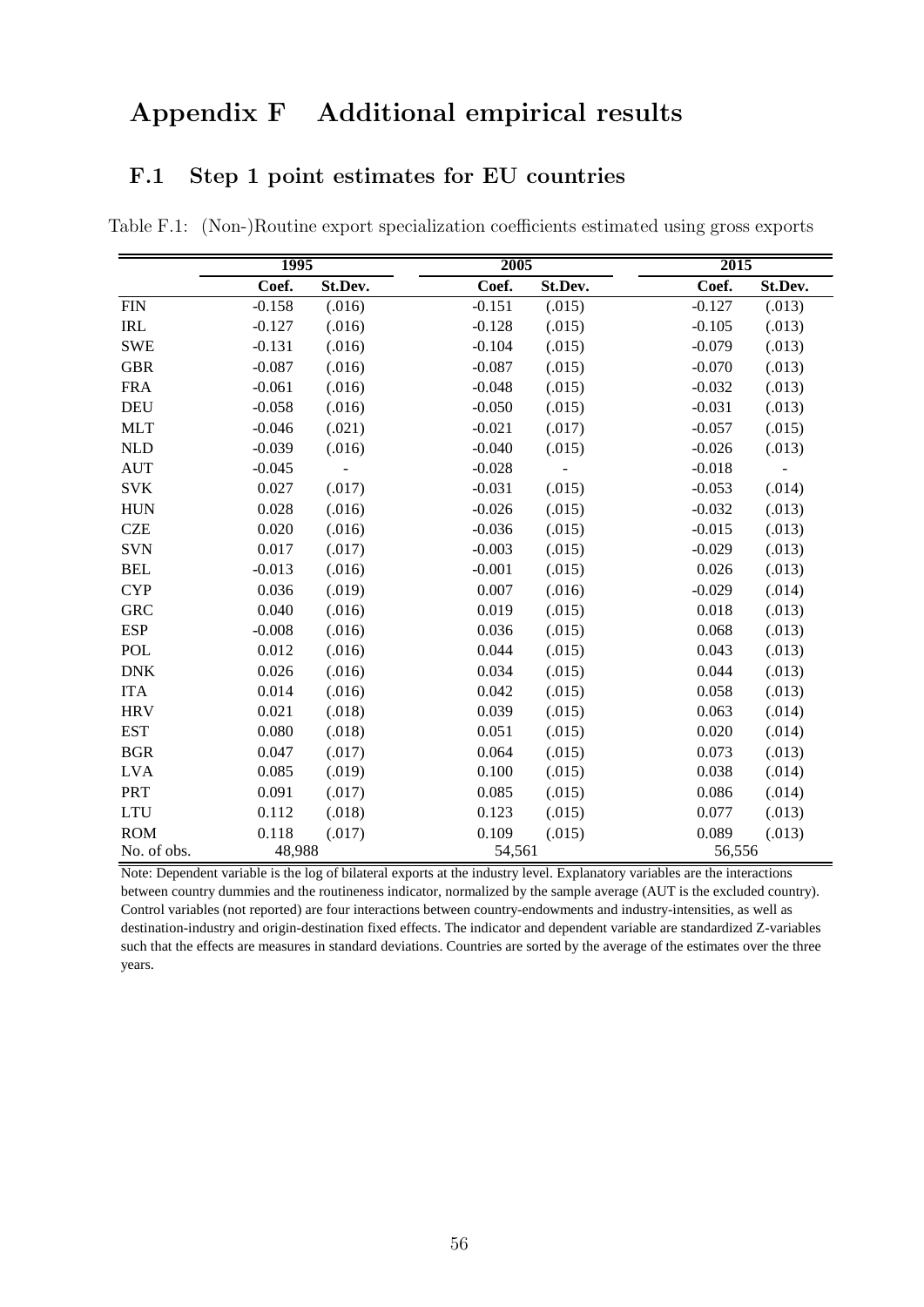|             | 2000     |         | 2007     |                | 2014     |                          |
|-------------|----------|---------|----------|----------------|----------|--------------------------|
|             | Coef.    | St.Dev. | Coef.    | St.Dev.        | Coef.    | St.Dev.                  |
| <b>FIN</b>  | $-0.185$ | (.022)  | $-0.194$ | (.022)         | $-0.163$ | (.022)                   |
| IRL         | $-0.132$ | (.022)  | $-0.125$ | (.022)         | $-0.192$ | (.022)                   |
| <b>SWE</b>  | $-0.141$ | (.022)  | $-0.135$ | (.022)         | $-0.132$ | (.022)                   |
| <b>SVN</b>  | $-0.068$ | (.022)  | $-0.060$ | (.022)         | $-0.060$ | (.022)                   |
| <b>CYP</b>  | $-0.056$ | (.023)  | $-0.051$ | (.022)         | $-0.076$ | (.022)                   |
| <b>DNK</b>  | $-0.026$ | (.022)  | $-0.066$ | (.022)         | $-0.089$ | (.022)                   |
| <b>GRC</b>  | $-0.014$ | (.022)  | $-0.067$ | (.022)         | $-0.092$ | (.022)                   |
| <b>NLD</b>  | $-0.033$ | (.022)  | $-0.062$ | (.022)         | $-0.031$ | (.022)                   |
| <b>HUN</b>  | $-0.012$ | (.022)  | $-0.052$ | (.022)         | $-0.040$ | (.022)                   |
| <b>BEL</b>  | $-0.018$ | (.022)  | $-0.043$ | (.022)         | $-0.009$ | (.022)                   |
| <b>MLT</b>  | $-0.032$ | (.022)  | $-0.018$ | (.022)         | $-0.016$ | (.022)                   |
| <b>FRA</b>  | $-0.016$ | (.022)  | $-0.031$ | (.022)         | $-0.011$ | (.022)                   |
| <b>GBR</b>  | $-0.004$ | (.022)  | $-0.029$ | (.022)         | $-0.016$ | (.022)                   |
| <b>DEU</b>  | 0.007    | (.022)  | $-0.039$ | (.022)         | $-0.015$ | (.022)                   |
| <b>AUT</b>  | $-0.016$ | -       | $-0.017$ | $\blacksquare$ | 0.017    | $\overline{\phantom{a}}$ |
| <b>HRV</b>  | $-0.075$ | (.022)  | 0.017    | (.022)         | 0.051    | (.022)                   |
| <b>SVK</b>  | 0.008    | (.022)  | 0.043    | (.022)         | 0.080    | (.022)                   |
| <b>ESP</b>  | 0.040    | (.022)  | 0.041    | (.022)         | 0.081    | (.022)                   |
| <b>LTU</b>  | 0.074    | (.022)  | 0.090    | (.022)         | 0.004    | (.022)                   |
| <b>POL</b>  | 0.089    | (.022)  | 0.075    | (.022)         | 0.040    | (.022)                   |
| <b>ITA</b>  | 0.067    | (.022)  | 0.066    | (.022)         | 0.083    | (.022)                   |
| <b>CZE</b>  | 0.091    | (.022)  | 0.058    | (.022)         | 0.079    | (.022)                   |
| PRT         | 0.061    | (.023)  | 0.072    | (.023)         | 0.101    | (.023)                   |
| <b>EST</b>  | 0.096    | (.022)  | 0.096    | (.022)         | 0.067    | (.022)                   |
| <b>BGR</b>  | 0.062    | (.022)  | 0.095    | (.022)         | 0.104    | (.022)                   |
| <b>LVA</b>  | 0.124    | (.022)  | 0.158    | (.022)         | 0.073    | (.022)                   |
| <b>ROM</b>  | 0.110    | (.022)  | 0.175    | (.022)         | 0.163    | (.022)                   |
| No. of obs. | 12,347   |         | 12,360   |                | 12,374   |                          |

Table F.2: (Non-)Routine export specialization coefficients estimated using valueadded trade

Note: Dependent variable is the log of bilateral exports at the industry level. Explanatory variables are the interactions between country dummies and the routineness indicator, normalized by the sample average (AUT is the excluded country). Control variables (not reported) are four interactions between country-endowments and industry-intensities, as well as destination-industry and origin-destination fixed effects. The indicator and dependent variable are standardized Z-variables such that the effects are measures in standard deviations. Countries are sorted by the average of the estimates over the three years.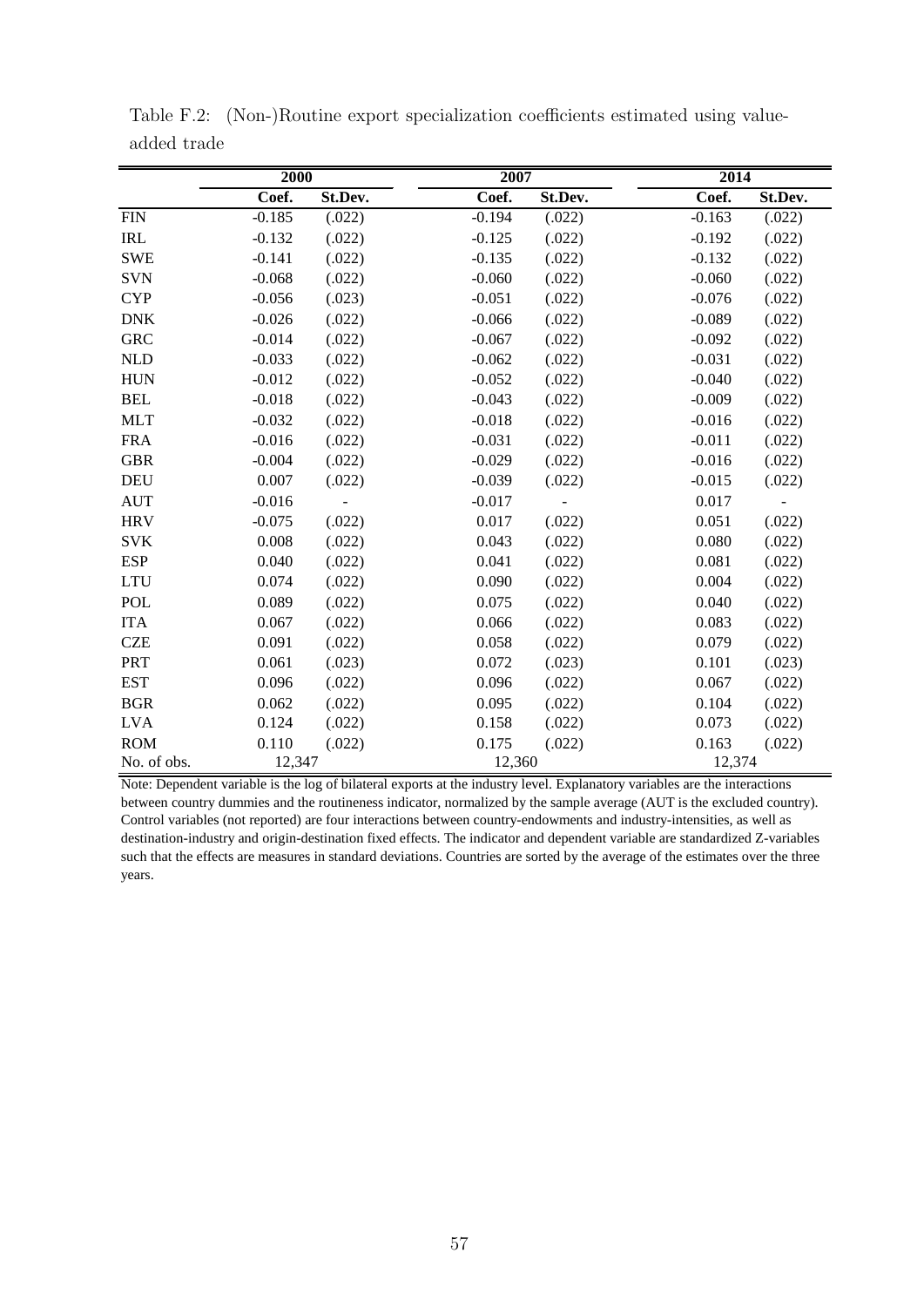## F.2 Results on sample of 50 largest global exporters

### Data

As a robustness check for the results on intra-EU trade, we replicate all results in the paper for a second sample. In this case, we keep bilateral exports that originate from the 50 largest exporters in the world (excluding fossil fuels). On the importside, we keep trade flows towards those same 50 destinations separate and aggregate the remaining countries, which together account for less than 10% of global trade, into 10 separate regional blocs.

When using value-added trade flows, we again rely on the WIOD, which contains information for 43 countries and a 'Rest of the World' aggregate. Of the 50 largest exporters, 36 countries appear in the WIOD and that is the sample we use for the results using value-added trade. On the import side, we combine the imports of the 7 small EU countries into a single destination.

### Step 1

Figure F.1 replicates Figure 1 for the sample of large exporters. It is intuitive that the estimates with controls on the vertical axis are slightly lower in absolute value than those without controls. Estimates on the left tend to lie above the 45-degree line and on the right below the dashed line. The solid, fitted line confirms that the results change towards zero if controls are included.

The average change is minor, but more noticeable than in the sample of EU countries that are more similar in terms of other endowments. The adjustment is most notable for countries with lower capital endowments or lower institutional quality than their most important trading partners, such as Mexico, India, and Turkey. Overall, however, the pattern of routine specialization is relatively unaffected by the inclusion of the four sets of interaction controls that capture alternative explanations for export specialization.

Finland, Sweden, and Ireland again show a pronounced specialization away from routine-intensive industries. Japan and Singapore show an even more extreme in specialization in the same direction. The next cluster of countries is also intuitive, including Israel, Switzerland, and the United States.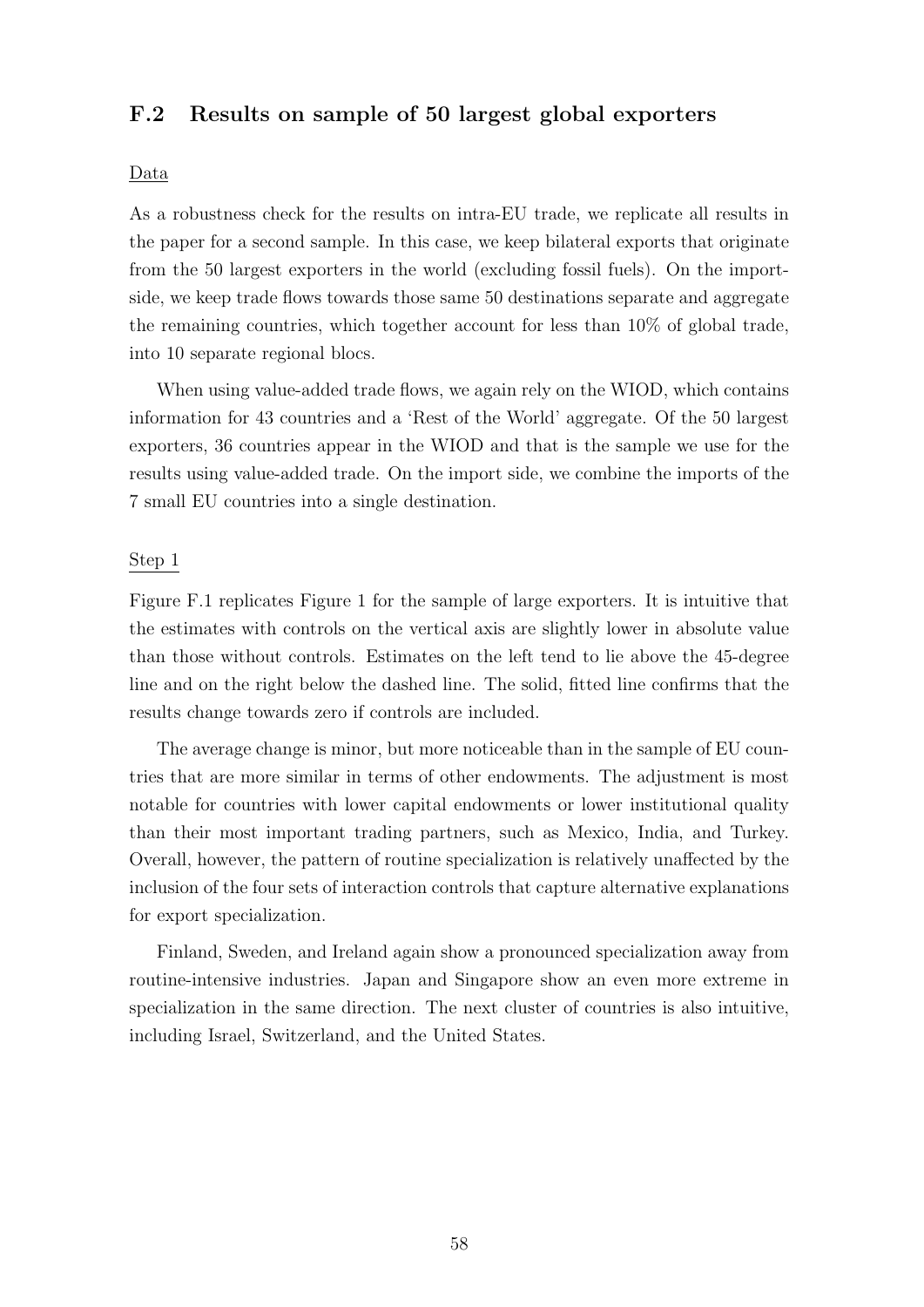Figure F.1: (Non-)Routine export specialization among 50 largest global exporters



At the other end of the spectrum (on the right) are countries with a revealed comparative advantage in routine-intensive industries. Here we find more developing or emerging economies, first Peru and Vietnam, followed by Argentina and Chile. Exports of New Zealand, which is well-known to specialize in primary products, and Turkey, which is an assembly hub for EU-bound exports, are also highly routine intensive. The EU countries with the strongest specialization in routine-intensive industries are Romania and Portugal, similarly as for intra-EU trade.

The results again reveal some relatively large differences in specialization between countries that share similar levels of development. Finland and Sweden have much lower (more negative) point estimates than Norway or Denmark. The contrast between France and Italy or between Spain and Portugal is also quite large. The same holds on the other continents: in Latin America, Mexico is much less specialized in routine-intensive industries than Argentina or Chile; in Asia, Malaysia much less than Thailand.

The relative ranking of countries is broadly consistent with Figure 1, suggesting that the overall and intra-EU export bundles of most countries are highly correlated. This is not surprising as the intra-EU share of exports is very high for most member states. Among the countries that appear in both samples, only the United Kingdom and Slovakia show a noticeably lower specialization towards routine-intensive sectors on the intra-EU sample. The difference is especially large for Slovakia, indicating that its intra-EU exports are systematically different from its extra-EU exports. The emergence of a large Slovak automotive industry notably shifted (only) its intra-EU specialization towards non-routine industries.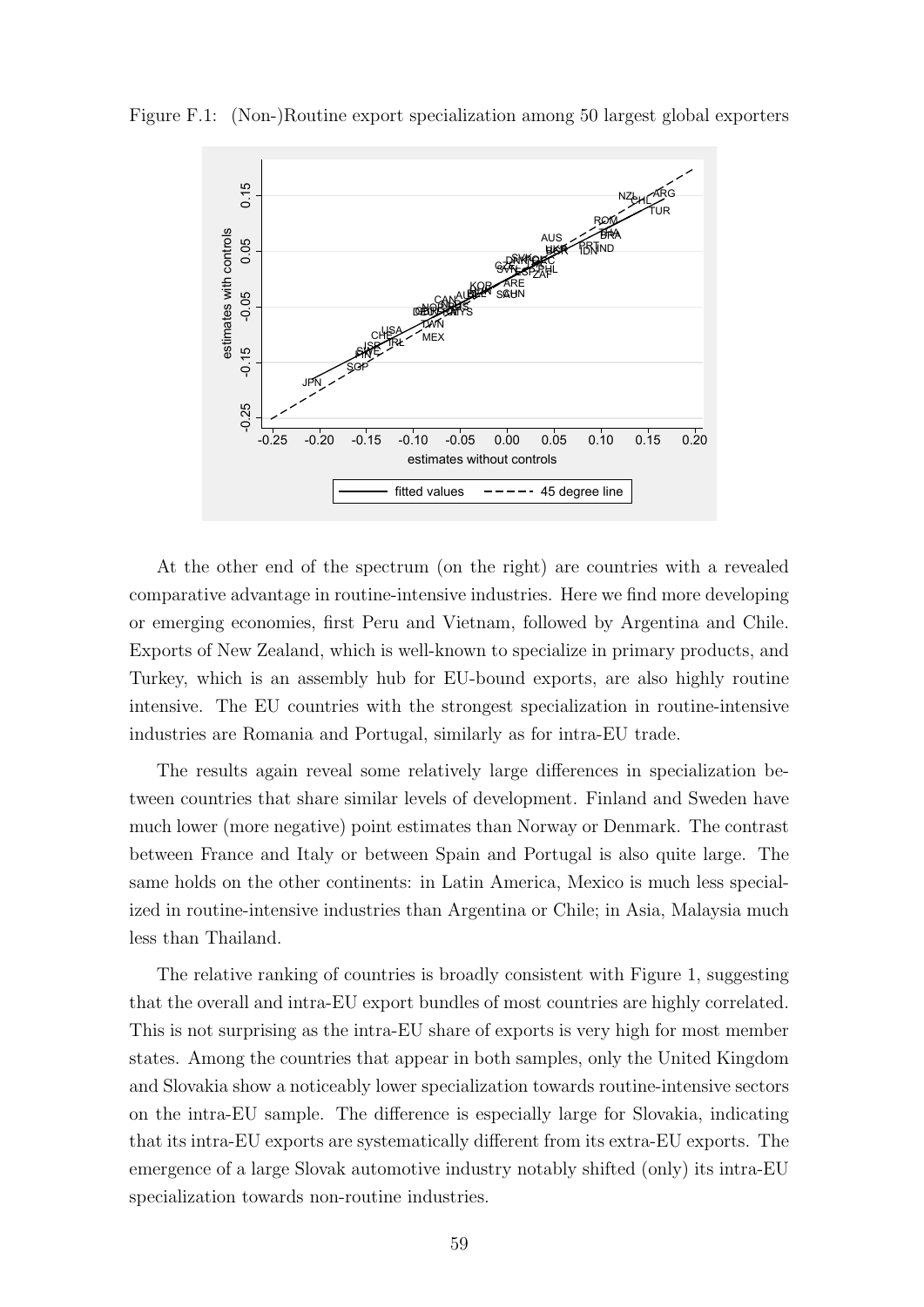The two panels in Figure F.2 show the changes in point estimates over time for both type of trade flows. The fitted (solid) line is flatter than the 45-degree dashed line for the estimates using gross exports (in the top panel). It indicates a diminished specialization in terms of routine intensity over time. However, the change is less pronounced than it was in the EU sample. The fitted line is steeper than the 45-degree line for the estimates using value-added trade (in the bottom panel), indicating an enhanced specialization.



Figure F.2: Change in (non-)routine export specialization over time

(a) Estimates using gross exports



(b) Estimates using value-added trade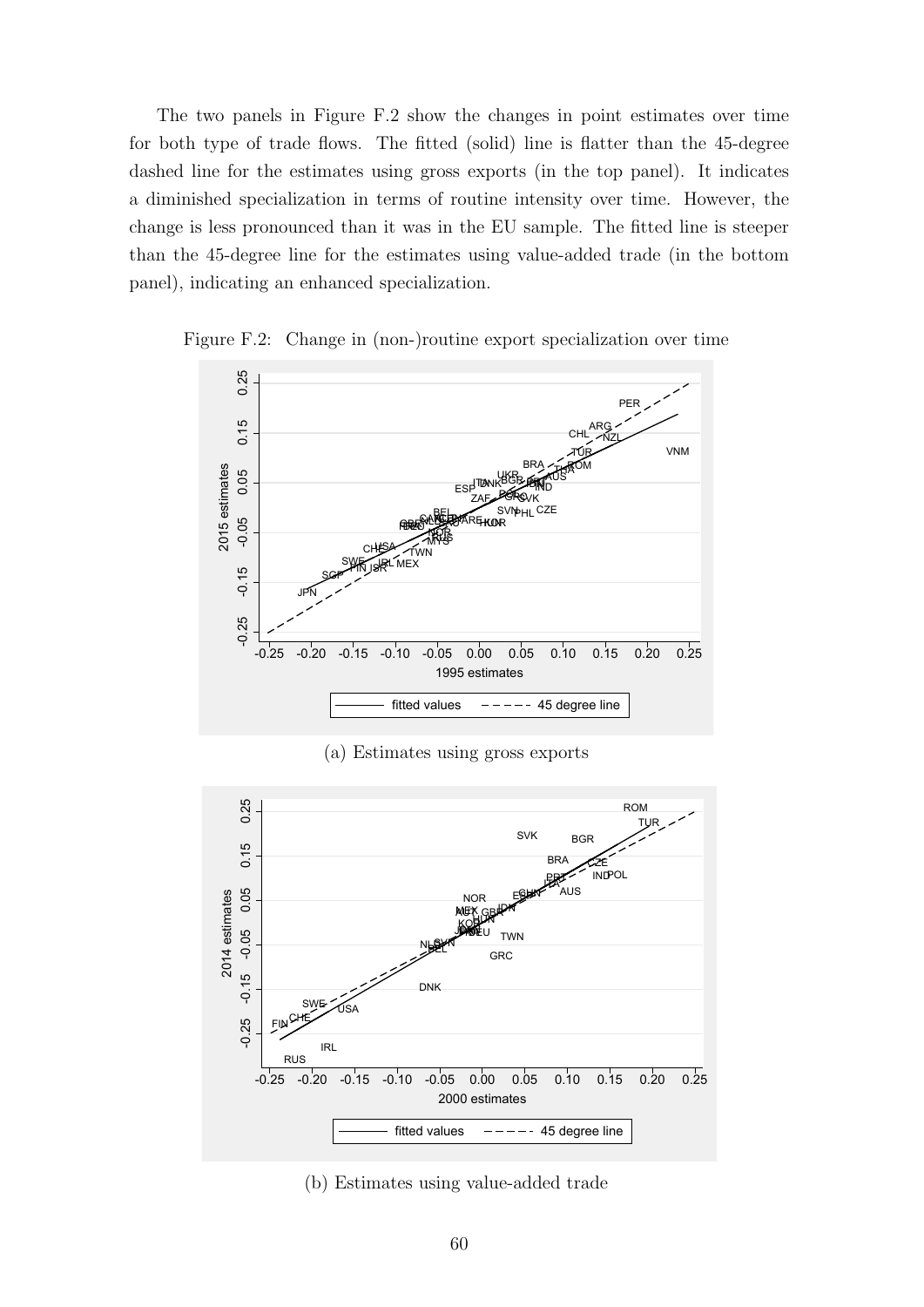Over the twenty year period from 1995 to 2015, countries' relative specialization by routine-intensity is rather stable. Large deviations from the 45-degree line are rare. The two largest changes are for Vietnam and the Czech Republic which both specialize away from the routine-intensive sectors. Spain, the United Kingdom and Italy are among the countries with the largest change in the opposite direction, towards routine-intensive industries.

In Figure F.3 we show the two sets of estimates, for gross exports and valueadded trade, for 2014 both estimated on the sample of 36 large exports in the WIOD and the reduced sectoral detail. The steep fitted (solid) line indicates that routine specialization is more pronounced using the value-added trade measure. However, most countries are fairly close to the 45-degree line and the overall ranking is maintained. The partial correlation of the two sets of estimates is above 0.8.

A few countries, in particular Denmark, the United States, and Taiwan, are found to specialize more in non-routine industries based on the value-added trade measure. In the case of Denmark, it moves the country closer to the position of the other Scandinavian countries and also the other two changes are plausible. We find the reverse pattern for Slovakia which is found to specialize more in routine industries for value-added trade than for gross exports. This difference is caused by the lower weight on its automotive sector, as gross exports are much higher than value-added trade for this highly non-routine product. This industry also explains Slovakia's greater specialization in non-routine products for within-EU than for global trade that we mentioned before.



Figure F.3: (Non-)routine export specialization for two different export measures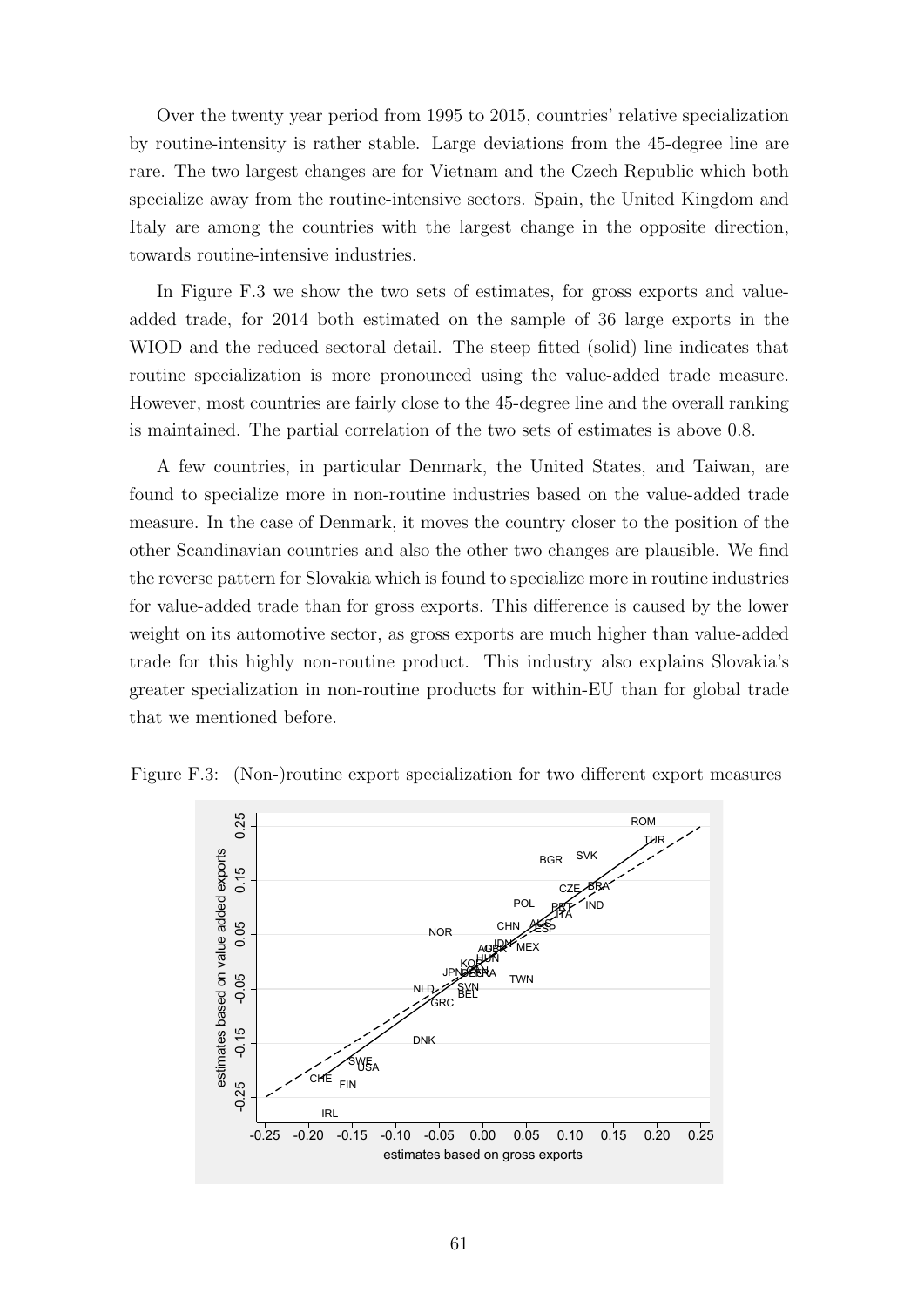### Step 2

The results of the second step estimates in Table F.3, using the first step estimates as dependent variable, are similar as on the EU sample. We highlight a few differences.

The strictness of employment protection legislation (EPL) has the predicted positive sign using either set of estimates, but is only a significant predictor of export specialization using the estimates based on value-added trade. The alternative labor market legislation indicator from Botero et al. (2014) still leads to statistically insignificant coefficients, which now even have the opposite sign.

The 'Workforce characteristics and organization' variable again shows the predicted negative coefficients, but is now a better predictor of specialization in terms of gross exports than for value-added trade. The relatively strong correlation with GDP per capita might explain the less stable results. Finally, the internal migration again shows a robust negative effect on both sets of estimates.

The absolute magnitudes of the point estimates tend to be lower on the sample of large exporters than on the EU sample. Recall that the coefficients have the interpretation of number of standard deviation change in the dependent variable for each standard deviation change in the explanatory variable. The smaller magnitude, especially for the most robust predictors—EPL and internal migration—likely reflects that the countries in the sample of large exporters used in Table F.3 are less similar in other dimensions.

|                           |        | Gross exports (76 sectors) |             |             |          | Value added trade (17 sectors) |          |                                       |  |
|---------------------------|--------|----------------------------|-------------|-------------|----------|--------------------------------|----------|---------------------------------------|--|
|                           | (1)    | (2)                        | (3)         | (4)         | (5)      | (6)                            | (7)      | (8)                                   |  |
| log(GDP/capita)           |        | $-0.655***-0.629***$       | $-0.069$    | $-0.663***$ |          |                                |          | $-0.760***-0.574***-0.331**-0.568***$ |  |
|                           | (.119) | (.079)                     | (.136)      | (.121)      | (.123)   | (.089)                         | (.157)   | (.130)                                |  |
| Strictness of employment  | 0.057  |                            |             |             | $0.161*$ |                                |          |                                       |  |
| protection legislation    | (.092) |                            |             |             | (.091)   |                                |          |                                       |  |
| Labor market legislation  |        | $-0.002$                   |             |             |          | $-0.131$                       |          |                                       |  |
| (Botero et al., 2004)     |        | (.069)                     |             |             |          | (.084)                         |          |                                       |  |
| Workforce characteristics |        |                            | $-0.544***$ |             |          |                                | $-0.215$ |                                       |  |
| and organization          |        |                            | (.120)      |             |          |                                | (.138)   |                                       |  |
| Internal migration        |        |                            |             | $-0.177*$   |          |                                |          | $-0.175*$                             |  |
|                           |        |                            |             | (.091)      |          |                                |          | (.098)                                |  |
| <b>Observations</b>       | 102    | 144                        | 120         | 90          | 84       | 108                            | 93       | 84                                    |  |
| Adjusted R <sub>2</sub>   | 0.249  | 0.295                      | 0.339       | 0.267       | 0.366    | 0.353                          | 0.312    | 0.312                                 |  |

Table F.3: Country determinants for routine export specialization